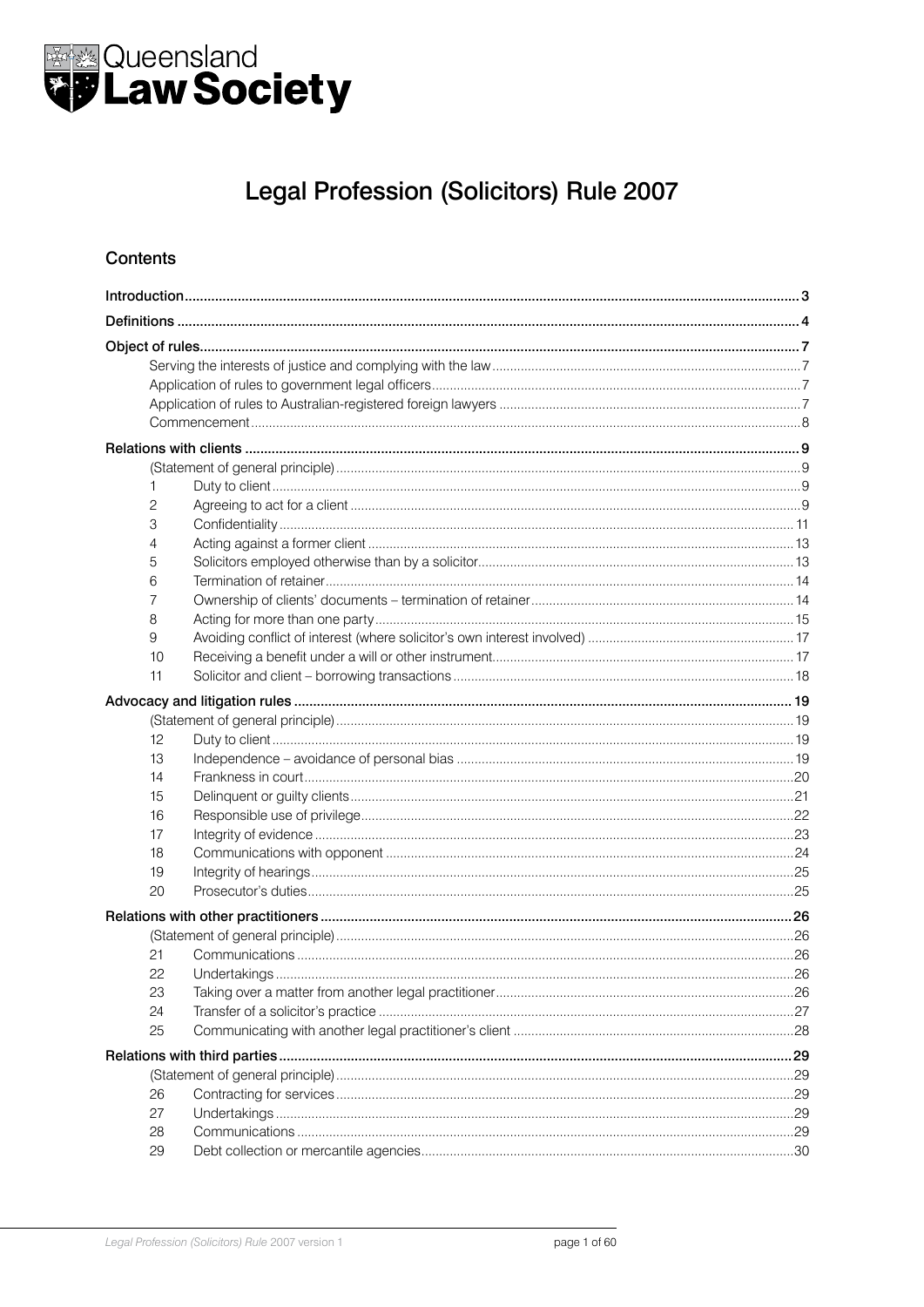|                                                                                                   | 30 |  |  |  |  |
|---------------------------------------------------------------------------------------------------|----|--|--|--|--|
|                                                                                                   | 31 |  |  |  |  |
|                                                                                                   | 32 |  |  |  |  |
|                                                                                                   | 33 |  |  |  |  |
|                                                                                                   | 34 |  |  |  |  |
|                                                                                                   | 35 |  |  |  |  |
|                                                                                                   | 36 |  |  |  |  |
|                                                                                                   | 37 |  |  |  |  |
|                                                                                                   | 38 |  |  |  |  |
| Appendix 1 - Legal Services Commission's Guidelines - Charging Outlays and Disbursements37        |    |  |  |  |  |
| Appendix 2 - Execution of Search Warrant on Solicitor's Premises - Queensland Police Procedures40 |    |  |  |  |  |
|                                                                                                   |    |  |  |  |  |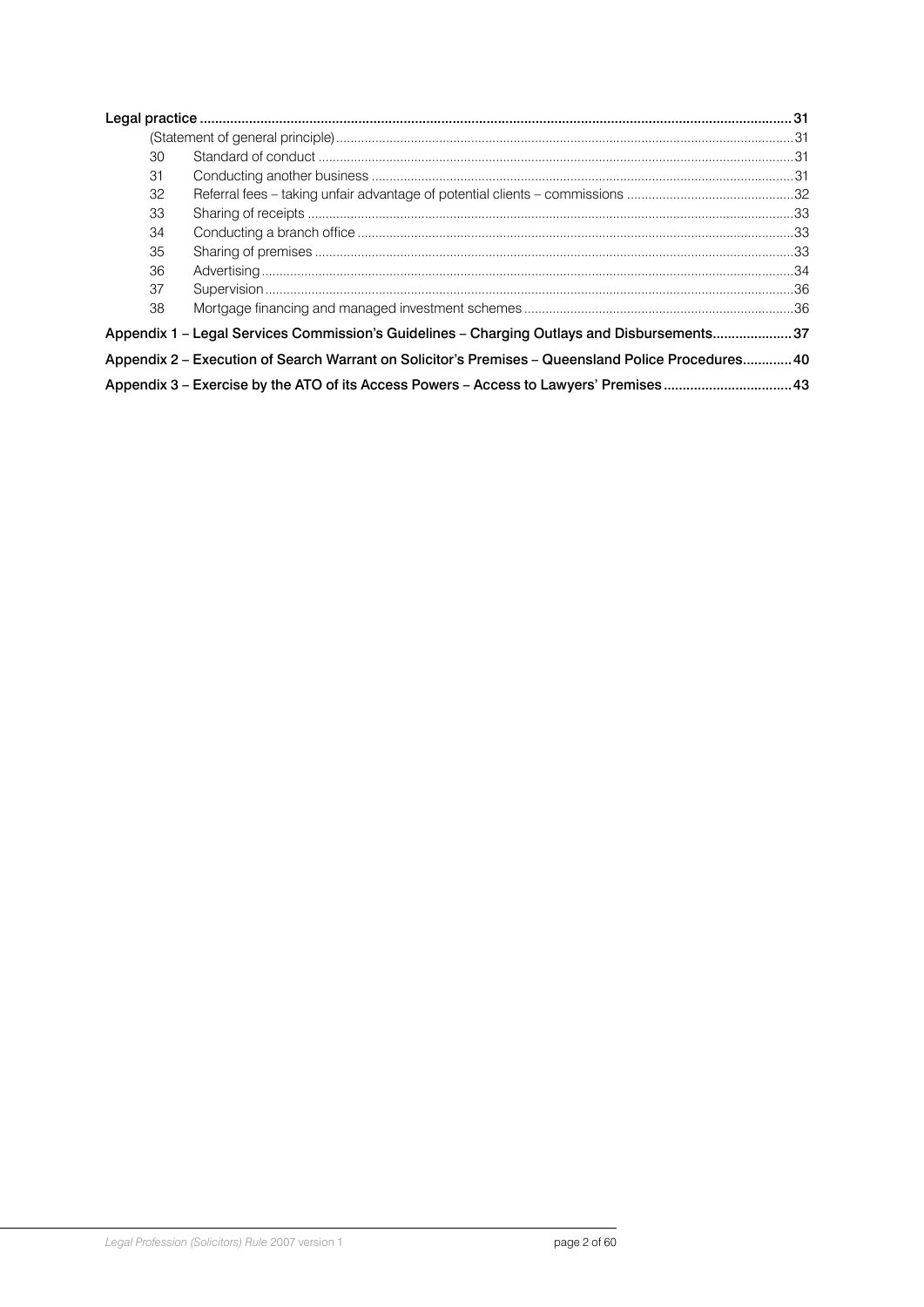<span id="page-2-0"></span>

# Legal Profession (Solicitors) Rule 2007

### Introduction

These Rules apply to persons who may engage in legal practice in this jurisdiction as a solicitor [as defined in Schedule 2 of the *Legal Profession Act* 2007 (the Act)], or the practice of foreign law in this jurisdiction as an Australian registered foreign lawyer [section 219(2) of the Act] and, where specified, to government legal officers [section 221 of the Act].

The Rules are divided into five categories under the following headings:

- 1 Relations with clients
- 2 Advocacy and litigation rules
- 3 Relations with other lawyers
- 4 Relations with third parties
- 5 Legal practice

Each of the categories is preceded by a statement of general principle, which is not intended to constitute by itself a rule, but is intended to describe the underlying principles and objectives of the rules which follow.

The Rules are based upon the *Model Rules of Professional Conduct and Practice*, Law Council of Australia, March 2002, which each Constituent Body of the Law Council might agree to adopt with a view to ensuring greater uniformity in the regulation of legal practitioners throughout Australia. The LCA Model Rules have been supplemented, as necessary, to meet the requirements of this jurisdiction.

It will be noted that some of the draft conduct rules are statements of a solicitor's ethical duties in their dealings with the courts, clients, other legal practitioners and members of the public which must then be applied in day-to-day practice. It is the Society's intention to provide comments and guidelines for the mutual benefit of legal practitioners and members of the public in applying these rules to practical situations and identifying areas of risk and best practice for avoiding possible breaches. Some guidelines and comments have been included in this Rule by way of illustration but they do not form part of the Rule. These Conduct Rules, together with such comments and guidelines, will be published on the Society's website for ease of reference.

Attached as Appendices are a number of guidelines and procedures produced by other entities (the Legal Services Commissioner, the Queensland Police Service and the ATO) that are relevant to the conduct of a legal practice. They have been included in this document for ease of reference by the profession but do not form part of the Rule.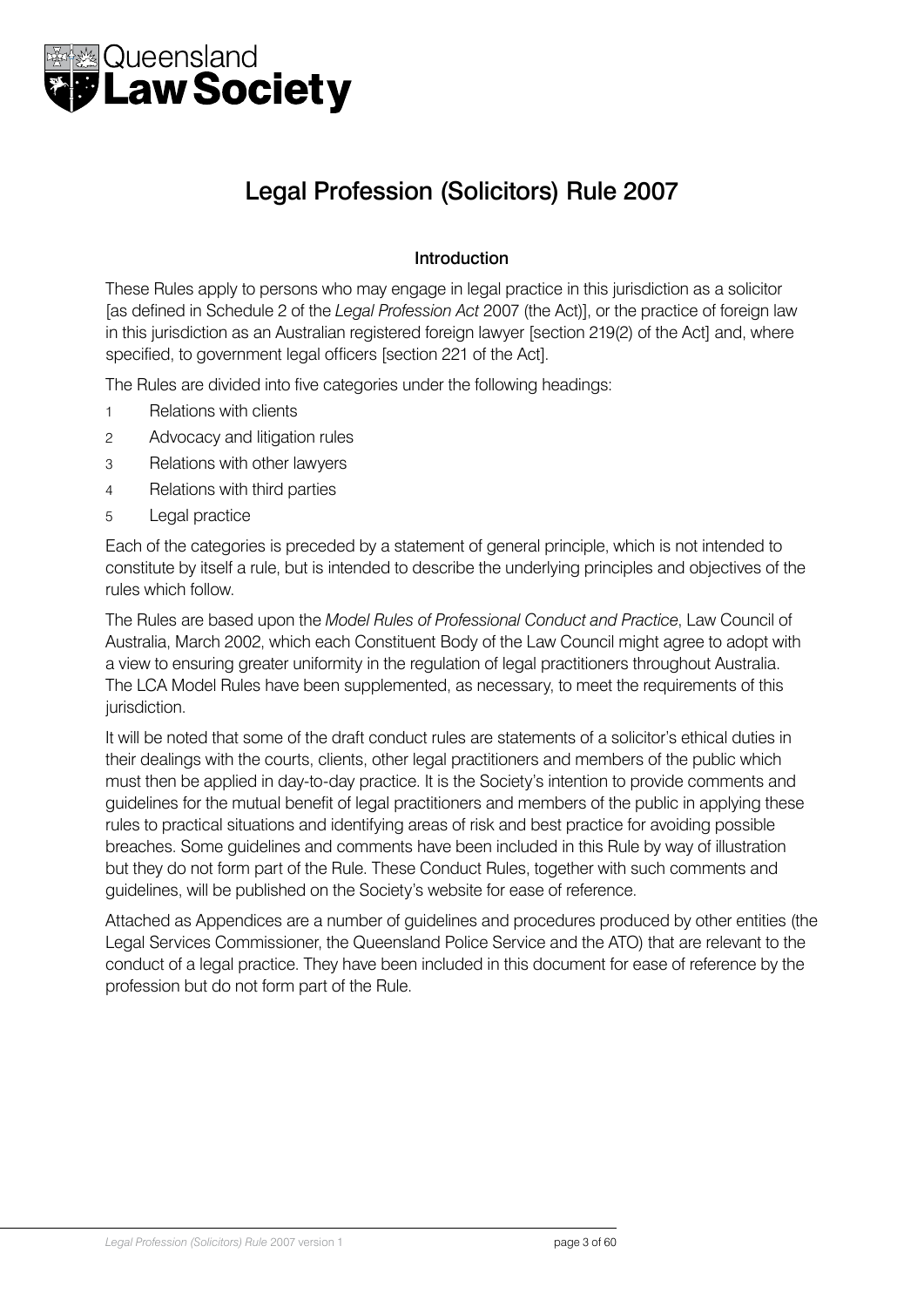### **Definitions**

<span id="page-3-0"></span>In these Rules, unless the context requires otherwise, the following terms have the following meaning:

| 'Act'                                  |                                                                                                                                                                                                            | means the Legal Profession Act 2007.                                                       |  |  |  |
|----------------------------------------|------------------------------------------------------------------------------------------------------------------------------------------------------------------------------------------------------------|--------------------------------------------------------------------------------------------|--|--|--|
| 'associate'                            |                                                                                                                                                                                                            | in reference to a solicitor means:                                                         |  |  |  |
|                                        | (a)                                                                                                                                                                                                        | a partner, employee, or agent of the solicitor or of the<br>solicitor's law practice;      |  |  |  |
|                                        | (b)                                                                                                                                                                                                        | a corporation or partnership in which the solicitor has<br>a material beneficial interest; |  |  |  |
|                                        | (C)                                                                                                                                                                                                        | a member of the solicitor's immediate family; or                                           |  |  |  |
|                                        | (d)                                                                                                                                                                                                        | a member of the immediate family of a partner of the<br>solicitor's law practice.          |  |  |  |
| 'Australian-registered foreign lawyer' |                                                                                                                                                                                                            | as defined in Schedule 2 of the Act.                                                       |  |  |  |
| 'case'                                 |                                                                                                                                                                                                            | includes:                                                                                  |  |  |  |
|                                        | (a)                                                                                                                                                                                                        | the court proceedings for which the solicitor is<br>engaged; or                            |  |  |  |
|                                        | (b)                                                                                                                                                                                                        | the dispute in which the solicitor is advising.                                            |  |  |  |
| 'client'                               | with respect to a solicitor or a solicitor's law practice means<br>a person (not an instructing solicitor) for whom the solicitor<br>is engaged to provide legal services for a matter.                    |                                                                                            |  |  |  |
| 'compromise'                           | includes any form of settlement of a case, whether pursuant<br>to a formal offer under the rules or procedure of a court, or<br>otherwise.                                                                 |                                                                                            |  |  |  |
| 'legal costs'                          | includes disbursements.                                                                                                                                                                                    |                                                                                            |  |  |  |
| 'council'                              | means the Council of the Queensland Law Society Inc.                                                                                                                                                       |                                                                                            |  |  |  |
| 'court'                                | means:                                                                                                                                                                                                     |                                                                                            |  |  |  |
|                                        | (a)                                                                                                                                                                                                        | any body described as such;                                                                |  |  |  |
|                                        | (b)                                                                                                                                                                                                        | any tribunal exercising judicial, or quasi-judicial,<br>functions;                         |  |  |  |
|                                        | (C)                                                                                                                                                                                                        | a professional disciplinary tribunal;                                                      |  |  |  |
|                                        | (d)                                                                                                                                                                                                        | an industrial tribunal;                                                                    |  |  |  |
|                                        | (e)                                                                                                                                                                                                        | an administrative tribunal;                                                                |  |  |  |
|                                        | (f)                                                                                                                                                                                                        | an investigation or inquiry established or conducted<br>under statute or by a Parliament;  |  |  |  |
|                                        | $\left( 9\right)$                                                                                                                                                                                          | a Royal Commission;                                                                        |  |  |  |
|                                        | (h)                                                                                                                                                                                                        | an arbitration or mediation or any other form of<br>dispute resolution.                    |  |  |  |
| 'current proceedings'                  | means proceedings which have not been determined,<br>including proceedings in which there is still the real<br>possibility of an appeal or other challenge to a decision<br>being filed, heard or decided. |                                                                                            |  |  |  |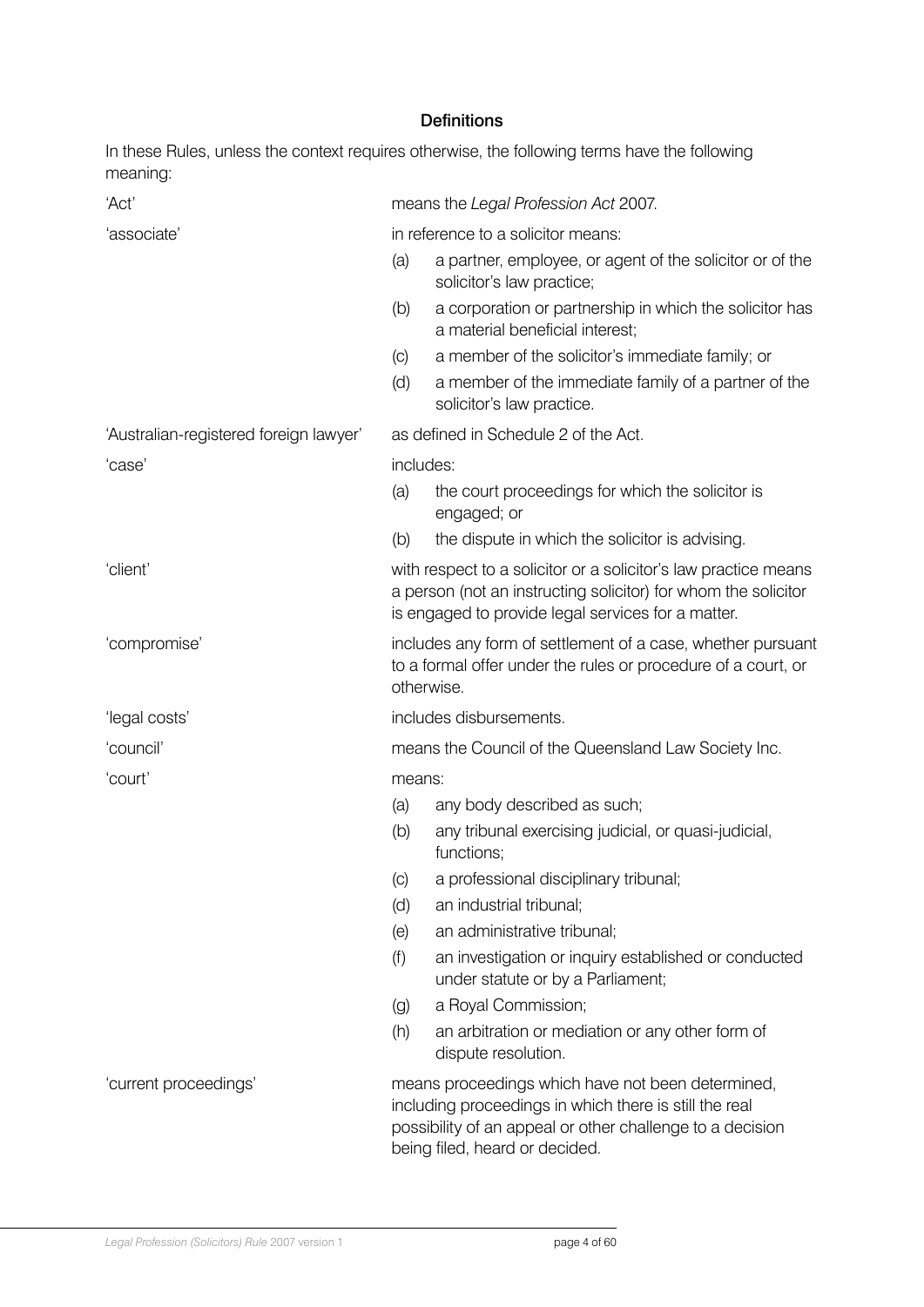| 'forensic judgments'        | means a decision of the solicitor made in the course of a<br>case, but does not include a decision as to:                                                                    |  |  |  |
|-----------------------------|------------------------------------------------------------------------------------------------------------------------------------------------------------------------------|--|--|--|
|                             | the commencement of proceedings;<br>(a)                                                                                                                                      |  |  |  |
|                             | the joinder of parties;<br>(b)                                                                                                                                               |  |  |  |
|                             | admissions or concessions of fact;<br>(C)                                                                                                                                    |  |  |  |
|                             | (d)<br>amendments of pleadings;                                                                                                                                              |  |  |  |
|                             | undertakings to a court;<br>(e)                                                                                                                                              |  |  |  |
|                             | (f)<br>a plea in criminal proceedings,                                                                                                                                       |  |  |  |
|                             | but does include advice given to assist the client or the<br>instructing solicitor to make such decisions.                                                                   |  |  |  |
| 'Government Legal Officer'  | as defined in section 12 of the Legal Profession Act 2007.                                                                                                                   |  |  |  |
| 'immediate family'          | means the spouse (which expression may include a<br>de facto spouse or partner of the same sex), or a child,<br>grandchild, sibling, parent or grandparent of a solicitor.   |  |  |  |
| 'instructing solicitor'     | means a solicitor or law practice who engages another<br>legal practitioner to provide legal services for a client for a<br>matter.                                          |  |  |  |
| 'insurance company'         | includes any entity, whether statutory or otherwise, which<br>indemnifies persons against civil claims.                                                                      |  |  |  |
| 'legal services'            | as defined in the Act, Schedule 2.                                                                                                                                           |  |  |  |
| 'managed investment scheme' | has the same meaning as in the Corporations Act 2001<br>$(Cth)$ .                                                                                                            |  |  |  |
| 'matter'                    | means any legal service the subject of a retainer or required<br>to be provided by the solicitor or law practice to fulfil a<br>retainer and includes services provided for: |  |  |  |
|                             | (a)<br>a case;                                                                                                                                                               |  |  |  |
|                             | a dealing between parties that may affect, create or<br>(b)<br>be related to a right, entitlement or interest in property<br>of any kind;                                    |  |  |  |
|                             | advice on the law; or<br>(C)                                                                                                                                                 |  |  |  |
|                             | (d)<br>preparation of a document or submission.                                                                                                                              |  |  |  |
| 'mortgage financing'        | means facilitating a loan secured or intended to be secured<br>by mortgage by -                                                                                              |  |  |  |
|                             | (a)<br>acting as an intermediary to match a prospective<br>lender and borrower; or                                                                                           |  |  |  |
|                             | arranging the loan; or<br>(b)                                                                                                                                                |  |  |  |
|                             | receiving or dealing with payments under the loan;<br>(C)                                                                                                                    |  |  |  |
|                             | but does not include:                                                                                                                                                        |  |  |  |
|                             | (d)<br>providing legal advice, or preparing an instrument, for<br>the loan; or                                                                                               |  |  |  |
|                             | merely referring a person to a prospective lender or<br>(e)<br>borrower, without contacting the prospective lender<br>or borrower on that person's behalf; or                |  |  |  |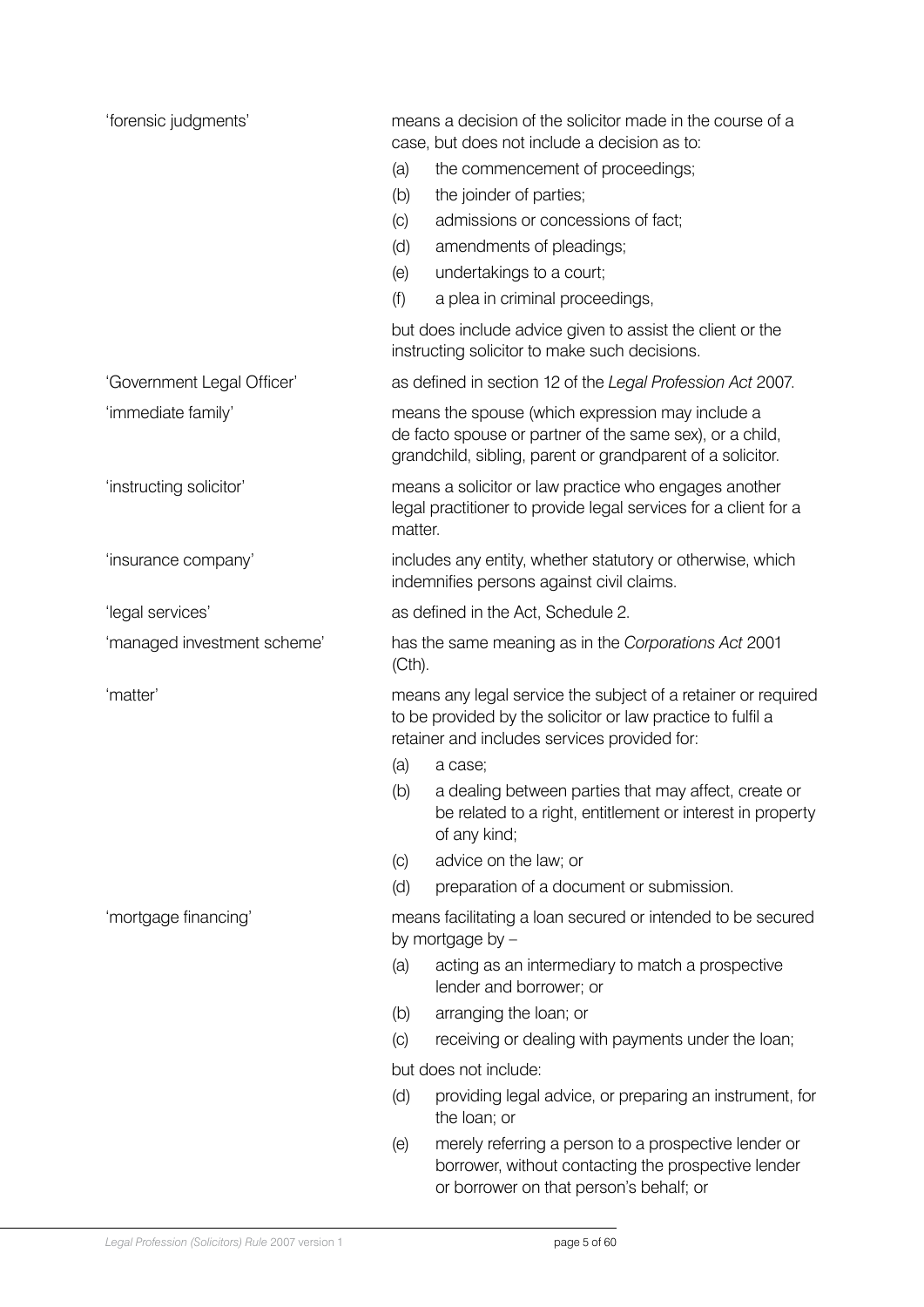|              | (f)                                                                                                              | facilitating a loan between family members; or                                                         |                                                                                                                                                                                                 |  |  |
|--------------|------------------------------------------------------------------------------------------------------------------|--------------------------------------------------------------------------------------------------------|-------------------------------------------------------------------------------------------------------------------------------------------------------------------------------------------------|--|--|
|              | (g)                                                                                                              | facilitating a loan secured by a mortgage:                                                             |                                                                                                                                                                                                 |  |  |
|              |                                                                                                                  | (i)                                                                                                    | of which an Australian legal practitioner is the<br>beneficial owner; or                                                                                                                        |  |  |
|              |                                                                                                                  | (ii)                                                                                                   | held by an Australian legal practitioner or a<br>corporation in his, her or its capacity as the<br>trustee of any will or settlement, or which will be<br>so held once executed or transferred. |  |  |
| 'opponent'   | means:                                                                                                           |                                                                                                        |                                                                                                                                                                                                 |  |  |
|              |                                                                                                                  | the legal practitioner appearing for a party opposed<br>to the client of the solicitor in question; or |                                                                                                                                                                                                 |  |  |
|              | (b)                                                                                                              |                                                                                                        | that party, if the party is unrepresented.                                                                                                                                                      |  |  |
| 'order'      |                                                                                                                  | includes a judgment, decision or determination.                                                        |                                                                                                                                                                                                 |  |  |
| 'prosecutor' | includes an Australian lawyer who appears for the<br>complainant or Crown in criminal proceedings.               |                                                                                                        |                                                                                                                                                                                                 |  |  |
| 'retainer'   | means the appointment of a solicitor or of a solicitor's law<br>practice to provide legal services for a matter. |                                                                                                        |                                                                                                                                                                                                 |  |  |
| 'solicitor'  |                                                                                                                  | as defined in Schedule 2 of the Act.                                                                   |                                                                                                                                                                                                 |  |  |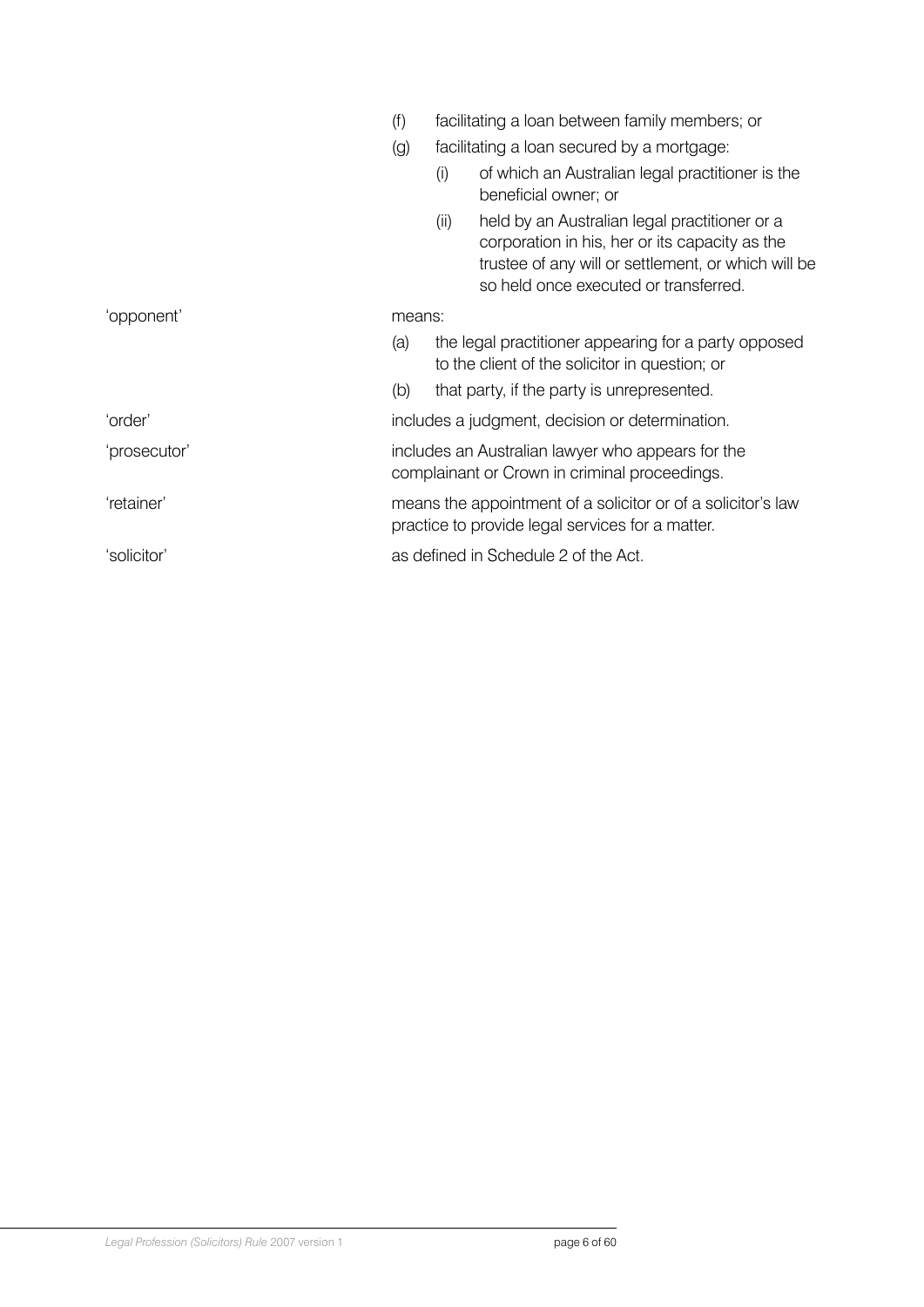### Object of rules

<span id="page-6-0"></span>The object of these rules is to ensure that each solicitor:

- (i) acts in accordance with the general principles of professional conduct;
- (ii) discharges that solicitor's obligations in relation to the administration of justice; and
- (iii) supplies to clients legal services of the highest standard unaffected by self interest.

### Serving the interests of justice and complying with the law

A solicitor should not, in the course of engaging in legal practice, engage in, or assist, conduct which is:

- (i) dishonest or otherwise discreditable to a solicitor;
- (ii) prejudicial to the administration of justice; or
- (iii) likely to diminish public confidence in the legal profession or in the administration of justice or otherwise bring the legal profession into disrepute.

#### **Commentary**

The above comments are a statement of fundamental principles and do not operate as an independent professional conduct rule.

#### Application of rules to government legal officers

As provided for by section 221 of the *Legal Profession Act* 2007, the following rules apply to Government Legal Officers who engage in government work in the manner of a solicitor: 1, 2.1.1, 2.2, 3, 4, 9,20, 25.1, 27.1, 27.2, 28 and 30.

#### **Commentary**

The *Legal Profession Regulation* 2007 modifies the operation of the above provision. Section 23 of the Regulation provides:

#### 23 Government legal officers and application of legal profession rules

- (1) This section has effect for section 229 of the Act.
- (2) This section applies if a provision of the solicitors rules or the barristers rules states the rules apply, or a provision of the rules applies, to a government legal officer however the application is expressed.
- (3) The provision does not have effect in relation to a government legal officer unless the officer holds a local practising certificate granted by the regulatory authority that made the rules.
- (4) Also, a provision of the solicitors rules or the barristers rules does not have effect in relation to a government legal officer who holds a local practising certificate granted by the regulatory authority that made the rules if compliance with the provision would involve the officer committing an act contrary to, or failing to do an act for a purpose of, another Act that applies to the officer because of his or her employment or appointment in an entity mentioned in section 12(1) of the Act or section 5.

#### Application of rules to Australian-registered foreign lawyers

As provided for by section 222(1)(a) of the *Legal Profession Act* 2007 these rules, other than rules 12.4, 14.9, 14.11, 15.2 and 20, apply to Australian-registered foreign lawyers in accordance with section 169.

#### **Commentary**

See section 167 of the Act which sets out the scope of legal services that an Australian-registered foreign lawyer is entitled to provide in this jurisdiction.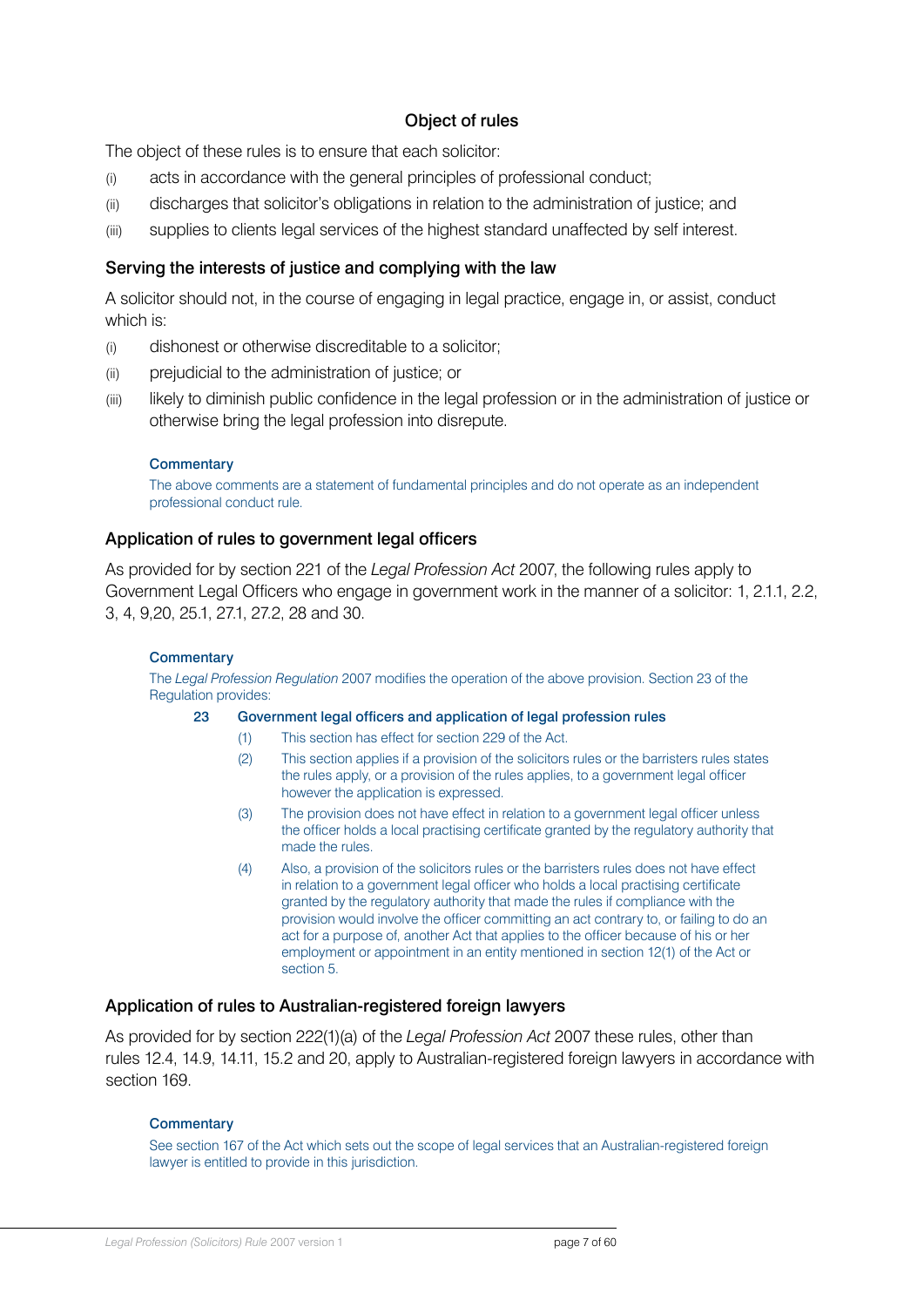<span id="page-7-0"></span>Section 169 of the Act provides, so far as is relevant:

- '(1) An Australian-registered foreign lawyer must not engage in any conduct in practising foreign law that would, if the conduct were engaged in by an Australian legal practitioner in practising Australian law in this jurisdiction, be capable of constituting unsatisfactory professional conduct or professional misconduct.
- (4) Without limiting the matters that may be taken into account in deciding whether a person should be disciplined for a contravention of subsection (1), the following matters may be taken into account –
	- (a) Whether the conduct of the person was consistent with the standard of professional conduct of the legal profession in any foreign country where the person is registered;
	- (b) Whether the person contravened the subsection wilfully or without reasonable excuse.'

#### **Commencement**

...

These rules commence on 1 July 2007.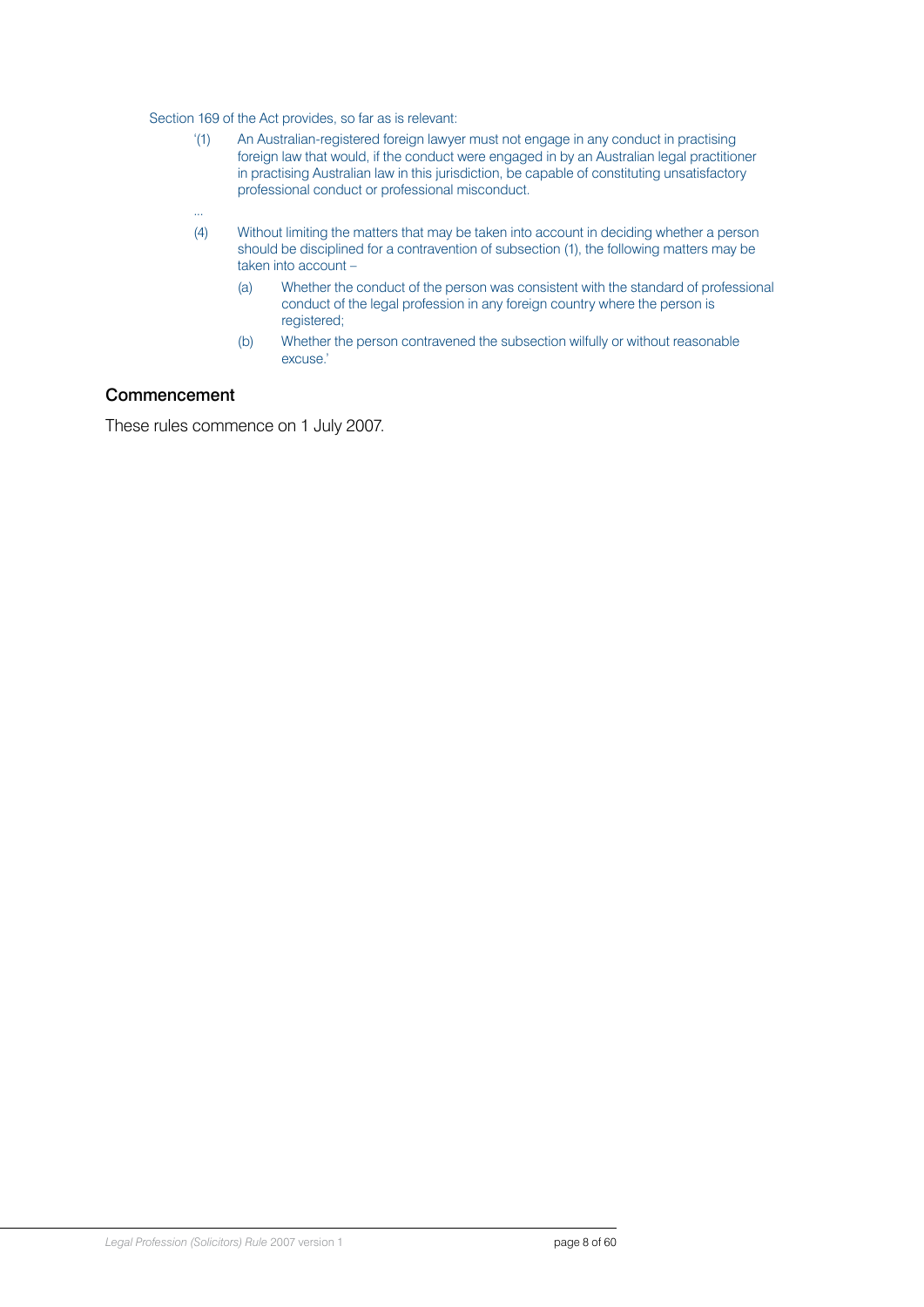### Relations with clients

### <span id="page-8-0"></span>(Statement of general principle)

Solicitors should serve their clients competently and diligently. They should be acutely aware of the fiduciary nature of their relationship with their clients, and always deal with their clients fairly, free of the influence of any interest which may conflict with a client's best interests. Solicitors should maintain the confidentiality of their clients' affairs, and give their clients the benefit of all information relevant to their clients' affairs of which they have knowledge. Solicitors should not, in the service of their clients, engage in, or assist, conduct that is calculated to defeat the ends of justice or is otherwise in breach of the law.

### 1 Duty to client

A solicitor must act honestly and fairly, and with competence and diligence, in the service of a client.

#### **Guidelines**

A solicitor generally has a choice whether to accept instructions from any particular client.

In relation to the situation where a solicitor accepts instructions which are beyond the solicitor's competence: see the comments of Chief Justice de Jersey AC, 'Negligence – The Impact of Specialisation', presented at the Specialist Accreditation Conference on 8 April 2005, where at pp 5-6, the Chief Justice said:

'Looking at the obverse, it is plainly of great importance for a practitioner not to take on work beyond his or her capacity, but that should not give rise to undue timidity where the capacity exists. Where the capacity is lacking, it is not only potentially negligent, but in my view unethical as well, for the practitioner to act. As said in *Vulic v Bilinsky* (1983) 2 NSWLR 427, 483:

"... if a solicitor inexperienced and lacking knowledge in the field accepts instructions to act for a person injured at work, he should inform the client of his lack of experience and give the client the alternative to instruct a solicitor who has a degree of experience and expertise in that field. At the very least, if such an inexperienced solicitor wishes to accept those instructions, he should protect himself and his client by seeking advice from Counsel, and this means the furnishing of proper material to Counsel upon which advice might be given." '

#### 2 Agreeing to act for a client

- 2.1 A solicitor should agree to act for a client in a matter only when the solicitor reasonably expects:
	- 2.1.1 to serve the client honestly and fairly, and with competence and diligence; and
	- 2.1.2 to attend to the work required with reasonable promptness.

#### Guidelines

If a solicitor receives instructions and it is or becomes apparent to the solicitor that the solicitor cannot perform the work with 'reasonable promptness', the solicitor should inform the client of that fact to enable the client to make a fully informed decision as to what further action is to be taken in the matter so as to properly protect and advance the client's interests.

A solicitor should not take steps or perform work in such a manner as to unnecessarily increase costs to the client and should fully inform the client of rights and possible courses of conduct regarding issues of substantial importance and keep the client apprised of all significant developments in the matter entrusted to the solicitor by that client unless the solicitor has been instructed to do otherwise.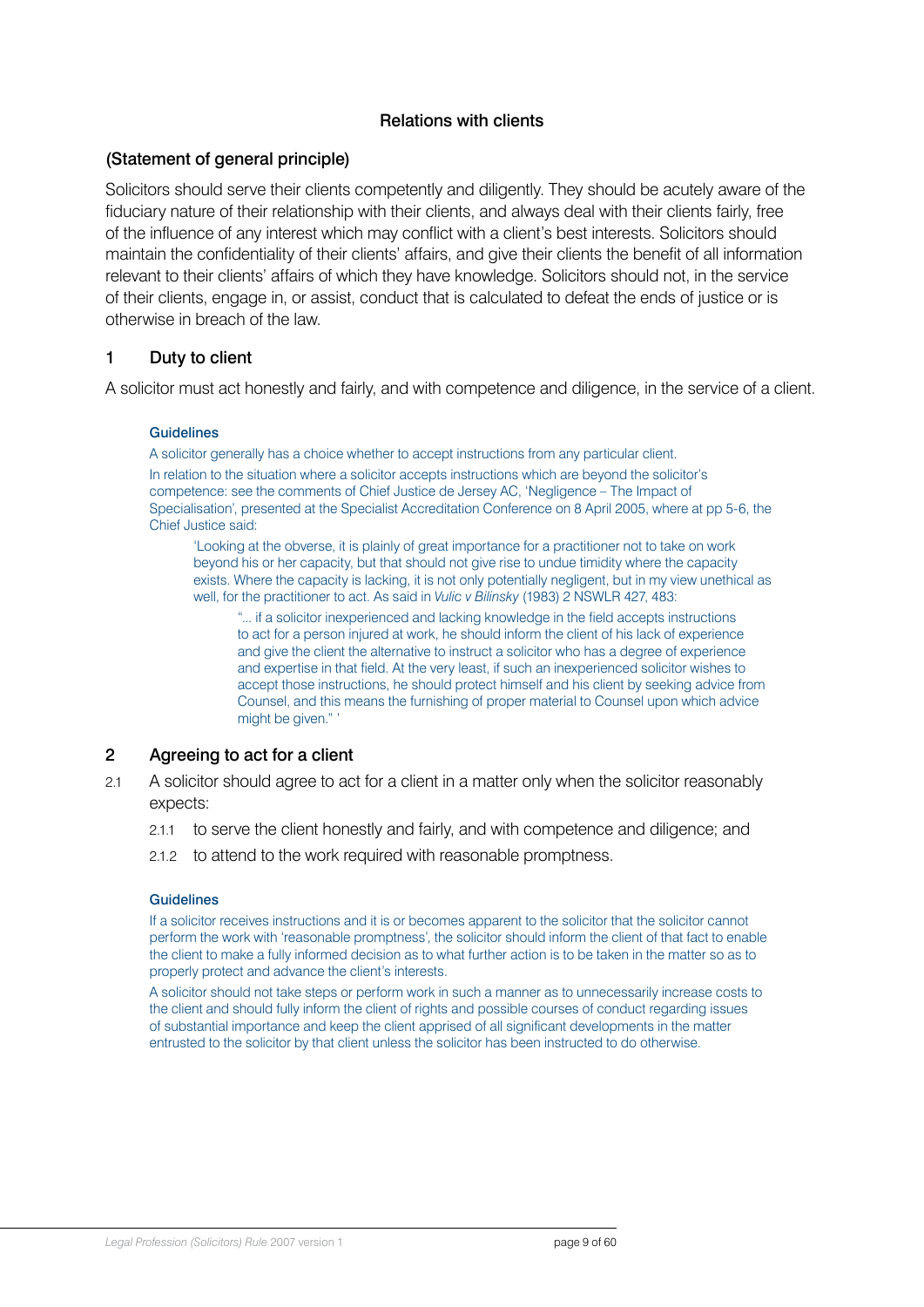2.2 A client's instruction should be confirmed in writing to the client unless valid reasons exist for this not to occur.

#### Guidelines

The Council of the Queensland Law Society considers it good practice that a solicitor, on or before the commencement of any matter, advise the client the name of the nominated Client Care Officer for the law practice and that if the client has any concern or query it is able to be referred, in the first instance, to the nominated Client Care Officer. The Client Care Officer could be a solicitor, or executive in the law practice, or a nominated solicitor outside the law practice, or a nominated person approved by the Queensland Law Society. Persons employed by the Queensland Law Society may also be appointed as Client Care **Officer** 

Where instructions are received not from a client but from a third party on behalf of that client, the solicitor should obtain written confirmation of the instructions from the client who wishes the practitioner to act or see the client in order to obtain instructions directly from the client.

#### **Commentary**

See, for example, the comments of Kirby P in *Mercantile Mutual Life Insurance Co Ltd v Gosper* (1991) 25 NSWLR 32 at 35. The facts of this case indicated that a law firm had purportedly acted on behalf of Mrs Gosper in relation to her mortgage and, in a letter to the appellant, enclosed a number of documents including a variation of mortgage in duplicate, the deed of covenant and deed of guarantee, all stated to be duly executed and stamped. However, Mr Gosper had forged his wife's signature and lied to the firm as Mrs Gosper knew nothing of this transaction.

#### Who is a Client?

Whether or not a client-solicitor relationship exists falls to be determined according to the ordinary principles of contract law: *Maxwell v Chittick & Ors*<sup>1</sup> and *Apple v Wily*, 2

Thus, a signed costs agreement between a solicitor and a person for the provision of legal services by the solicitor or firm to or for the benefit of that individual is evidence that the individual would be a client. In the absence of a written client agreement, one needs to examine the conduct of the parties as a retainer may be implied by conduct<sup>3</sup> if all essential elements of a binding contract are satisfied.<sup>4</sup>

In *Pegrum v Fatharly*,<sup>5</sup> the Full Court of the Supreme Court of WA found that the plaintiffs (husband and wife) were the respondent solicitor's clients. In this case the plaintiff husband had met the solicitor once through the other party to the transaction, the plaintiff wife had never met the solicitor, the solicitor was initially introduced to the plaintiff husband as the other party's lawyer, the other party had agreed to pay the plaintiffs' costs by including them in his fee for his monthly retainer of the solicitor, and the solicitor sent the relevant contracts to the other party and had no direct discussions with the plaintiffs about the documents.

This can be contrasted with the case of Simmons v Story,<sup>6</sup> where the Victorian Court of Appeal (which considered the decision in *Pegrum v Fatharly*) held that the appellant was not a client of the practitioner. In this case the practitioner had been retained by a company (of which the appellant was chairman and majority shareholder) in relation to the purchase of a framing business. Prior to this transaction, the appellant had sold a chemical business and retained the practitioner in relation to the sale of that business. The proceeds of the sale of that chemical business were then utilised in the purchase of the framing business. The practitioner had attended a meeting with all of the investors in the framing business to discuss the business structure to be used to effect the purchase and the bill of costs indicated that the practitioner had spoken to the appellant in relation to the purchase of the framing business a number of times following that meeting. The practitioner had also provided the vendor's solicitors with a certificate certifying that the guarantors (including the appellant) understood their obligations under the business guarantees. The practitioner had also been retained, quite separately, to act for the appellant in a family matter.

A person who retains a law practice, and enters into a costs agreement with and instructs the law practice under a Power of Attorney on behalf of another, may also be a client of the practice.<sup>7</sup> See the comments of Murray J in *Tobin v Dodd & Ors*, at para [38] to [41].

<sup>5</sup> (1996) 14 WAR 92.

<sup>1</sup> (Unreported, NSWCA, 23 August 1994).

<sup>[2002]</sup> NSWSC 855.

<sup>3</sup> *Day v Mead* [1987] 2 NZLR 443 per Somers J, cited in *Apple v Wily, Wong v Kelly, Comptroller General of Customs* (1999) 154 FLR 200, *Beach Petroleum NL v Kennedy & Ors* [1999] NSWCA 408 at para 208.

Integrated Computer Services Pty Limited v Digital Equipment Corporation (Australia) Pty Limited (Unreported, NSWCA, 23 December 1988, per McHugh JA).

<sup>6</sup> [2001] VSCA 187.

<sup>7</sup> *Tobin v Dodd & Ors* [2004] WASCA 288 at para 41.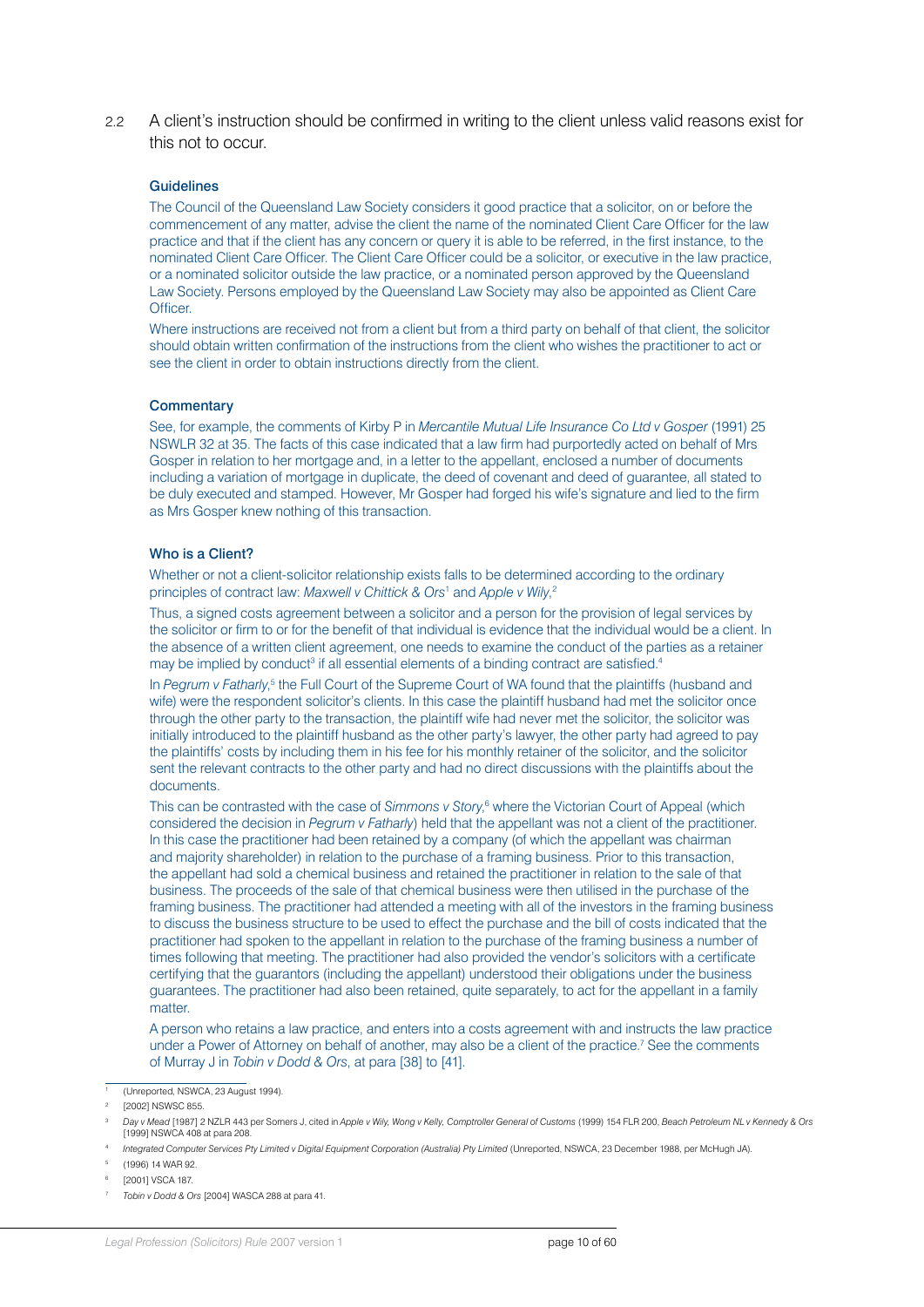<span id="page-10-0"></span>In Apple v Wily,<sup>8</sup> a company liquidator who had discussed litigation strategies with the solicitor of the creditors of the company was found not to be in a solicitor-client relationship with the creditors' solicitor (even if a duty of confidence existed), because the discussions amounted to 'suggestions' and not the provision of legal advice to the liquidator.

As to whether an auditor of a company is in a solicitor-client relationship with the company's solicitor; see *Westpac Banking Corporation v 789TEN Pty Ltd*. 9

Where the client is a corporate entity, it is possible for a solicitor to be retained by a holding company to advise about its corporate structure and the inter-relationship with its subsidiaries, but the solicitor is not necessarily in a solicitor-client relationship with any of the subsidiaries, even though the advice might affect them. The question of the existence of a retainer is to be determined by reference to the objective facts, not by the belief of the solicitor as to the companies for whom s/he is acting: *Beach Petroleum NL v Kennedy & Ors*. 10

### 3 Confidentiality

A solicitor must never disclose to any person, who is not a partner or employee of the solicitor's law practice, any information which is confidential to a client and acquired by the solicitor or by the solicitor's law practice during the client's retainer, unless:

- 3.1 the client authorises disclosure;
- 3.2 the solicitor is permitted or compelled by law to disclose;
- 3.3 the solicitor discloses the information to a particular person in circumstances in which the solicitor believes on reasonable grounds that the law would compel its disclosure to that person, whether or not a client makes a claim of legal professional privilege or confidentiality;
- 3.4 the solicitor discloses the information to a particular person in circumstances in which the solicitor believes on reasonable grounds that it is necessary to disclose that information to that person for the sole purpose of avoiding the probable commission of a serious offence;
- 3.5 the information has lost its confidentiality;
- 3.6 the solicitor obtains the information from another person who is not bound by the confidentiality owed by the solicitor to the client and who does not give the information confidentially to the solicitor; or
- 3.7 in the solicitor's opinion the disclosure of the information is required to prevent imminent serious physical harm to the client or to another person.

#### **Commentary**

#### Client Legal Privilege

The law in relation to client legal privilege (commonly referred to as legal professional privilege) was summarised by Kenny J in *Commissioner of Taxation v Pratt Holdings Pty Ltd and Another*: 11

'The common law in Australia is, therefore, that legal professional privilege attaches to:

- (1) confidential communications passing between a client and the client's legal advise for the dominant purpose of obtaining or giving legal advice (legal advice privilege); and
- (2) confidential communications passing between a client and, the client's legal advisor and third parties, for the dominant purpose of use in or in relation to litigation, which is either pending or in contemplation (litigation privilege).

See *Mitsubishi Electric Australia Pty Ltd v Victorian WorkCover Authority* (2002) 4 VR 332 (*Mitsubishi*) at 335-6 [8] per Batt JA, with whom Charles and Callaway JJA agreed, and *Grant v Downs* at CLR 677 per Barwick CJ. As the majority observed in *Esso* (at CLR 64; ALR 132-3):

The privilege exists to serve the public interest in the administration of justice by encouraging full and frank disclosure by clients to their lawyers.'

<sup>8</sup> *Supra*, fn 2.

<sup>[2005]</sup> NSWCA 321.

<sup>[1999]</sup> NSWCA 408

<sup>(2003) 195</sup> ALR 717 at 726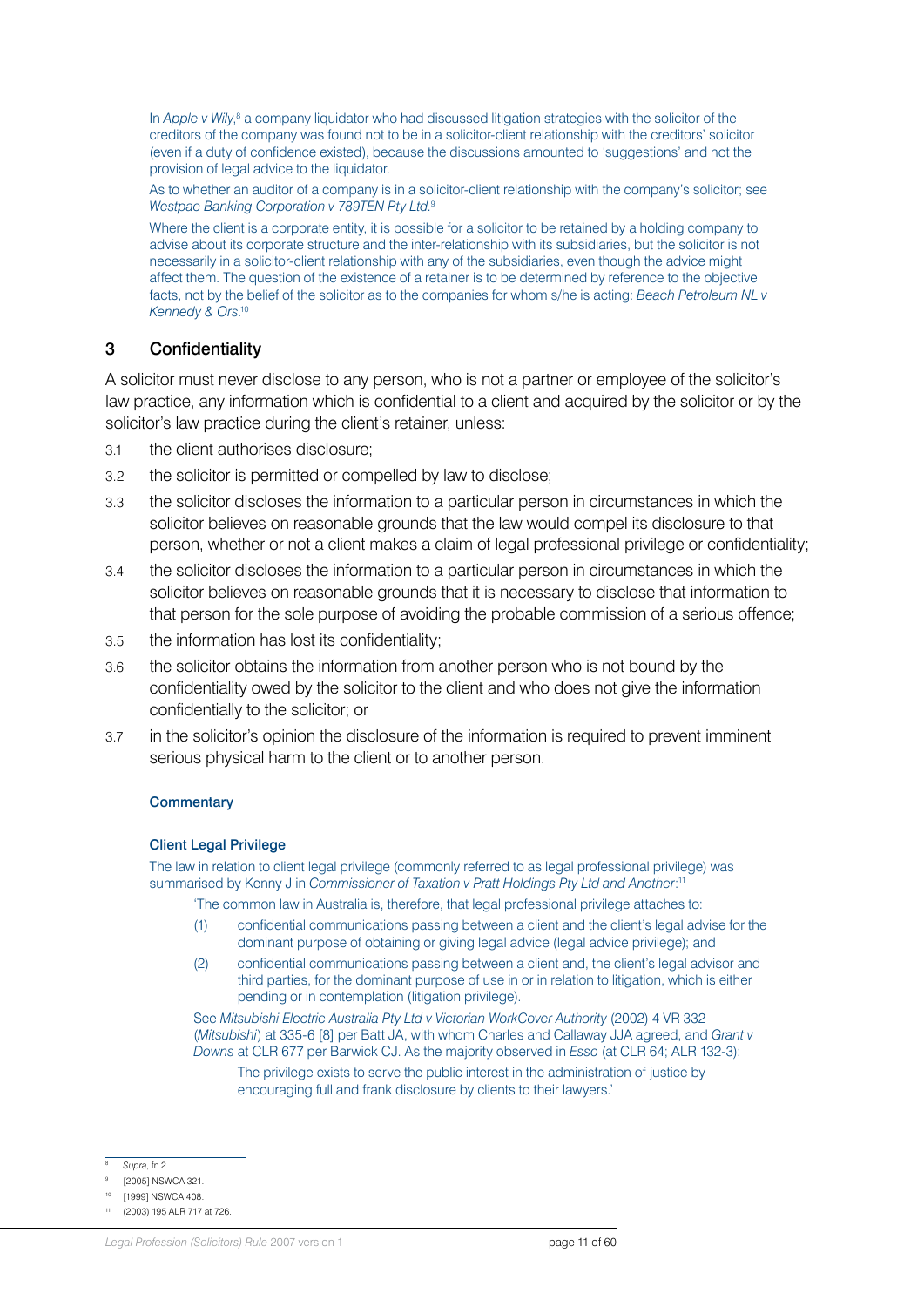Clearly, the scope of what is covered by 'legal advice privilege' and 'litigation privilege' differ. One such difference, in the words of Kenny J in *Commissioner of Taxation v Pratt Holdings Pty Ltd and Another*:<sup>12</sup>

'... is that, unlike litigation privilege, advice privilege is not available "where one of the parties to the communication is a third party who is not the agent of the client for the purpose of the communication": see *Mitsubishi* at 336 [9] per Batt J A. Where, as in this case, litigation is neither pending nor contemplated, communications between a person or his legal advisor and a third party (who is not the agent of either of them) are not privileged, even though the communications were made for the purpose of giving or obtaining legal advice. The law in England and New Zealand would appear to the same as that in Australia in this regard: ...'

The privilege does not extend to advice sought or given in the furtherance of, or to facilitate, criminal, fraudulent or other unlawful purposes.<sup>13</sup> Whether or not the lawyer was a party to, or ignorant of, those purposes is immaterial; the client's purpose is the relevant inquiry.14

Communications falling outside the privilege are not limited to those in pursuit of a crime or fraud, but extend to communications in pursuit of an illegal or improper object. In *Southern Equities Corporation Ltd (in Liq) v Arthur Andersen and Co,* Doyle C J stated (at 174) that the exception covers '... a range of legal wrongs that have deception, deliberate abuse of or misuse of legal powers or deliberate breach of a legal duty at their heart.'

Other examples include *Attorney-General (NT) v Kerney*<sup>15</sup> which involved a challenge by the Northern Land Council to the validity of regulations made by the Northern Territory pursuant to statutory town planning powers. The Council established a prima facie case that the advice came into being as part of a scheme to defeat land claims and the High Court found that legal professional privilege could not be used to protect communications made to further a deliberate abuse of statutory power and by that abuse to prevent others from exercising their rights under the law.

#### Disclosure of Solicitor's Representation Letters (current as at 5 October 2006)

To enable auditors to discharge their obligations under sections 297 and 305 of the *Corporations Act* 2001 (Cth), companies are required to advise the likely amount of their contingent liabilities. This includes the value of any liability expected to result from litigation. Companies generally instruct their solicitors to write to the auditor setting out the directors' estimate of the financial settlement (including costs) and whether the solicitors agree with that estimate. These letters are commonly known as 'solicitor's representation letters'. They contain information about the solicitors' advice to the company and the solicitors' view on prospects and the likely quantum of damages.

Solicitor's representation letters were the subject of the decision of the New South Wales Court of Appeal in *Westpac Banking Corporation v 789Ten Pty Ltd* (2005) 55 ACSR 519; [2005] NSWCA 321, which was handed down on 19 September 2005. The court held that, on a narrow construction of sections 118 and 119 of the *Evidence Act* 1995 (NSW), client legal privilege did not apply to the solicitor's representation letters in that case because they were not prepared for the dominant purpose of either providing legal advice or pending litigation.

The Court recognised the adverse effect of the decision, but was bound to interpret the *Evidence Act* in accordance with established legal principles. In noting that solicitor's representation letters are a necessary consequence of almost all litigation entered into by a company, Tobias JA stated:

*'[65] There is obviously a problem which may require legislative intervention. However, any such intervention (for instance, by amendment to the* Evidence Act *or the* Corporations Act*) should only be made in a manner which would not unduly extend the rationale which underpins the privilege in question and which, essentially, is no different to that which applies under the general law with respect to litigation privilege where the relevant confidential information is directly related to assisting the prosecution, defence or compromise of pending or contemplated proceedings.'*

The equivalent privilege in Queensland is common law legal professional privilege, to which the dominant purpose test also applies (*Esso Australia Resources Ltd v Commissioner of Taxation (Cth)* (1999) 201 CLR 49).

On 16 December 2005, the High Court refused special leave to appeal the *Westpac* decision. Consequently, the only remaining avenue to address this issue in Queensland is by amending the *Corporations Act*.

<sup>12</sup> *Ibid.*

<sup>13</sup> *R v Cox and Railton* (1884) 14 QBD 153; *R v Bell* (1980) 146 CLR 141 at 145 per Gibbs J, at 152-3 per Stephen J, at 161-2 per Wilson J; *Baker v Campbell* (1983) 153 CLR 52 at 86-7 per Murphy J.

<sup>14</sup> *Southern Equities Corporation Ltd (in Liq) v Arthur Andersen and Co* (1997) 70 SASR 166 at 174 per Doyle C J.

<sup>15</sup> (1985) 158 CLR 500.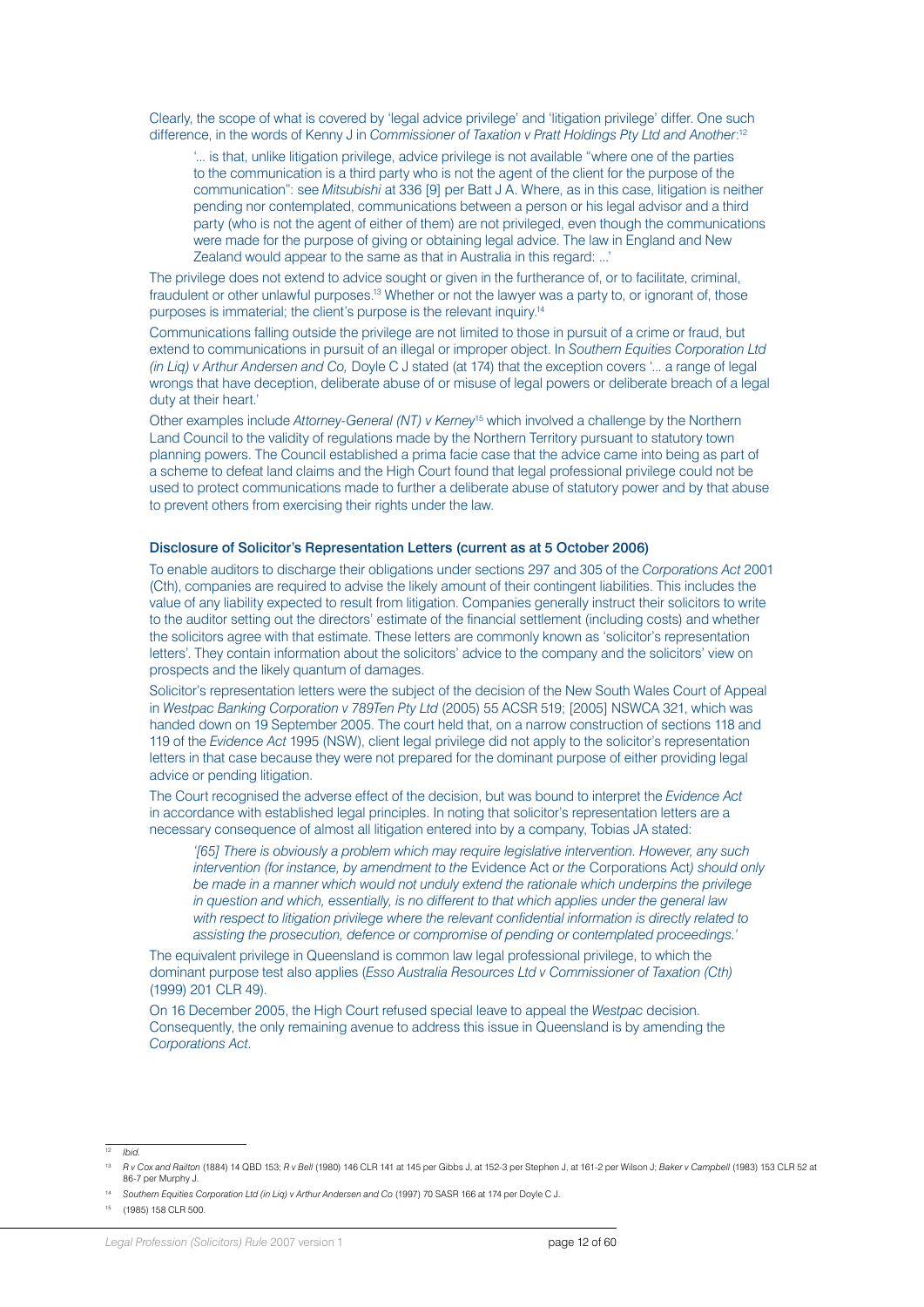### <span id="page-12-0"></span>4 Acting against a former client

A solicitor must not accept a retainer to act for another person in any matter against, or in opposition to, the interest of a person ('the former client'):

- 4.1 for whom the solicitor or the solicitor's current or former law practice or the former law practice of a partner or employee of the solicitor or of the solicitor's law practice has acted previously and has thereby acquired information confidential to the former client and material to the matter; and
- 4.2 if the former client might reasonably conclude that there is a real possibility the information will be used to the former client's detriment.

#### **Commentary**

As to the distinction between acting for more than one party in the same matter and acting against a former client, in *Beach Petroleum NL v Kennedy & Ors* (1999) 48 NSWLR 1 the court said at 47-48:

'There is a distinction between a case in which a fiduciary acts for separate clients in the one matter and a case in which a fiduciary has, on an earlier occasion, acquired information which is relevant to another matter when he acted for a different client. This distinction has been described as one between "simultaneous" representation and "successive" representation: "Developments in the Law; Conflict of Interest in the Legal Profession" (1980-1981) 94 *Harvard Law Review* 1244 at 1292 and 1315. Professor Finn, as His Honour then was, has described the two situations as respectively, "same matter conflicts" and "separate matter conflicts". The former is "the very heartland of fiduciary law". The latter, "in Anglo Australian law is not seen as involving any question of fiduciary law". Rather, Professor Finn has suggested that such a case falls to be determined under the law of negligence, breach of contract, confidential information, etc: see Finn "Fiduciary Law and Modern Commercial World" in McKendric (ed) *Commercial Aspects of Trust and Fiduciary Obligations* (1992) Clarendon Press, Oxford at 22 and 31.

The distinction has recently been affirmed by Lord Millett in *Prince Jefri Bolkiah v KPMG (a firm)* [1999] 2 WLR 215 at 224-225 in a judgement with which the other members of the House of Lords agreed:

... a fiduciary cannot act at the same time both for and against the same client and his firm is in no better position... his disqualification has nothing to do with the confidentiality of client information. It is based upon the inescapable conflict of interest which is inherent in the situation.

Where the court's intervention is sought by a former client, however, the position is entirely different. The court's jurisdiction cannot be based on any conflict of interest, real or perceived, for there is none. The fiduciary relationship which subsists between a solicitor and client comes to an end with the termination of the retainer. Thereafter the solicitor has no obligation to defend and advance the interests of his former client. The only duty to a former client which survives the termination of the client relationship is a continuing duty to preserve the confidentiality of the information imparted during its subsistence.'

As to a duty of loyalty and its existence beyond Victoria: see *Asia Pacific Telecommunications Ltd v Optus Networks Pty Ltd* [2005] NSWSC 550.

#### 5 Solicitors employed otherwise than by a solicitor

...

- 5.1 A solicitor, who is employed by a corporation (not being an incorporated legal practice) or by any other person who is not a solicitor, must not, despite any contrary direction from the solicitor's employer, act as a solicitor in the performance of any legal service in breach of any of the provisions of the Act or these rules.
- 5.2 To remove any doubt, such a solicitor is not entitled to act for any employee of the corporate employer in relation to any matter that is not directly related to the discharge of the employee's duties.
- 5.3 An employed solicitor who is not employed and remunerated by a law practice shall not permit the solicitor's name together with qualification or words indicating that the employee is a solicitor to be printed on the letterhead in general use by the employer.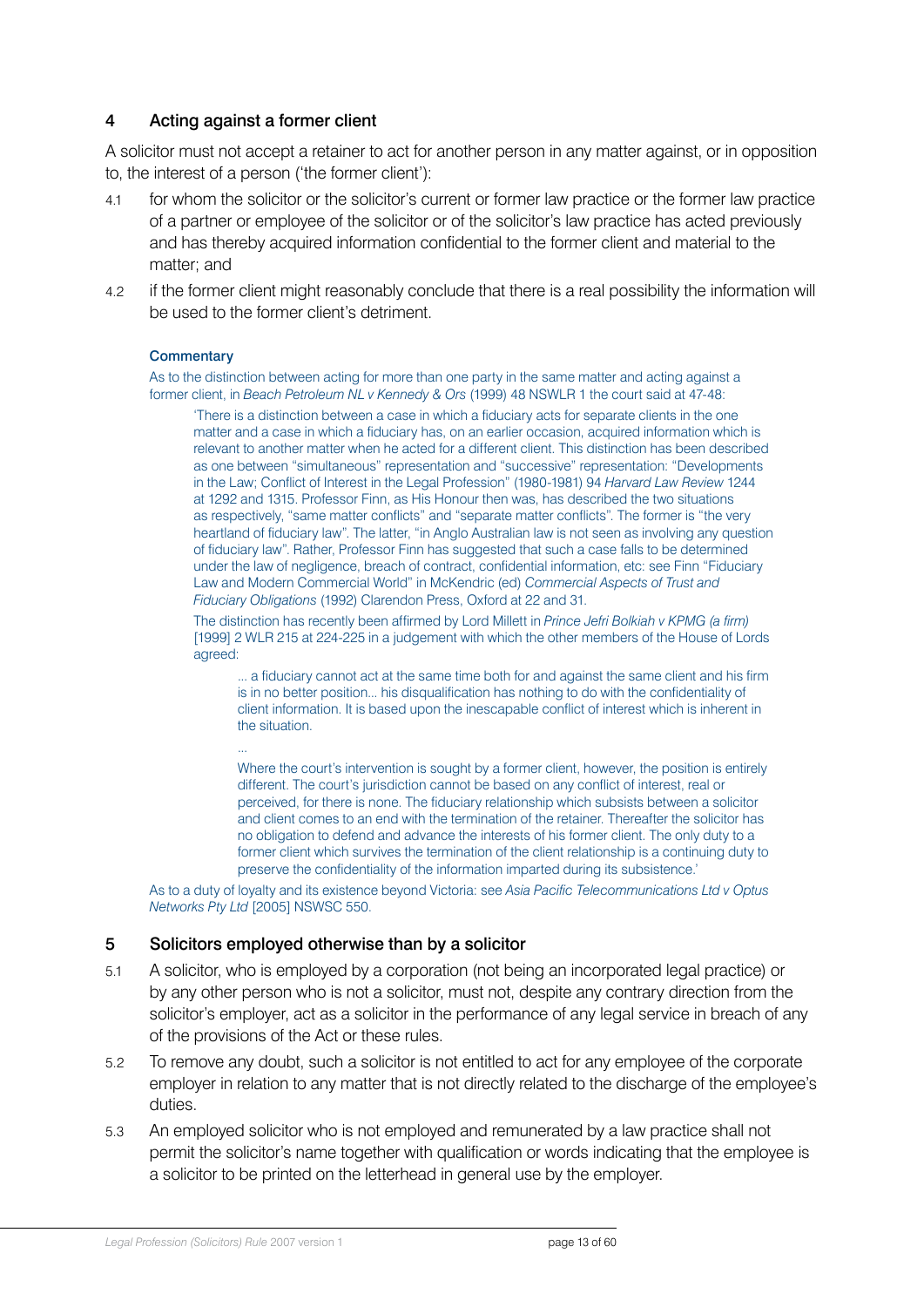#### <span id="page-13-0"></span>**Commentary**

The employed solicitor is subject to the same ethical and practising rules as a solicitor in private practice and where the duty as an employee is in conflict with a duty as a solicitor, the employee will not be excused from responsibility by virtue of their position as an employee.

Notwithstanding the relationship of employer and employee so existing, the relationship of solicitor and client is paramount.

A solicitor who is employed by a corporation will generally hold an Employee Level Practising Certificate. This does not entitle the solicitor to act as a principal in their own right. Further, it does not entitle such a Certificate holder to represent parties other than the corporation or a related body corporate.

Should a solicitor wish to carry on work in their own name, they are required to obtain the appropriate Principal Practising Certificate and hold appropriate professional indemnity insurance and comply with all other laws and rules relating to the conduct of the practice as a solicitor.

#### 6 Termination of retainer

- 6.1 A solicitor must complete the legal services required by the solicitor's retainer, unless:
	- 6.1.1 the solicitor and the solicitor's client have otherwise agreed;
	- 6.1.2 the solicitor is discharged from the retainer by the client; or
	- 6.1.3 the solicitor terminates the retainer for just cause, and on reasonable notice to the client.
- 6.2 Despite the above Rule, a solicitor, who is engaged to act for a client required to stand trial for a serious criminal offence, must not terminate the retainer and withdraw from the current proceedings on the ground that the client has failed to make arrangements satisfactory to the solicitor for payment of the solicitor's costs, unless the solicitor has, at a reasonable time before the date appointed for the commencement of the trial, or the commencement of the sittings of the Court in which the trial is listed:
	- 6.2.1 served notice in writing on the client of the solicitor's intention to terminate the retainer and withdraw from the current proceedings at the expiration of seven (7) days if the client fails, within that time, to make satisfactory arrangements for payment of the solicitor's costs; and
	- 6.2.2 given appropriate notice to the Registrar of the Court in which the trial is listed to commence.
- 6.3 Without limiting the general application of rule 6.1, a solicitor, who is acting for a legally assisted client in any current proceedings, may terminate the solicitor's retainer upon giving reasonable notice in writing to the client of the solicitor's intention so to do, if the client's grant of legal aid is withdrawn, or otherwise terminated, and the client is unable to make any other satisfactory arrangements for payment of the solicitor's costs which would be incurred if the retainer continued.

#### **Commentary**

Termination of a retainer is not to be confused with a solicitor's obligation to withdraw from the record in current proceedings in accordance with the relevant Court or Tribunal rules governing this issue. Whether or not a solicitor's application to withdraw from the record is granted is a matter for the relevant Court/ Tribunal.

#### 7 Ownership of clients' documents – termination of retainer

- 7.1 The following Rules apply subject to any contrary order which may be made in respect of a client's documents by any court of competent jurisdiction.
- 7.2 A solicitor must retain, securely and confidentially, documents relating to a particular matter and to which a client is entitled:
	- 7.2.1 during the solicitor's retainer for that matter and at least six (6) years thereafter; or
	- 7.2.2 until the solicitor gives them to the client or a person authorised by the client; or
	- 7.2.3 until the client instructs the solicitor to deal with them in some other manner.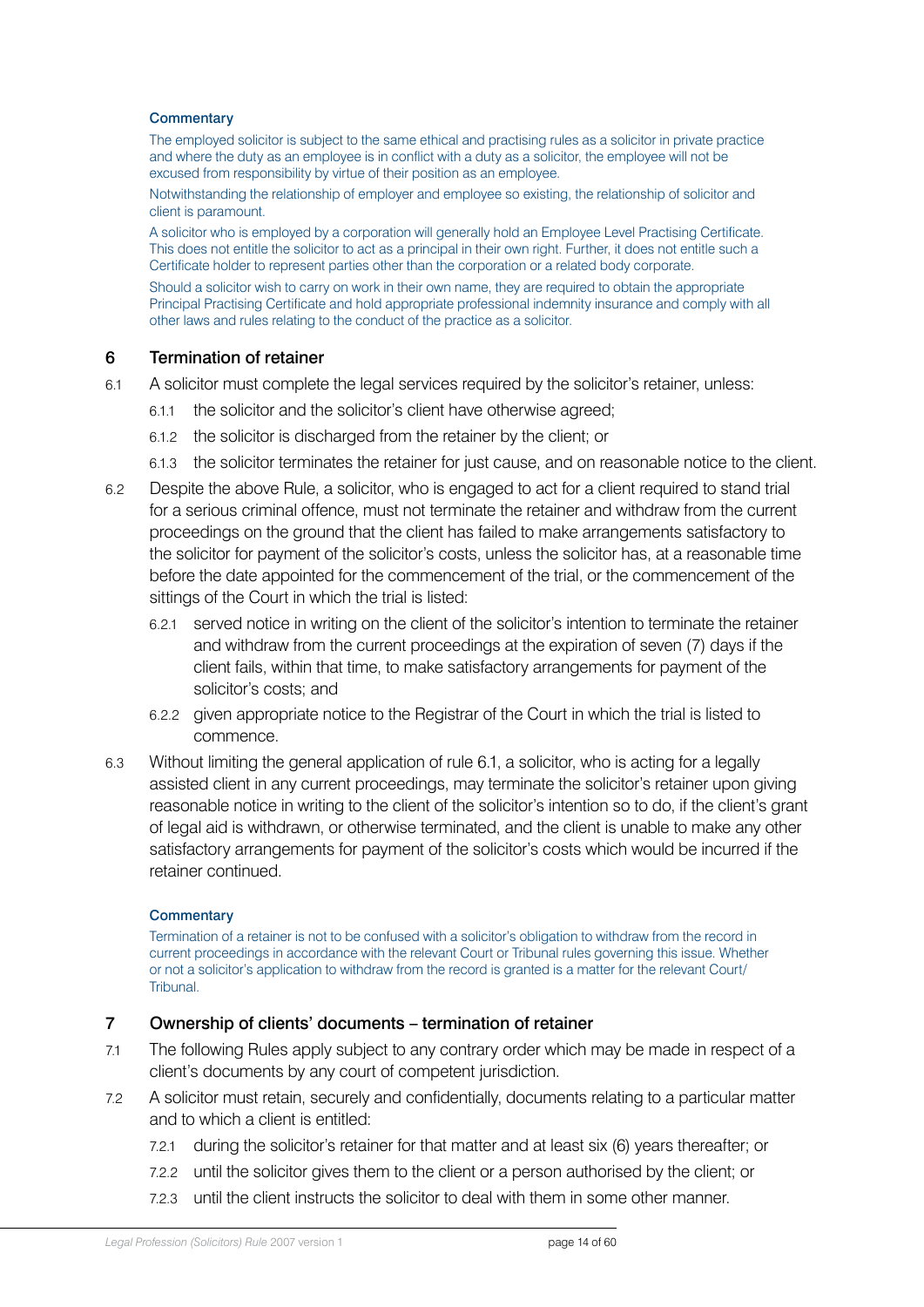- <span id="page-14-0"></span>7.3 Upon completion or termination of a solicitor's retainer, a solicitor must, when requested so to do by the solicitor's client, give to the client, or another person authorised by the client, any documents related to the retainer to which the client is entitled, unless the solicitor claims a lien over the documents for costs due to the solicitor by the client.
- 7.4 Despite rule 7.3, a solicitor who claims to exercise a lien for unpaid costs over a client's documents which are essential to the client's defence or prosecution of current proceedings, must:
	- 7.4.1 deal with the documents as provided in rule 23.4, if another solicitor is acting for the client; or
	- 7.4.2 upon receiving satisfactory security for the unpaid costs, deliver the documents to the client.
- 7.5 For the purposes of the above Rules the documents to which a client of a solicitor is entitled include:
	- 7.5.1 documents prepared by a solicitor for the client, or predominantly for the purposes of the client, for the purposes of the client's matter;
	- 7.5.2 documents received by a solicitor from a third party in the course of the solicitor's retainer for or on behalf of the client or for the purposes of a client's matter and intended for the use or information of the client;

#### **Commentary**

The Council of the Queensland Law Society is of the view that:

- (a) documents prepared by the solicitor for the solicitor's benefit and for which a charge is made; and
- (b) documents sent by the client to the solicitor, the property in which is intended to remain with the client,

are the client's property.

### 8 Acting for more than one party

- 8.1 For the purposes of rules 8.2 to 8.7, inclusive:
	- 8.1.1 'party' includes each one of the persons or corporations who, or which, is jointly a party to any matter.
	- 8.1.2 'solicitor' includes a solicitor's partner, employee or law practice.
	- 8.1.3 'guarantor' includes indemnifier, surety or a person or company providing security for a loan or finance.
- 8.2 A solicitor must avoid any conflict of interest between two or more clients of the solicitor or of the solicitor's law practice.
- 8.3 A solicitor who or whose law practice intends to act for a party to any matter where the solicitor or the solicitor's law practice is also intending to accept instructions to act for another party to the matter must be satisfied, before accepting a retainer to act, that each party is aware that the solicitor is intending to act for the others and consents to the solicitor so acting in the knowledge that the solicitor:
	- 8.3.1 may be, thereby, prevented from:
		- (a) disclosing to each party all information relevant to the matter within the solicitor's knowledge; or
		- (b) giving advice to one party which is contrary to the interests of another; and
	- 8.3.2 will cease to act for all parties if the solicitor would, otherwise, be obliged to act in a manner contrary to the interests of one or more of them.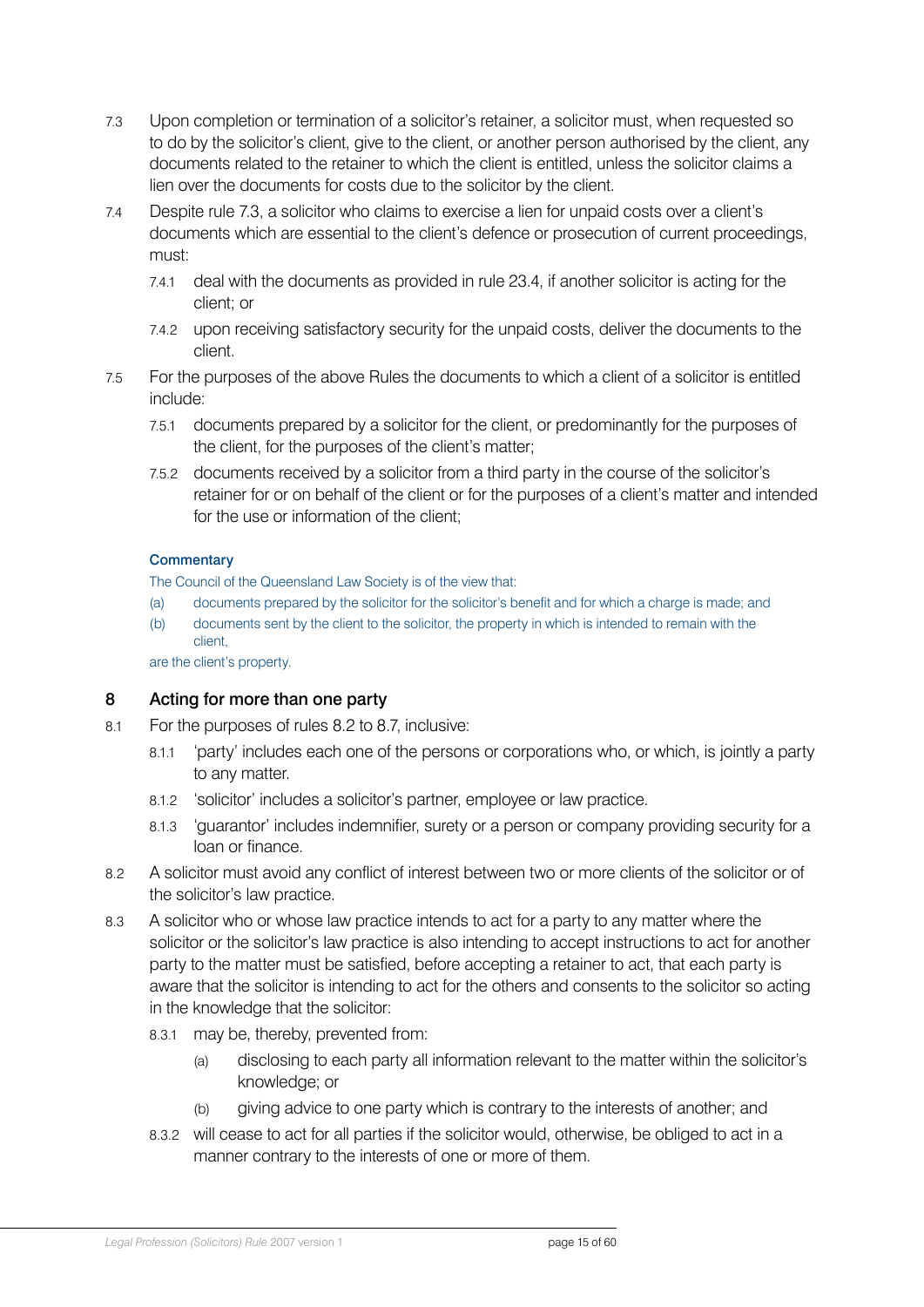- 8.4 If a solicitor who is acting or whose law practice is acting for more than one party to any matter determines that the solicitor or the solicitor's law practice cannot continue to act for all of the parties without acting in a manner contrary to the interests of one or more of them, the solicitor or the law practice must thereupon cease to act for all parties.
- 8.5 A solicitor must not act where the solicitor or the solicitor's law practice is acting or intending to act:
	- 8.5.1 for both vendor and purchaser in connection with the contract for the sale of land or a transfer of land for value at arm's length;
	- 8.5.2 for both vendor and purchaser in connection with the contract for the sale of a business at arm's length;
	- 8.5.3 for both lessor and lessee in connection with the lease of land or an agreement for the lease of land for value at arm's length;
	- 8.5.4 for both financier and borrower in connection with the loan of money or provision of finance or an agreement to lend money or provide finance; or
	- 8.5.5 for both the purchaser of land and the lender of money or provider of finance intended to be secured by a mortgage of that land;

unless and until the solicitor or the solicitor's law practice obtains a satisfactory written acknowledgment from each party of the receipt of information as to the basis on which the solicitor acts, and after first fully informing that party in writing concerning the potential disadvantages to that party of the solicitor so acting.

#### **Guidelines**

The Council is of the view that a solicitor should not be a party to an agreement in which the solicitor acts or intends to act for a vendor or purchaser where the real estate agent acting in the transaction has paid or intends to pay the solicitor's fees unless the solicitor obtains the fully informed consent of their client. Further, a solicitor should not act for both vendor and purchaser in a transaction where either the vendor or the purchaser:

- (i) offers to pay or pays the other party's legal fees; or
- (ii) provides any other financial inducement to such other party to instruct the solicitor to act for both parties in that transaction,

unless the solicitor obtains the fully informed consent of both parties.

- 8.6 A solicitor must not act for a guarantor in connection with the loan of money or the provision of finance or an agreement to lend money or provide finance where the solicitor or the solicitor's law practice is also acting in the same transaction for the borrower or the financier. This subrule does not prohibit the solicitor acting for a borrower and a guarantor if in the same transaction the guarantor is:
	- 8.6.1 a borrower;
	- 8.6.2 a director of a borrower;
	- 8.6.3 a shareholder of a borrower;
	- 8.6.4 a beneficiary in a trust of which the borrower is the trustee;
	- 8.6.5 a party holding a beneficial interest in the borrower;
	- 8.6.6 a body corporate related to a borrower within the meaning of the Corporations Act;
	- 8.6.7 a director of such a related body corporate;
	- 8.6.8 a shareholder of such a related body corporate; or
	- 8.6.9 a party holding a beneficial interest in such a related body corporate;

nor does this Rule prohibit the solicitor acting for both the financier and the guarantor in the same transaction if they are related bodies corporate within the meaning of the Corporations Act.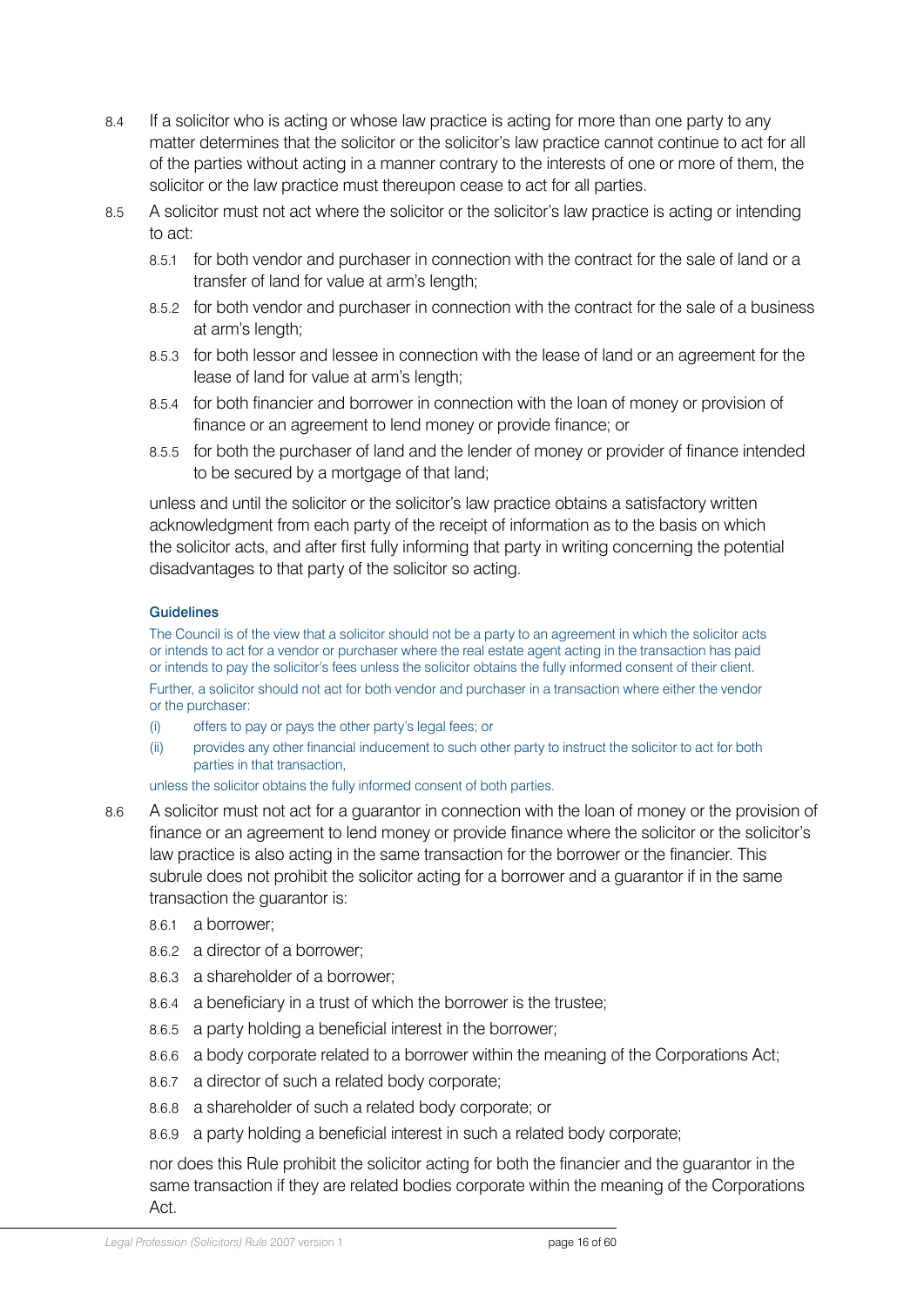<span id="page-16-0"></span>8.7 A solicitor must not act in any matter or transaction for value at arm's length relating to land for a person or entity carrying on business as a builder, developer or subdivider where the solicitor is acting or is intending to act for any other party contracting with that person or entity in the course of that business in relation to the land.

### 9 Avoiding conflict of interest (where solicitor's own interest involved)

- 9.1 A solicitor must not, in any dealings with a client:
	- 9.1.1 allow an interest of the solicitor or an associate of the solicitor to conflict with the client's interest;
	- 9.1.2 exercise any undue influence intended to dispose the client to benefit the solicitor or an associate in excess of the solicitor's fair remuneration for the legal services provided to the client.
- 9.2 A solicitor must not accept instructions to act or continue to act for a person in any matter when the solicitor is, or becomes, aware that the person's interest in the matter is, or would be, in conflict with the solicitor's own interest or the interest of an associate.

#### **Guidelines**

In relation to the sale/purchase of residential properties, solicitors acting for the buyer would be well aware of their obligations pursuant to section 365B of the *Property Agents and Motor Dealers Act* 2000 to issue the Lawyer's Certificate in the approved form (currently Form 32a). Whether a solicitor has a 'business relationship' with the Seller's Agent based upon the number of referrals made by that Agent to the solicitor, solicitors are reminded of the Guidelines issued by the Society concerning this subject which provide, amongst other things:

'A consistent referral source from a Seller's Agent to you of Buyers who do not have their own solicitor may, depending on the number of referrals, remove your ability to confirm genuine independence. Referrals will be a question of fact and degree for each practitioner to consider.'

#### **Commentary**

This rule is in addition to the general duty of a solicitor to deal with their client honestly and fairly as provided for in rule 2 and to not prefer the interests of other persons to those of the client. Guidelines for charging outlays and disbursements have been set by the Legal Services Commissioner in consultation with the Society and those Guidelines are reproduced in Appendix 1 to these Rules.

#### 10 Receiving a benefit under a will or other instrument

- 10.1 A solicitor who receives instructions from a client to draw a will appointing the solicitor an executor must inform the client in writing before the client signs the will:
	- 10.1.1 of any entitlement of the solicitor, of the solicitor's law practice or associate, to claim commission;
	- 10.1.2 of the inclusion in the will of any provision entitling the solicitor, or the solicitor's law practice or associate, to charge professional fees in relation to the administration of the estate; and
	- 10.1.3 if the solicitor or the solicitor's law practice or associate has an entitlement to claim commission that the person could appoint as executor a person who might make no claim for commission.
- 10.2 A solicitor who receives instructions from a person to:
	- 10.2.1 draw a will under which the solicitor or the solicitor's law practice or associate will, or may, receive a substantial benefit other than any proper entitlement to commission (if the solicitor is also to be appointed executor) or the reasonable professional fees of the solicitor or the solicitor's law practice; or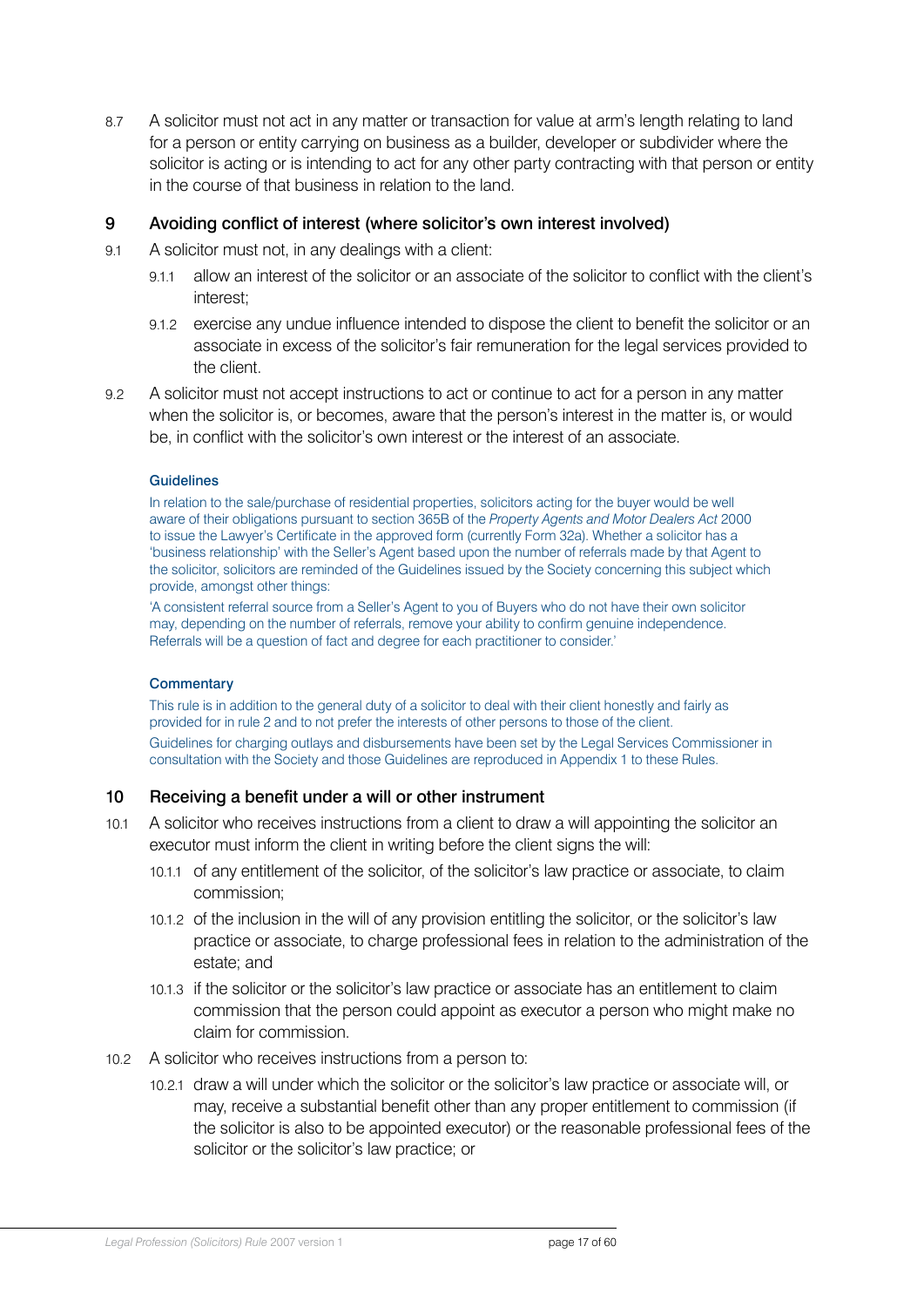<span id="page-17-0"></span>10.2.2 draw any other instrument under which the solicitor or the solicitor's law practice or associate will, or may, receive a substantial benefit in addition to the reasonable remuneration,

must:

- (a) decline to act on those instructions; and
- (b) offer to refer the person, for advice, to another solicitor who is not an associate of the solicitor;

unless the person instructing the solicitor is either:

- (i) a member of the solicitor's immediate family; or
- (ii) a solicitor, or a member of the immediate family of a solicitor, who is a partner, employer, or employee, of the solicitor.
- 10.3 For the purposes of this Rule:

'substantial benefit' means a benefit which has a substantial value relative to the financial resources and assets of the person intending to bestow the benefit.

### 11 Solicitor and client – borrowing transactions

- 11.1 A solicitor must not borrow any money, nor permit or assist an associate to borrow any money from:
	- 11.1.1 a client of the solicitor, or the solicitor's law practice;
	- 11.1.2 a former client of the solicitor or solicitor's law practice who has indicated continuing reliance upon the advice of the solicitor or the solicitor's law practice in relation to the investment of money; or
	- 11.1.3 a person who has sought from the solicitor, or the solicitor's law practice, advice in relation to the investment of money or the management of the person's financial affairs.
- 11.2 This Rule does not prevent a solicitor or an associate borrowing from a client which is:
	- (a) a holder of an Australian financial services licence within the meaning of the *Corporations Act* 2001 (Cth) or a person who is exempt from holding such a licence;
	- (b) a body regulated by APRA within the meaning of the *Australian Prudential Regulation Authority Act* 1998 (Cth);
	- (c) a related body corporate (within the meaning of the *Corporations Act* 2001 (Cth)) to any company within described in paragraph (a) or (b);
	- (d) a trustee company specified in the Second Schedule to the *Trustee Companies Act* 1968 or authorised to carry on business under corresponding legislation of any State or Territory of Australia;
	- (e) a registered corporation in terms of the *Financial Sector (Collection of Data) Act* 2001 or a related body corporate thereof;
	- (f) a company listed on any Stock Exchange in Australia or a related body corporate thereof;
	- (g) a government, governmental body, agency, department, authority or instrumentality whether foreign, federal, state or local;
	- (h) the employer of the solicitor;
	- (i) a member of the family of the solicitor or any corporation, partnership, syndicate, joint venture or trust in which or the shares in which the whole of the beneficial interest is presently vested or is capable only of being vested in one or more members of the immediate family of such solicitor.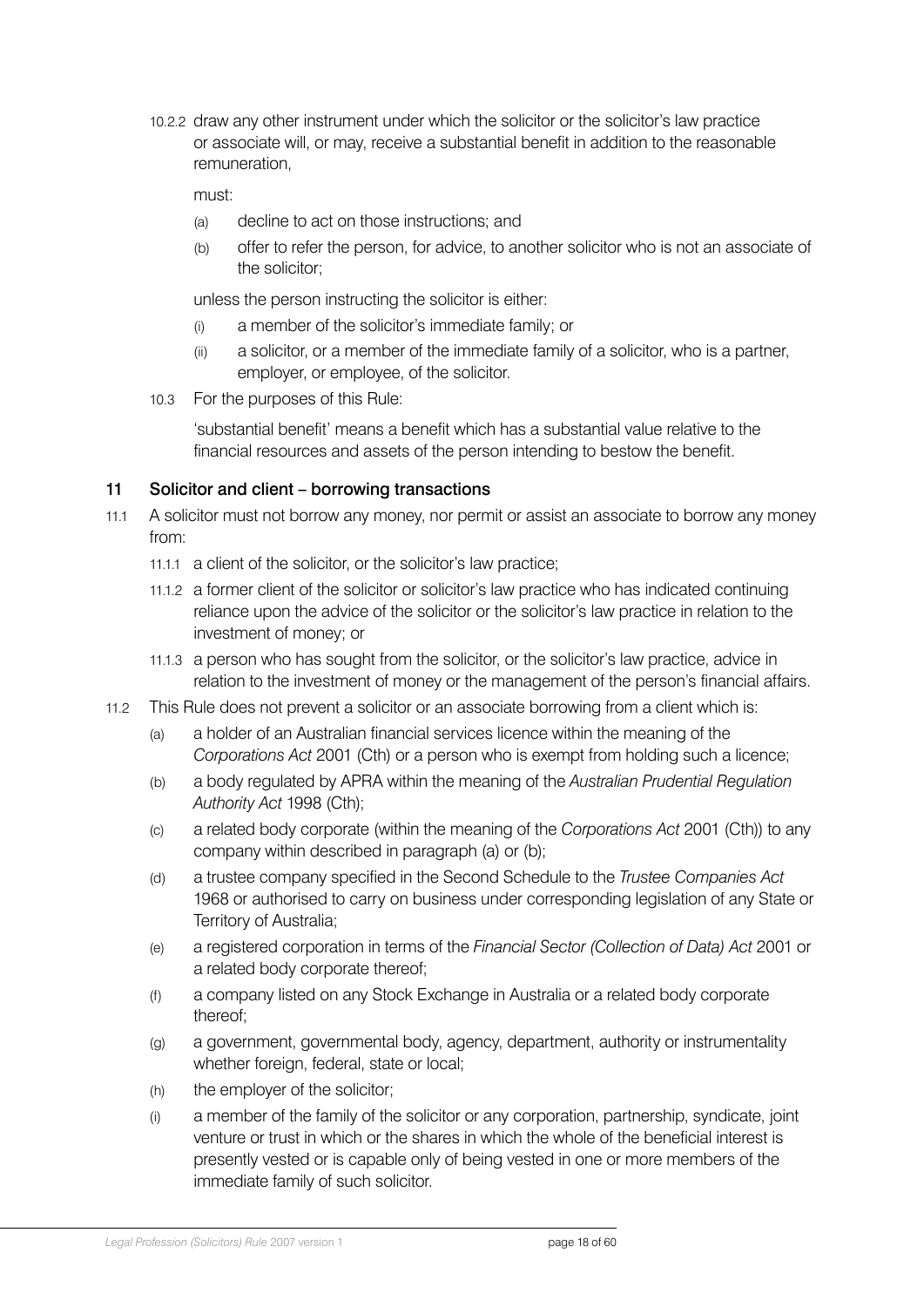# Advocacy and litigation rules

### <span id="page-18-0"></span>(Statement of general principle)

Solicitors, in all their dealings with the courts, whether those dealings involve the obtaining and presentation of evidence, the preparation and filing of documents, instructing an advocate or appearing as an advocate, should act with competence, honesty and candour. Solicitors should be frank in their responses and disclosures to the court, and diligent in their observance of undertakings which they give to the court or their opponents.

# 12 Duty to client

- 12.1 A solicitor must seek to advance and protect the client's interests to the best of the solicitor's skill and diligence, uninfluenced by the solicitor's personal view of the client or the client's activities, and notwithstanding any threatened unpopularity or criticism of the solicitor or any other person, and always in accordance with the law including these Rules.
- 12.2 A solicitor must seek to assist the client to understand the issues in the case and the client's possible rights and obligations if the solicitor is instructed to give advice on any such matter, sufficiently to permit the client to give proper instructions, particularly in connection with any compromise of the case.
- 12.3 A solicitor must where appropriate inform the client about the reasonably available alternatives to fully contested adjudication of the case unless the solicitor believes on reasonable grounds that the client already has such an understanding of those alternatives as to permit the client to make decisions about the client's best interests in relation to the litigation.
- 12.4 A solicitor must (unless circumstances warrant otherwise in the solicitor's considered opinion) advise a client who is charged with a criminal offence about any law, procedure or practice which in substance holds out the prospect of some advantage (including diminution of penalty) if the client pleads guilty or authorises other steps towards reducing the issues, time, cost or distress involved in the proceedings.

### 13 Independence – avoidance of personal bias

- 13.1 A solicitor must not act as the mere mouthpiece of the client or of the instructing legal practitioner and must exercise the forensic judgments called for during the case independently, after appropriate consideration of the client's and the instructing solicitor's wishes, where practicable.
- 13.2 A solicitor will not have breached the solicitor's duty to the client, and will not have failed to give appropriate consideration to the client's or the instructing legal practitioner's wishes, simply by choosing, contrary to those wishes, to exercise the forensic judgments called for during the case so as to:
	- 13.2.1 confine any hearing to those issues which the solicitor believes to be the real issues;
	- 13.2.2 present the client's case as quickly and simply as may be consistent with its robust advancement; or
	- 13.2.3 inform the court of any persuasive authority against the client's case.
- 13.3 Except where otherwise required by law or a court, a solicitor must not make submissions or express views to a court on any material evidence or material issue in the case in terms which convey or appear to convey the solicitor's personal opinion on the merits of that evidence or issue.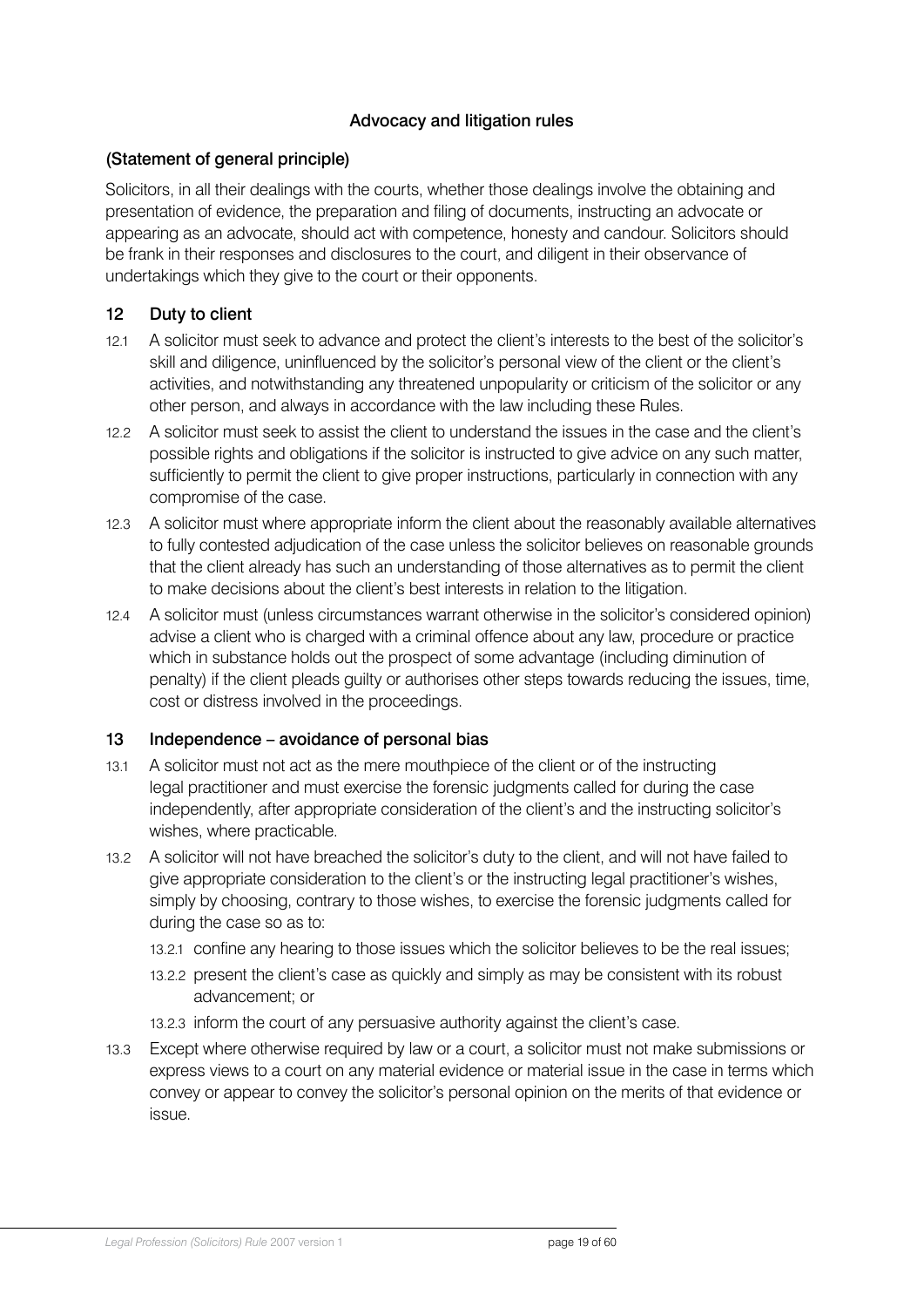- <span id="page-19-0"></span>13.4 A solicitor must not unless exceptional circumstances warrant otherwise in the solicitor's considered opinion:
	- 13.4.1 appear for a client at any hearing, or
	- 13.4.2 continue to act for a client,

in a case in which it is known, or becomes apparent, that the solicitor will be required to give evidence material to the determination of contested issues before the court.

#### **Guidelines**

Given the great variety of circumstances in which the problem addressed by rule 13.4 may arise, it is desirable to provide some guidance as to the reasons for the rule, and hence as to the proper course in the circumstances which have arisen. The reasons for the rule include:

- (i) the concern that the solicitor's performance as an advocate or the Court's assessment of credibility of the solicitor as a witness may be affected by the suggestion that the solicitor's evidence is tainted by the desire to assist the client, and even by the possibility of avoiding a complaint by the client as to the solicitor's performance as such in the matters which gave rise to the litigation;
- (ii) a concern that the client's prospects of frank and disinterested advice may be diminished by reason of the solicitor's involvement in the matters which have led to the litigation.
- 13.5 A solicitor must not become the surety for the client's bail.

#### **Commentary**

Because it is necessary to ensure that a client receives frank and disinterested advice and because it is undesirable there be any suggestion that a solicitor's representation of his or her client or evidence given by the solicitors has been affected by the solicitor's own interests, a solicitor must not become the surety for the client's bail.

#### 14 Frankness in court

- 14.1 A solicitor must not knowingly make a misleading statement to a court.
- 14.2 A solicitor must take all necessary steps to correct any misleading statement made by the solicitor to a court as soon as possible after the solicitor becomes aware that the statement was misleading.
- 14.3 A solicitor will not have made a misleading statement to a court simply by failing to correct an error in a statement made to the court by the opponent or any other person.
- 14.4 A solicitor seeking any interlocutory relief in an ex parte application must disclose to the court all relevant factual and legal matters which:
	- 14.4.1 are within the solicitor's knowledge;
	- 14.4.2 are not protected by legal professional privilege; and
	- 14.4.3 the solicitor has reasonable grounds to believe would support an argument against granting the relief or limiting its terms adversely to the client.
- 14.5 A solicitor who has knowledge of matters which are within rule 14.4.3:
	- 14.5.1 must seek instructions for the waiver of legal professional privilege, if the information is protected by that privilege, so as to permit the solicitor to disclose that information under rule 14.4; and
	- 14.5.2 if the client does not waive the privilege as sought by the solicitor:
		- (a) must inform the client of the client's responsibility to authorise such disclosure and the possible consequences of not doing so; and
		- (b) must inform the court that the solicitor cannot assure the court that all matters which should be disclosed have been disclosed to the court.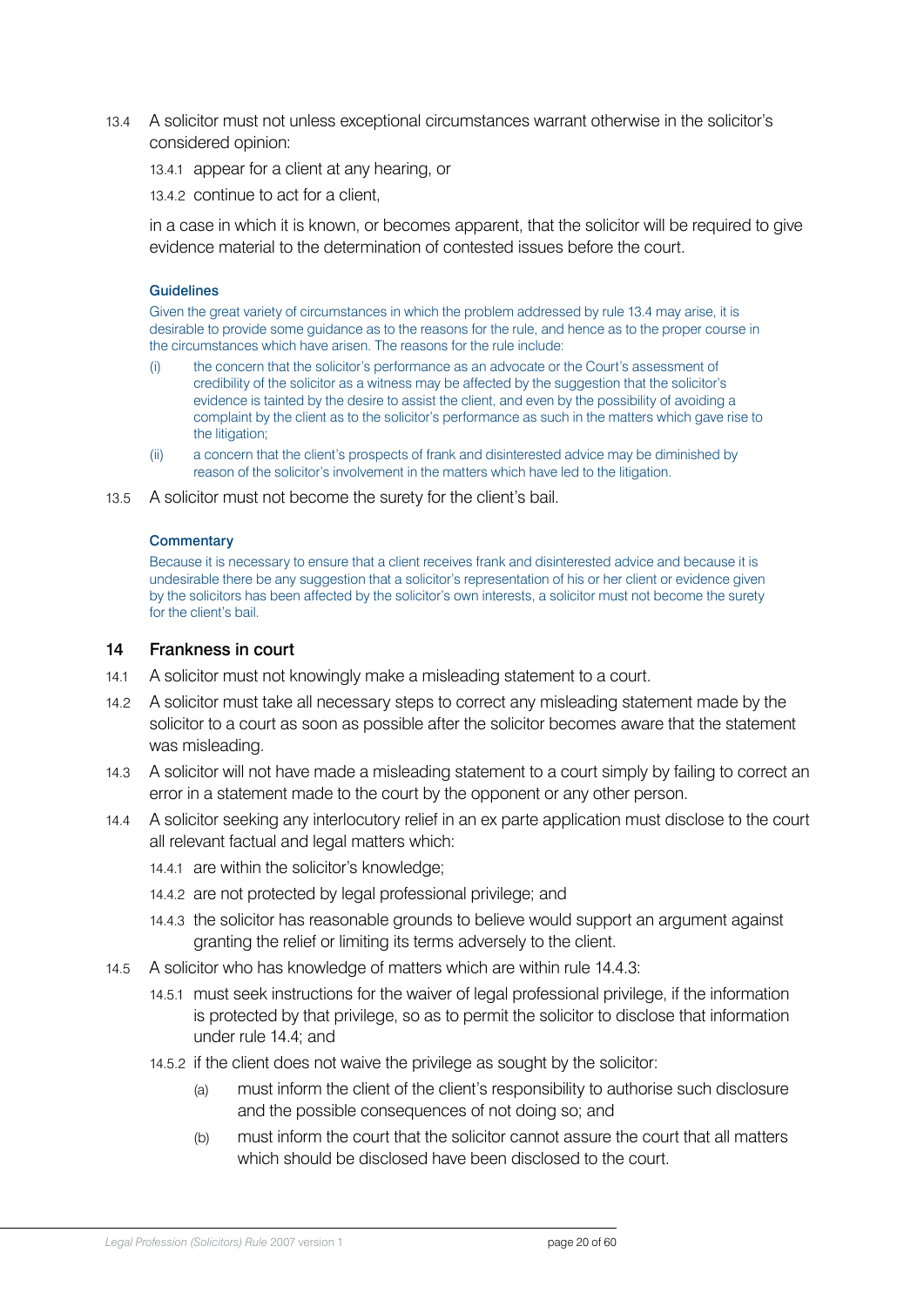- <span id="page-20-0"></span>14.6 A solicitor must, at the appropriate time in the hearing of the case and if the court has not yet been so informed, inform the court of:
	- 14.6.1 any binding authority;
	- 14.6.2 any authority decided by an intermediate court of appeal in Australia;
	- 14.6.3 any authority on the same or materially similar legislation as that in question in the case, including any authority decided at first instance in the Federal Court or a Supreme Court, or by superior appellate courts, which has not been disapproved; or
	- 14.6.4 any applicable legislation;

of which the solicitor is aware, and which the solicitor has reasonable grounds to believe to be directly in point, against the client's case.

- 14.7 A solicitor need not inform the court of matters within rule 14.6 at a time when the opponent tells the court that the opponent's whole case will be withdrawn or the opponent will consent to final judgment in favour of the client, unless the appropriate time for the solicitor to have informed the court of such matters in the ordinary course has already arrived or passed.
- 14.8 A solicitor who becomes aware of matters within rule 14.6 after judgment or decision has been reserved and while it remains pending, whether the authority or legislation came into existence before or after argument, must inform the court of that matter by:
	- 14.8.1 a letter to the court, copied to the opponent, and limited to the relevant reference unless the opponent has consented beforehand to further material in the letter; or
	- 14.8.2 requesting the court to re-list the case for further argument on a convenient date, after first notifying the opponent of the intended request and consulting the opponent as to the convenient date for further argument.
- 14.9 A solicitor need not inform the court of any matter otherwise within rule 14.6 which would have rendered admissible any evidence tendered by the prosecution which the court has ruled inadmissible without calling on the defence.
- 14.10 A solicitor will not have made a misleading statement to a court simply by failing to disclose facts known to the solicitor concerning the client's character or past, when the solicitor makes other statements concerning those matters to the court, and those statements are not themselves misleading.
- 14.11 A solicitor who knows or suspects that the prosecution is unaware of the client's previous conviction must not ask a prosecution witness whether there are previous convictions, in the hope of a negative answer.
- 14.12 A solicitor must inform the court in civil proceedings of any misapprehension by the court as to the effect of an order which the court is making, as soon as the solicitor becomes aware of the misapprehension.

### 15 Delinquent or guilty clients

- 15.1 A solicitor whose client informs the solicitor, before judgment or decision that the client has lied in a material particular to the court or has procured another person to lie to the court or has falsified or procured another person to falsify in any way a document which has been tendered:
	- 15.1.1 must advise the client that the court should be informed of the lie or falsification and request authority so to inform the court;
	- 15.1.2 must refuse to take any further part in the case unless the client authorises the solicitor to inform the court of the lie or falsification:
	- 15.1.3 must promptly inform the court of the lie or falsification upon the client authorising the solicitor to do so; but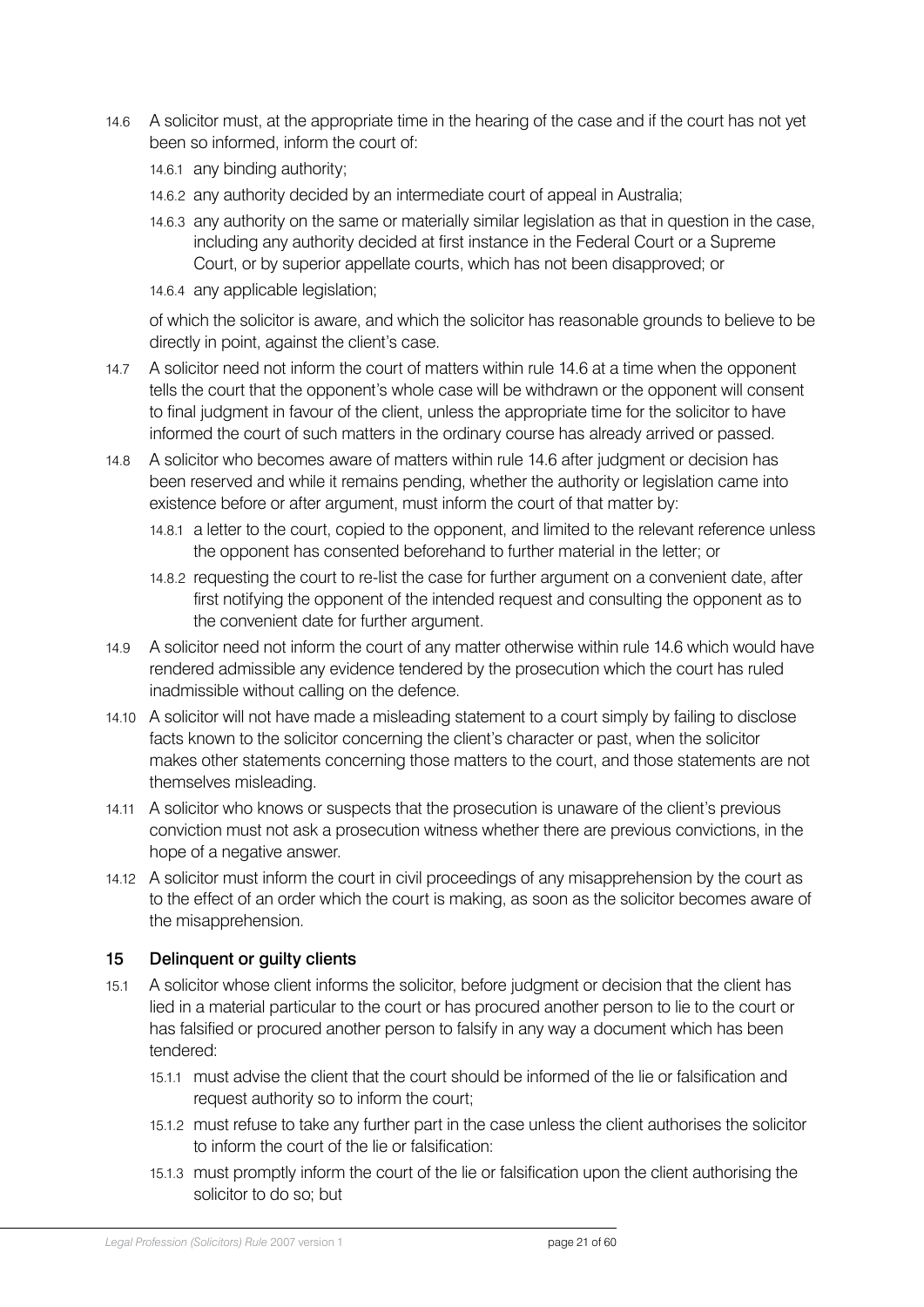- 15.1.4 must not otherwise inform the court of the lie or falsification.
- <span id="page-21-0"></span>15.2 A solicitor whose client in criminal proceedings confesses guilt to the solicitor but maintains a plea of not guilty:
	- 15.2.1 may cease to act, if there is enough time for another solicitor to take over the case properly before the hearing, and the client does not insist on the solicitor continuing to appear for the client;
	- 15.2.2 in cases where the solicitor continues to act for the client:
		- (a) must not falsely suggest that some other person committed the offence charged;
		- (b) must not set up an affirmative case inconsistent with the confession;
		- (c) may argue that the evidence as a whole does not prove that the client is guilty of the offence charged;
		- (d) may argue that for some reason of law the client is not guilty of the offence charged; or
		- (e) may argue that for any other reason not prohibited by (a) and (b) the client should not be convicted of the offence charged.
- 15.3 A solicitor whose client informs the solicitor that the client intends to disobey a court's order must:
	- 15.3.1 advise the client against that course and warn the client of its dangers;
	- 15.3.2 not advise the client how to carry out or conceal that course;
	- 15.3.3 not inform the court or the opponent of the client's intention unless:
		- (a) the client has authorised the solicitor to do so beforehand; or
		- (b) the solicitor believes on reasonable grounds that the client's conduct constitutes a threat to any person's safety.

### 16 Responsible use of privilege

- 16.1 A solicitor must, when exercising the forensic judgments called for throughout a case, take care to ensure that decisions by the solicitor or on the solicitor's advice to invoke the coercive powers of a court or to make allegations or suggestions under privilege against any person:
	- 16.1.1 are reasonably justified by the material then available to the solicitor;
	- 16.1.2 are appropriate for the robust advancement of the client's case on its merits;
	- 16.1.3 are not made principally in order to harass or embarrass the person; and
	- 16.1.4 are not made principally in order to gain some collateral advantage for the client or the solicitor or the instructing solicitor out of court.
- 16.2 A solicitor must not draw or settle any court document alleging criminality, fraud or other serious misconduct unless the solicitor believes on reasonable grounds that:
	- 16.2.1 factual material already available to the solicitor provides a proper basis for the allegation;
	- 16.2.2 the evidence by which the allegation is made, if the evidence is in written form, will be admissible in the case; and
	- 16.2.3 the client wishes the allegation to be made, after having been advised of the seriousness of the allegation and of the possible consequences for the client and the case if it is not made out.
- 16.3 A solicitor must not open as a fact any allegation which the solicitor does not then believe on reasonable grounds will be capable of support by the evidence which will be available to support the client's case.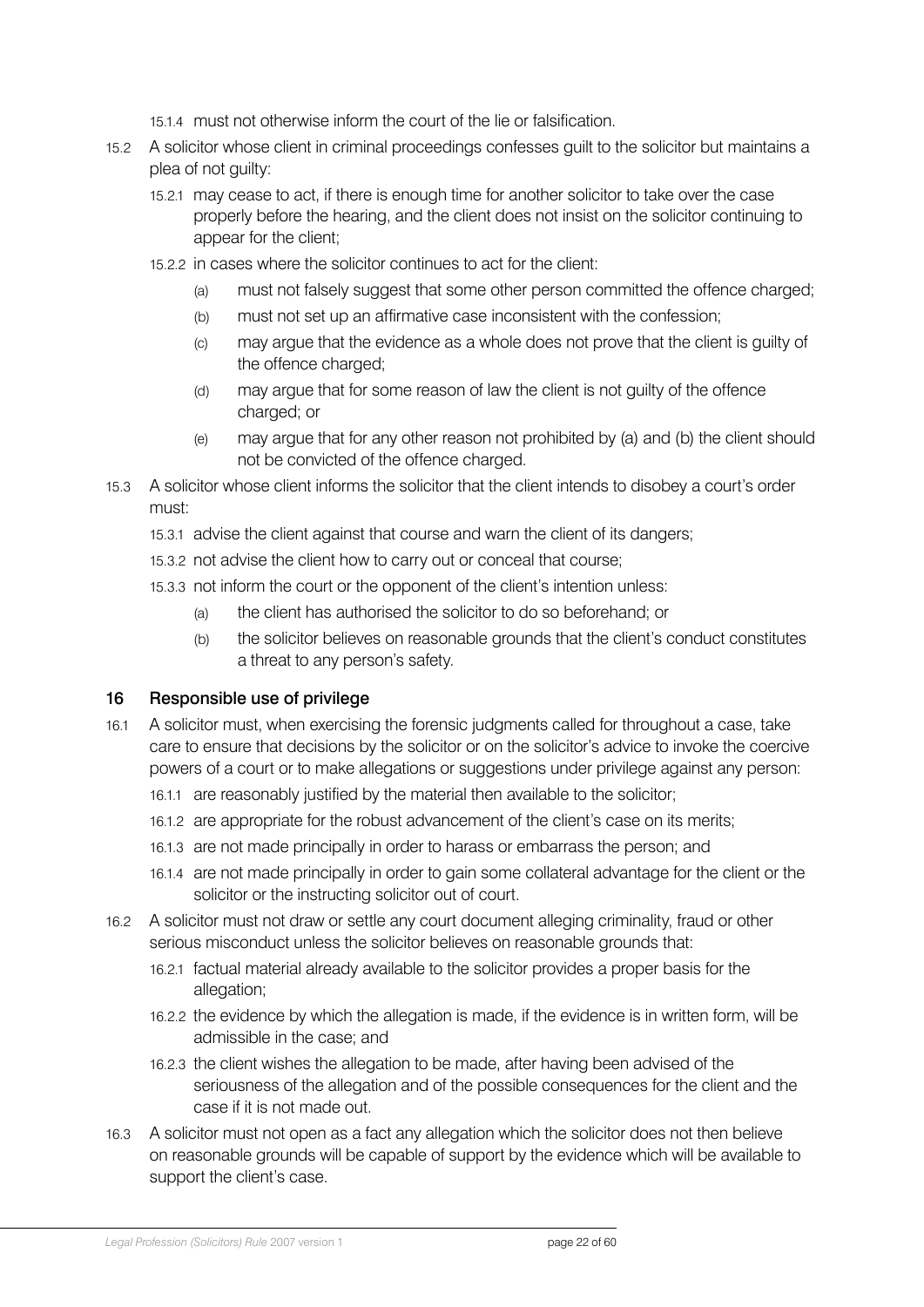- <span id="page-22-0"></span>16.4 A solicitor must not cross-examine so as to suggest criminality, fraud or other serious misconduct on the part of any person unless:
	- 16.4.1 the solicitor believes on reasonable grounds that the material already available to the solicitor provides a proper basis for the suggestion; and
	- 16.4.2 in cross-examination going to credit alone, the solicitor believes on reasonable grounds that affirmative answers to the suggestion would diminish the witness's credibility.
- 16.5 A solicitor may regard the opinion of an instructing legal practitioner that material exists which appears to support a suggestion or allegation to which rules 16.1, 16.2, 16.3 and 16.4 applies as a reasonable ground for holding the belief required by those Rules, except in the case of a closing address or submission on the evidence.
- 16.6 A solicitor must make reasonable enquiries to the extent which is practicable before the solicitor can have reasonable grounds for holding the belief required by rules 16.1, 16.2, 16.3 and 16.4, unless the solicitor has received and accepted an opinion from the instructing legal practitioner within rule 16.5.
- 16.7 A solicitor must not suggest criminality, fraud or other serious misconduct against any person in the course of the solicitor's address on the evidence unless the solicitor believes on reasonable grounds that the evidence in the case provides a proper basis for the suggestion.
- 16.8 A solicitor who has instructions which justify submissions for the client in mitigation of the client's criminality and which involve allegations of serious misconduct against any other person not able to answer the allegations in the case must seek to avoid disclosing the other person's identity directly or indirectly unless the solicitor believes on reasonable grounds that such disclosure is necessary for the robust defence of the client.

### 17 Integrity of evidence

- 17.1 A solicitor shall not advise or suggest to a witness that false or misleading evidence should be given nor condone another person doing so.
- 17.2 A solicitor must not suggest to or condone another person suggesting in any way to any prospective witness (including a party or the client) the content of any particular evidence which the witness should give at any stage in the proceedings.
- 17.3 A solicitor will not have breached rules 17.1 or 17.2 by:
	- 17.3.1 expressing a general admonition to tell the truth;
	- 17.3.2 questioning and testing in conference the version of evidence to be given by a prospective witness; or
	- 17.3.3 drawing the witness's attention to inconsistencies or other difficulties with the evidence, but must not coach or encourage the witness to give evidence different from the evidence which the witness believes to be true.
- 17.4 A solicitor must not confer with, or condone another legal practitioner conferring with, more than one lay witness (including a party or client) at the same time, about any issue:
	- 17.4.1 as to which there are reasonable grounds for the solicitor to believe it may be contentious at a hearing; or
	- 17.4.2 which could be affected by, or may affect, evidence to be given by any of those witnesses,

unless the solicitor believes on reasonable grounds that special circumstances require such a conference.

17.5 A solicitor will not have breached rule 17.4 by conferring with, or condoning another legal practitioner conferring with, more than one client about undertakings to a court, admissions or concessions of fact, amendments of pleadings or compromise.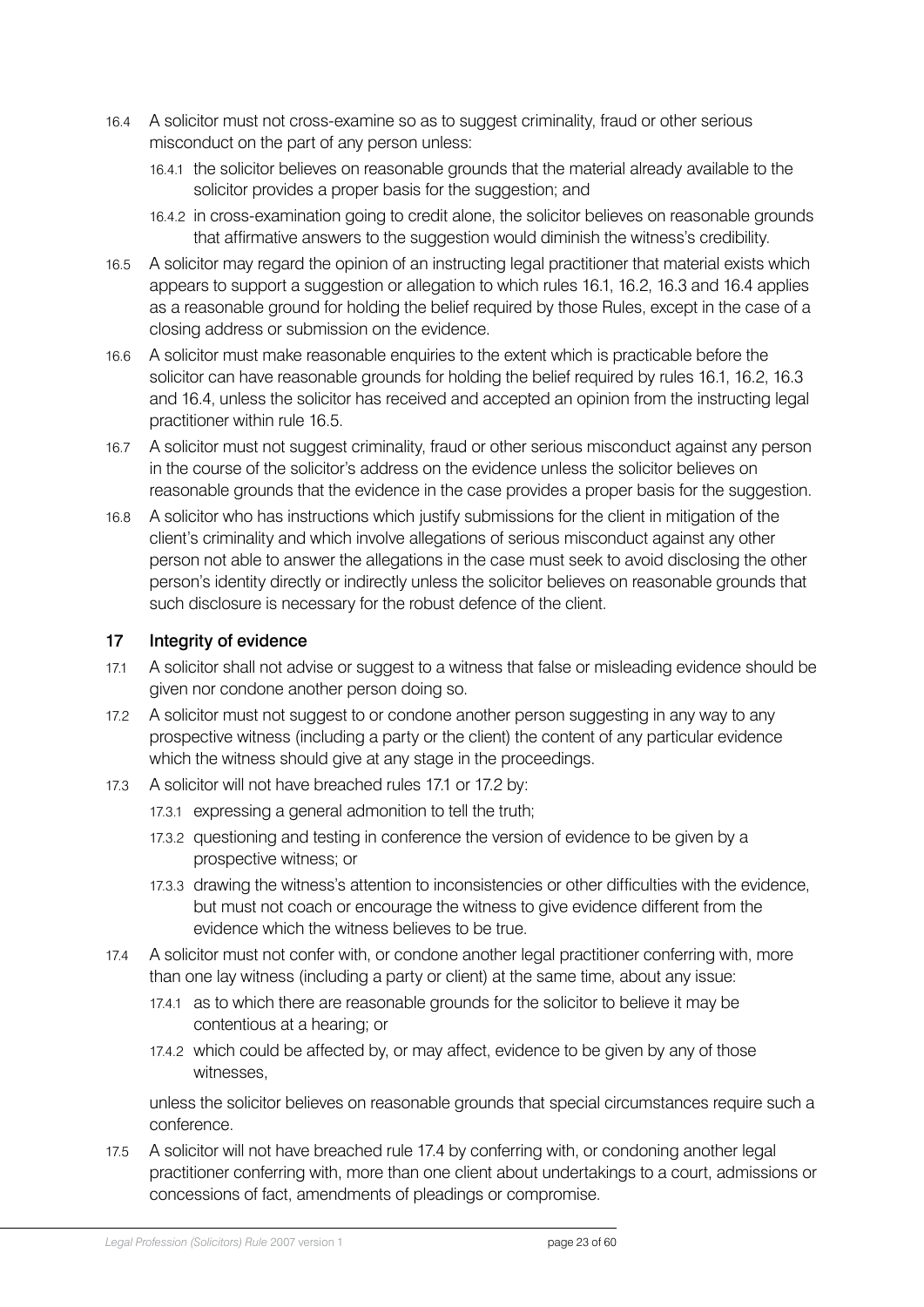- <span id="page-23-0"></span>17.6 A solicitor must not confer with any witness (including a party or client) called by the solicitor on any matter related to the proceedings while that witness remains under cross-examination, unless:
	- 17.6.1 the cross-examiner has consented beforehand to the solicitor doing so; or
	- 17.6.2 the solicitor:
		- (a) believes on reasonable grounds that special circumstances (including the need for instructions on a proposed compromise) require such a conference;
		- (b) has, if possible, informed the cross-examiner beforehand of the solicitor's intention to do so; and
		- (c) otherwise does inform the cross-examiner as soon as possible of the solicitor having done so.
- 17.7 A solicitor must not take any step to prevent or discourage a prospective witness or a witness from conferring with the opponent or being interviewed by or on behalf of any other person involved in the proceedings.
- 17.8 A solicitor will not have breached rule 17.7 simply by telling a prospective witness or a witness that the witness need not agree to confer or to be interviewed or by advising about relevant obligations of confidentiality.

### 18 Communications with opponent

- 18.1 A solicitor must not knowingly make a false statement to the opponent in relation to the case (including its compromise).
- 18.2 A solicitor must take all necessary steps to correct any false statement unknowingly made by the solicitor to the opponent as soon as possible after the solicitor becomes aware that the statement was false.
- 18.3 A solicitor does not make a false statement to the opponent simply by failing to correct an error on any matter stated to the solicitor by the opponent.
- 18.4 A solicitor must not deal directly with the opponent's client in relation to the case for which the opponent is instructed unless:
	- 18.4.1 the opponent has previously consented;
	- 18.4.2 the solicitor believes on reasonable grounds that:
		- (a) the circumstances are so urgent as to require the solicitor to do so; and
		- (b) the dealing would not be unfair to the opponent's client; or
	- 18.4.3 the substance of the dealing is solely to enquire whether the person is represented and, if so, by whom.
- 18.5 A solicitor must not confer or deal directly with the party opposed to the solicitor's client in relation to the case for which the solicitor is instructed, where that party is not represented by a legal practitioner for the case, unless:
	- 18.5.1 the party is not being indemnified by an insurance company which is actively engaged in contesting the proceedings; or
	- 18.5.2 the party is being indemnified by an insurance company which is actively engaged in contesting the proceedings and the solicitor:
		- (a) has no reasonable grounds to believe that any statements made by the party to the solicitor may harm the party's interests under the insurance policy; or
		- (b) has reasonable grounds for the belief referred to in (a) but has clearly informed the party beforehand of that possibility; or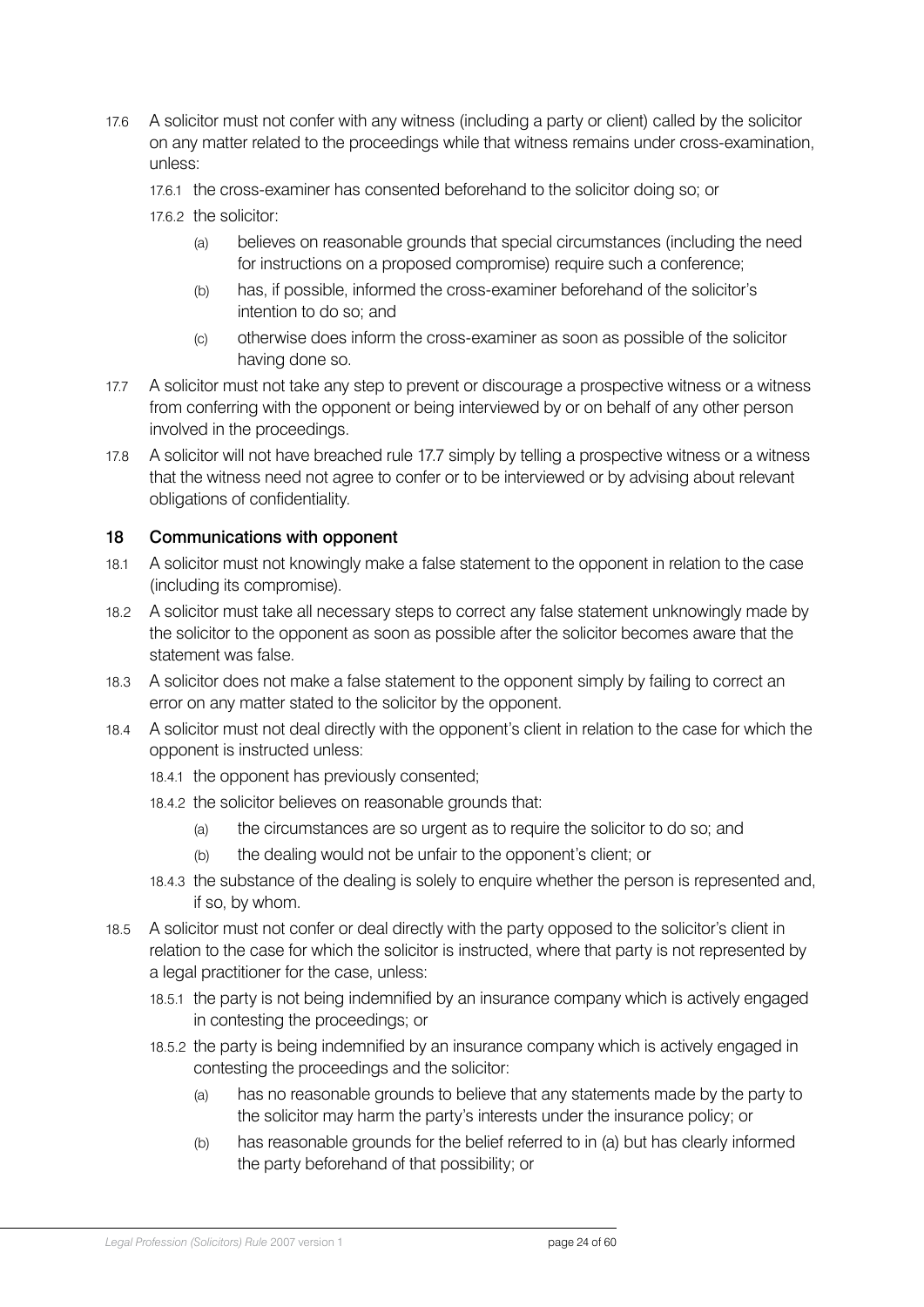- <span id="page-24-0"></span>18.5.3 the party, being indemnified by an insurance company which is actively engaged in contesting the proceedings, is personally represented but not in the case and the solicitor:
	- (a) has notified the party's representative of the solicitor's intention to do so; and
	- (b) has allowed enough time for the party to be advised by the party's representative.
- 18.6 A solicitor must not, outside an ex parte application or a hearing of which the opponent has had proper notice, communicate in the opponent's absence with the court concerning any matter of substance in connection with current proceedings unless:
	- 18.6.1 the court has first communicated with the solicitor in such a way as to require the solicitor to respond to the court; or
	- 18.6.2 the opponent has consented beforehand to the solicitor communicating with the court in a specific manner notified to the opponent by the solicitor.
- 18.7 A solicitor must promptly tell the opponent what passes between the solicitor and a court in a communication referred to in rule 18.6.
- 18.8 A solicitor must not raise any matter with a court in connection with current proceedings on any occasion to which the opponent has consented under rule 18.6.2, other than the matters specifically notified by the solicitor to the opponent when seeking the opponent's consent.

### 19 Integrity of hearings

- 19.1 A solicitor must not publish, or take steps towards the publication of, any material concerning current proceedings for which the practitioner is engaged which may prejudice a fair trial of those proceedings or prejudice the administration of justice.
- 19.2 A solicitor must not in the presence of any of the parties or legal practitioners deal with a court, or deal with any legal practitioner appearing before the solicitor when the solicitor is a referee, arbitrator or mediator, on terms of informal personal familiarity which may reasonably give the appearance that the solicitor has special favour with the court or towards the legal practitioner.

### 20 Prosecutor's duties

- 20.1 A solicitor who is retained to prosecute in any matter under State legislation or for the Crown in right of the State of Queensland shall observe and comply in all respects with the written guidelines issued by the Director of Public Prosecutions pursuant to section 11(1)(a) of the *Director of Public Prosecutions Act* 1984 as of 1 July 2007.
- 20.2 A solicitor who is retained to prosecute in any matter under Commonwealth legislation or for the Crown in right of the Commonwealth of Australia shall observe and comply in all respects with the written 'Prosecution Policy of the Commonwealth' and the 'Statement of Prosecution Disclosure' issued by the Commonwealth Director of Public Prosecutions as of 1 July 2007.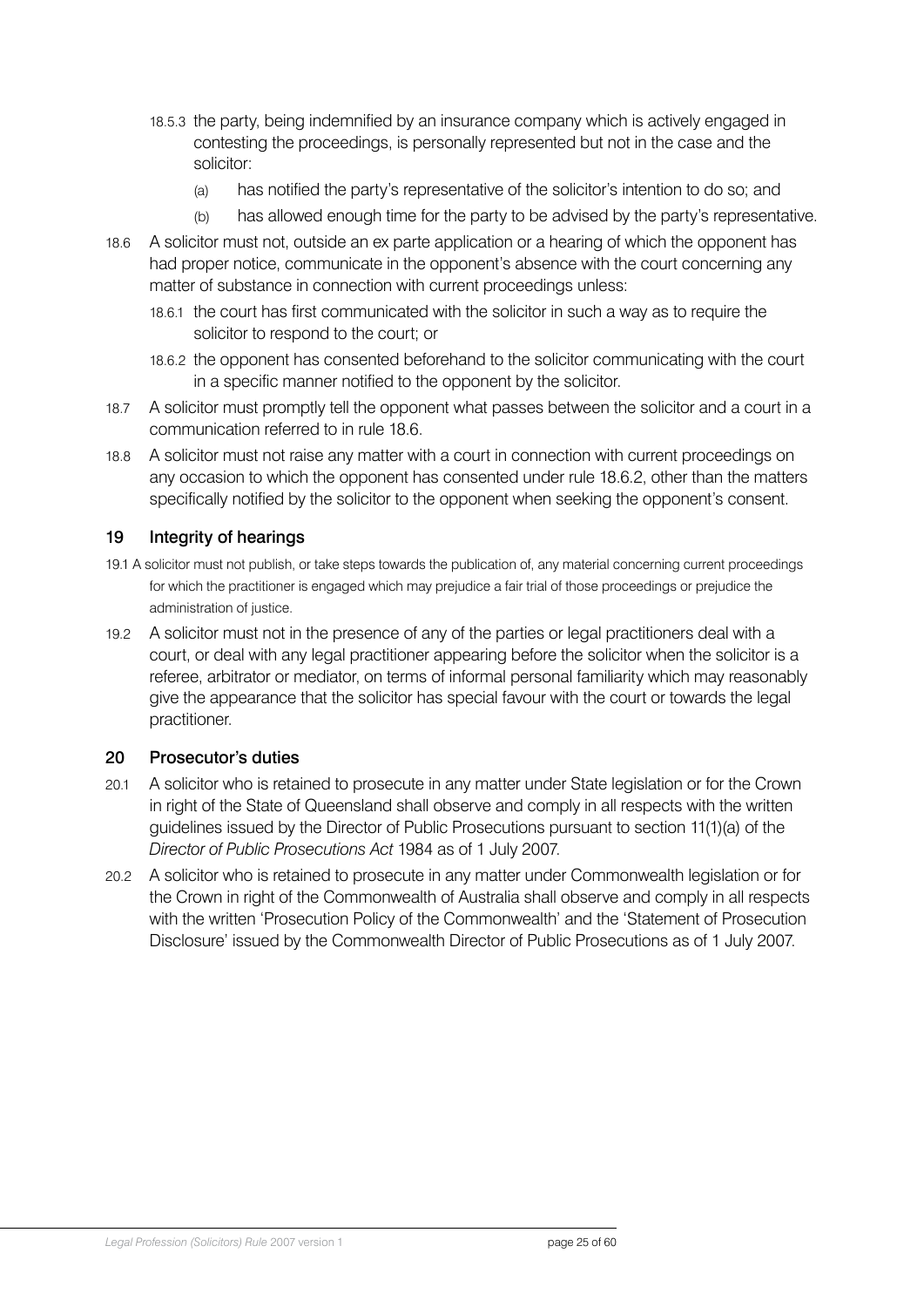# Relations with other practitioners

### <span id="page-25-0"></span>(Statement of general principle)

In all of their dealings with other practitioners, solicitors should act with honesty, fairness and courtesy, and adhere faithfully to their undertakings, in order to transact lawfully and competently the business which they undertake for their clients in a manner that is consistent with the public interest.

# 21 Communications

A solicitor, in all of the solicitor's dealings with other legal practitioners, must take all reasonable care to maintain the integrity and reputation of the legal profession by ensuring that the solicitor's communications are courteous and that the solicitor avoids offensive or provocative language or conduct.

### 22 Undertakings

- 22.1 A solicitor who, in the course of the solicitor's practice, communicates with another legal practitioner or their employee orally, or in writing, in terms which expressly, or by necessary implication, constitute an undertaking on the part of the solicitor personally to ensure the performance of some action or obligation, in circumstances where it might reasonably be expected that the other legal practitioner will rely on it must honour the undertaking so given strictly in accordance with its terms, and within the time promised, or, if no precise time limit is specified, within a reasonable time.
- 22.2 A solicitor must not give to another legal practitioner or their employee an undertaking compliance with which requires the co-operation of a third party, who is not a party to the undertaking, and whose co-operation cannot be guaranteed by the solicitor.
- 22.3 A solicitor must not, in the course of the solicitor's practice, seek from another legal practitioner or that legal practitioner's employee, an undertaking, compliance with which would require the co-operation of a third party who is not a party to the undertaking, and whose co-operation could not be guaranteed by the legal practitioner or employee asked to give the undertaking.

### 23 Taking over a matter from another legal practitioner

- 23.1 Where a solicitor's retainer is terminated before the completion of the matter, and the client instructs another legal practitioner to take over the conduct of the matter the following rules shall apply, subject to any orders which may be made by a court of competent jurisdiction in respect of the delivery of the client's documents.
- 23.2 The first solicitor must promptly, on receipt of a direction in writing from the client, deliver to the second legal practitioner all relevant documents to which the client is entitled and any information which is necessary for the proper conduct of the matter, unless the first solicitor claims a lien over the documents for unpaid costs.
- 23.3 If the client has terminated the first solicitor's retainer, the first solicitor may retain possession of the documents until the solicitor's costs are paid, or their payment to the solicitor is satisfactorily secured.
- 23.4 If the first solicitor has terminated the retainer and the client's documents are essential to the defence or prosecution of current proceedings which are continuing before a court, the solicitor must surrender possession of the documents to the client, upon receiving satisfactory security for the unpaid costs, or to the second legal practitioner, if so directed by the client, and, provided that the second legal practitioner: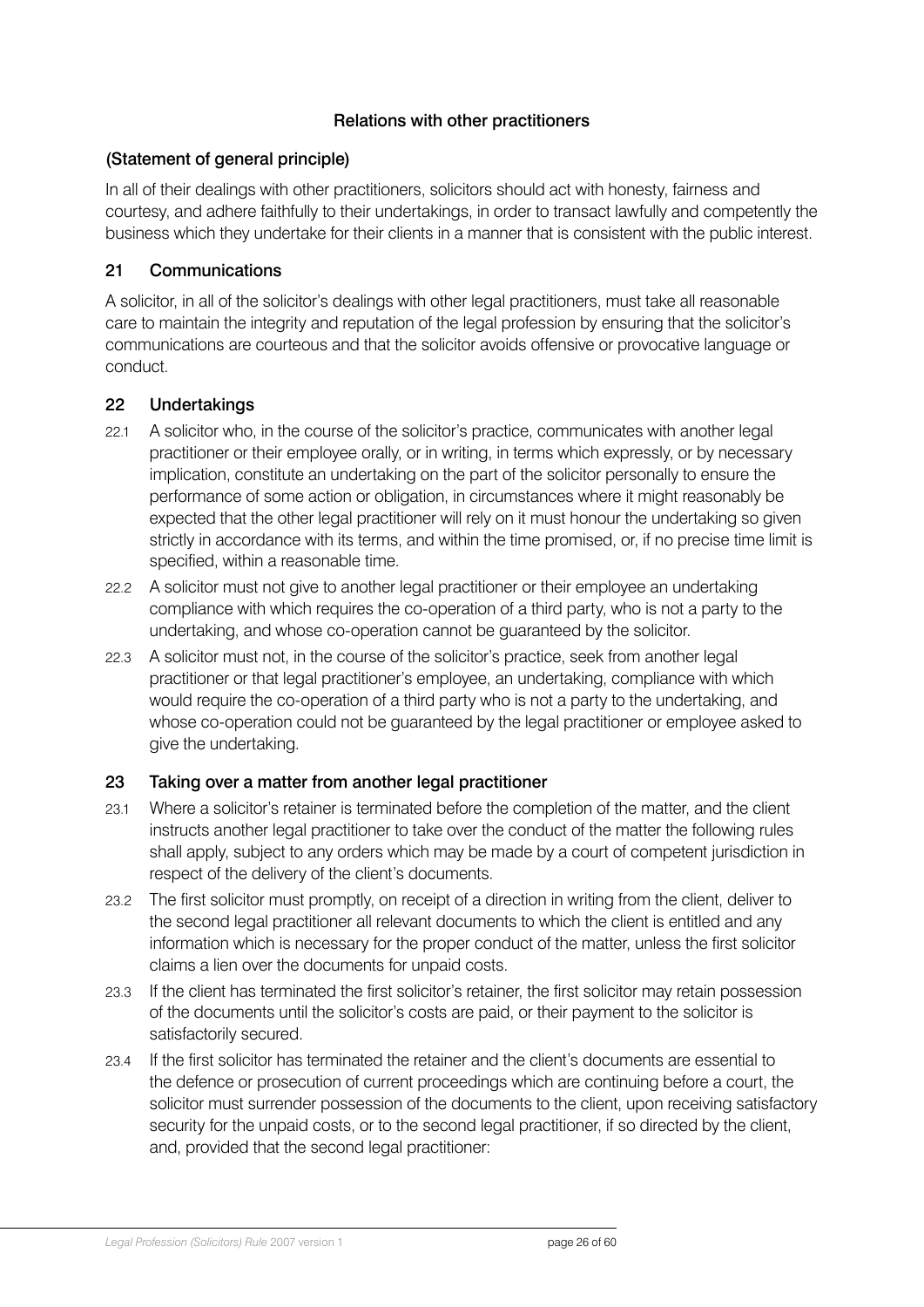- <span id="page-26-0"></span>23.4.1 holds the documents subject to the first solicitor's lien, if that is practicable, and provides reasonable security for the payment of the first solicitor's costs; or
- 23.4.2 enters into an agreement with the client and the first solicitor to procure payment of the first solicitor's costs upon completion of the relevant proceedings.
- 23.5 A solicitor who receives a client's documents from another legal practitioner pursuant to an agreement between the client and both legal practitioners, providing that the solicitor receiving the documents will pay the first solicitor's costs from money recovered on the client's behalf in respect of the matter to which the documents relate, must do all things which are reasonably practicable on the solicitor's part to ensure compliance with the agreement.

### 24 Transfer of a solicitor's practice

- 24.1 When a solicitor intends to transfer to another legal practitioner the whole or part of the solicitor's practice, including clients' work in progress, and to put the other legal practitioner in possession of the documents held by the solicitor on behalf of clients, the solicitor must give to each client, fourteen (14) days (or such other period as may be reasonable in the circumstances) before the solicitor delivers possession of the practice to the legal practitioner acquiring it, notice in writing:
	- 24.1.1 of the intended transfer of documents to the legal practitioner acquiring the practice, unless a contrary direction is received from the client; and
	- 24.1.2 of the client's right to give to the solicitor a contrary direction in relation to the conduct of the client's affairs and the delivery of the client's documents.
- 24.2 The notice which is sent to any client, on whose behalf the solicitor holds money in trust or under the solicitor's control, must advise the client of:
	- 24.2.1 the balance of money held on the client's behalf;
	- 24.2.2 the solicitor's intention to transfer the relevant account to the legal practitioner acquiring the practice, unless advised by the client to the contrary; and
	- 24.2.3 the client's right to give to the solicitor a contrary direction as to the manner in which the solicitor should deal with the account on the client's behalf.
- 24.3 The solicitor, in addition to giving notice to clients as required by rules 24.1 and 24.2, must comply with all other legislative provisions applicable to the trust money or controlled money held by the solicitor.
- 24.4 Rules 24.1, 24.2 and 24.3 do not apply where a new partner is admitted to a partnership which continues to conduct the practice or where a partner retires from practice and another partner of the same law practice continues to conduct the practice.

#### **Guidelines**

This Rule should not be interpreted as giving the transferee practitioner a retainer unless a contrary direction is received from the client. The client's failure to give a 'contrary direction' within rule 24.1.1 may be due to a number of reasons including the non-receipt of the Notice required by this Rule. In such a case, it is difficult to argue that the transferee practitioner has a retainer with the client.

A prudent transferee practitioner should obtain a clear specific retainer to continue the matter and should not rely on a non-response from the client to the transferor solicitor's correspondence to establish the existence of a retainer to act.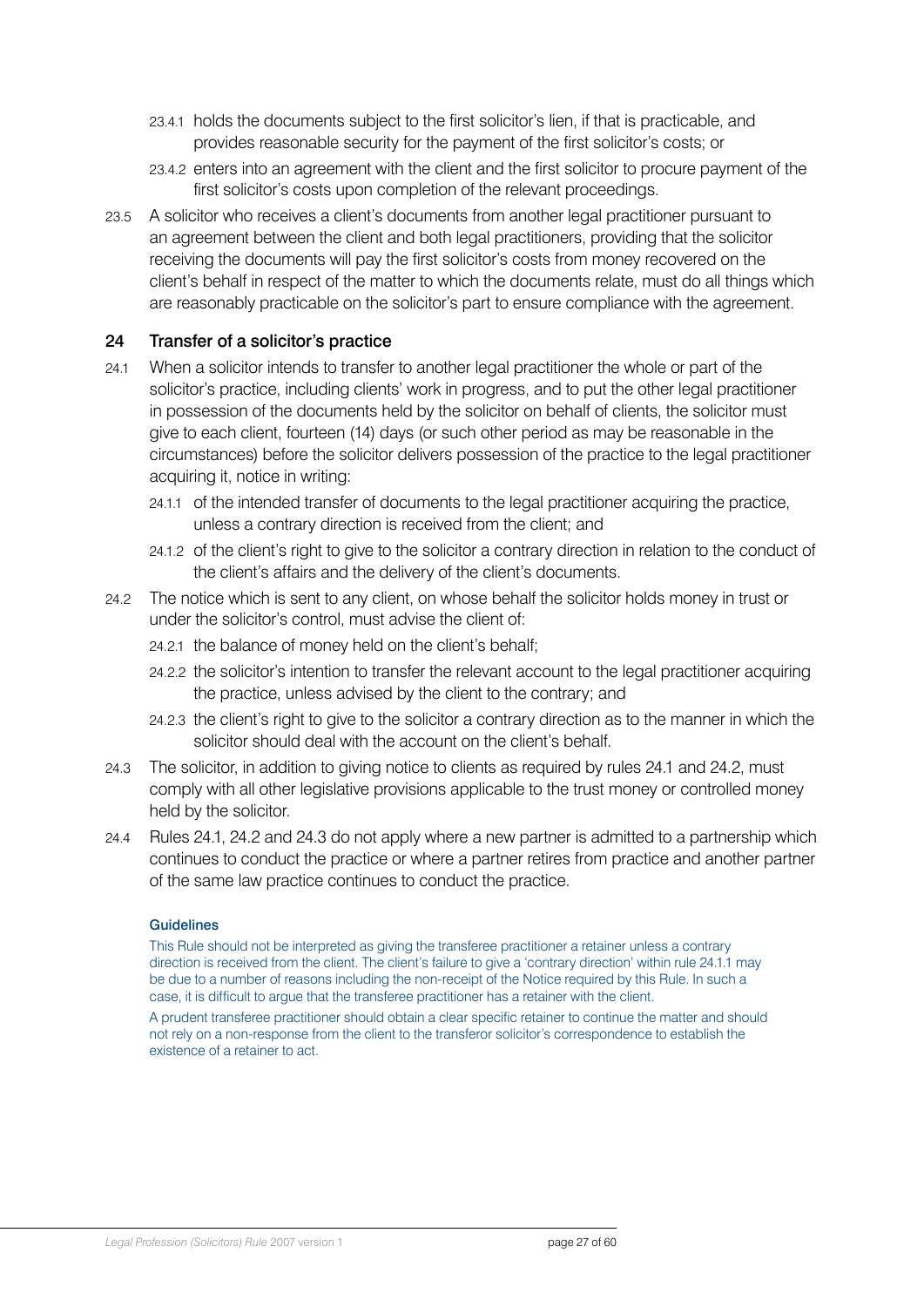# <span id="page-27-0"></span>25 Communicating with another legal practitioner's client

- 25.1 A solicitor who is acting on behalf of a party in any matter other than in relation to a case in court (which matters are governed by rules 18.4 and 18.5) must not communicate directly with any other party for whom, to the solicitor's knowledge, another legal practitioner is currently acting, unless:
	- 25.1.1 (a) notice of the solicitor's intention to communicate with the other party, in default of a reply from the other legal practitioner, has been given to that legal practitioner, who has failed, after a reasonable time, to reply;
		- (b) the communication is made for the sole purpose of informing the other party that the solicitor has been unable to obtain a reply from that party's legal practitioner and requests that party to contact the solicitor; and
		- (c) the solicitor, thereafter, notifies the other legal practitioner of the communication; or
	- 25.1.2 the other legal practitioner consents; or
	- 25.1.3 (a) the circumstances are so urgent as to require the solicitor to do so; and
		- (b) the communication would not be unfair to the other party.
- 25.2 A solicitor who receives notice from another legal practitioner that the solicitor's client has instructed or retained that legal practitioner may, after notifying the other legal practitioner, communicate with the client for the purpose of confirming the client's instructions and arranging for the orderly transfer of the client's matters to the other legal practitioner.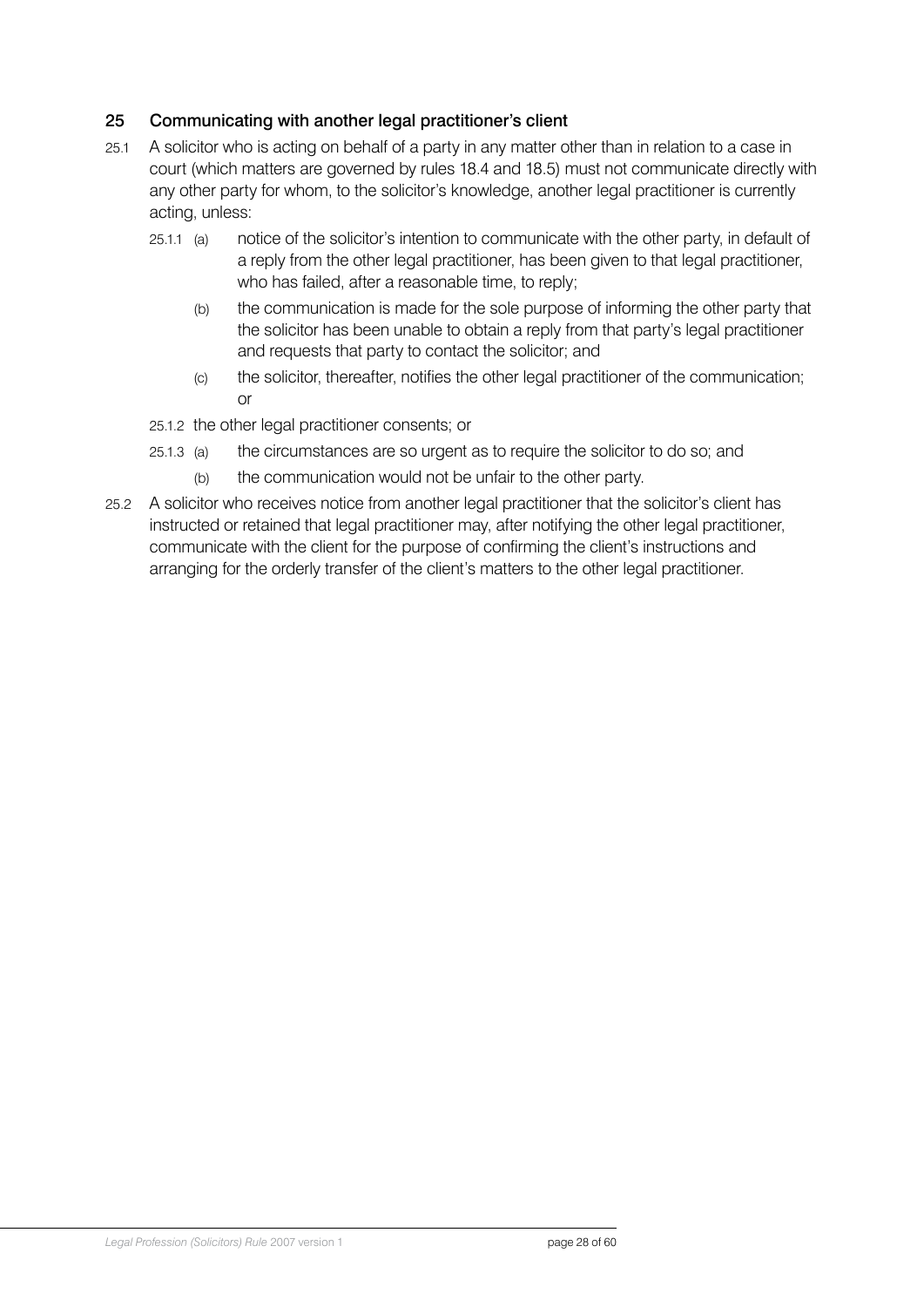# Relations with third parties

# <span id="page-28-0"></span>(Statement of general principle)

Solicitors should, in the course of their practice, conduct their dealings with other members of the community, and the affairs of their clients which affect the rights of others, according to the same principles of honesty and fairness which are required in relations with the courts and other lawyers and in a manner that is consistent with the public interest.

# 26 Contracting for services

A solicitor who deals with a third party on behalf of a client for the purpose of obtaining some service in respect of the client's matters, must inform the third party when the service is requested, that the solicitor will accept personal liability for payment of the fees to be charged for the service or, if the solicitor is not to accept personal liability, the solicitor must inform the third party of the arrangements intended to be made for payment of the fees.

### 27 Undertakings

- 27.1 A solicitor who, in the course of providing legal services to a client, communicates with a third party orally, or in writing, in terms which, expressly or by necessary implication, constitute an undertaking on the part of the solicitor to ensure the performance of some action or obligation must honour the undertaking so given strictly in accordance with its terms, and within the time promised (if any) or within a reasonable time.
- 27.2 A solicitor must comply with any personal undertaking given by the solicitor, whether or not in the course of, or in connection with, the solicitor engaging in legal practice:
	- (a) to a court;
	- (b) to the Legal Services Commissioner; or
	- (c) to the council.
- 27.3 For the purposes of rule 27.1, an undertaking given by an employee of a law practice, whether or not the employee is a solicitor, shall be deemed to be an undertaking given by the law practice unless the employee being a solicitor, makes expressly clear that the undertaking is the employee's personal undertaking and not that of the employer.

#### **Commentary**

As to the power of a court to punish for contempt arising from a failure to comply with an undertaking: see *Lade & Co Pty Ltd v Black* [2005] QSC 325.

### 28 Communications

A solicitor must not, in connection with the practice of law, in any communication with another person:

- 28.1 represent to that person that anything is true which the solicitor knows, or reasonably believes, is untrue; or
- 28.2 make any statement that is calculated to mislead or intimidate the other person, and which grossly exceeds the legitimate assertion of the rights or entitlement of the solicitor's client; or
- 28.3 threaten the institution of criminal or disciplinary proceedings against the other person in default of the person's satisfying a concurrent civil liability to the solicitor's client.
- 28.4 where the other person is not, to the solicitor's knowledge, represented by another legal practitioner, assert that the other person should submit to a personal interview or do some act that might affect the legal rights of that person without first suggesting that the person seek independent legal advice.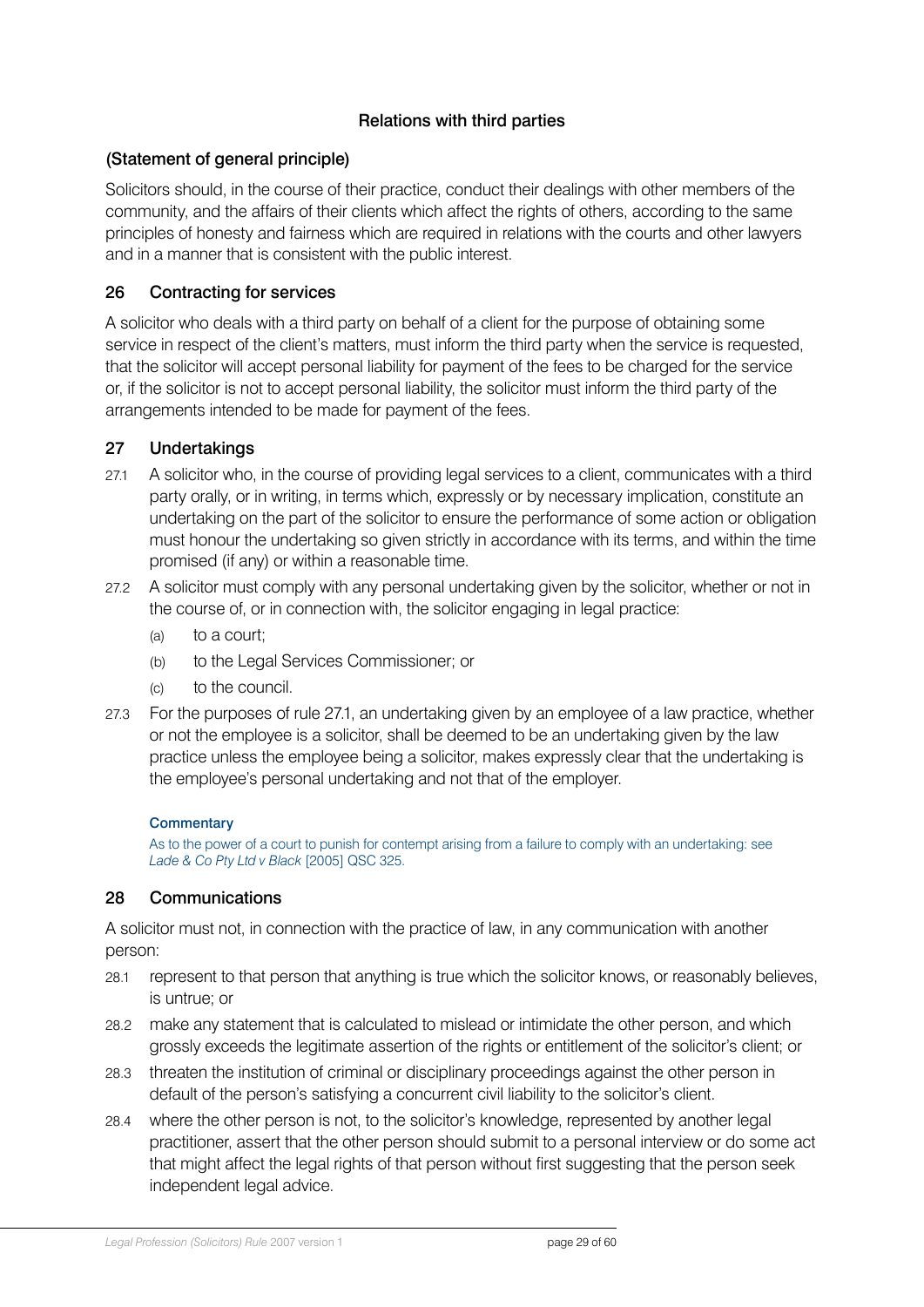<span id="page-29-0"></span>28.5 make any statement that is abusive, offensive or insulting or which is unbecoming of a solicitor or which could bring the profession into disrepute.

# 29 Debt collection or mercantile agencies

- 29.1 A solicitor must not allow the solicitor's business name or stationery to be used by a debt collection, or mercantile, agent in a manner that is likely to mislead the public.
- 29.2 A solicitor who receives, from a debt collection or mercantile agent, instructions to act for a client creditor, must ensure that:
	- 29.2.1 the solicitor's relationship to the agent is fully disclosed to the client;
	- 29.2.2 the information required to be disclosed to the client by any relevant legislation and these Rules is communicated to the client;
	- 29.2.3 the solicitor maintains direct control and supervision of any proceedings and any correspondence or communication with the client and the client's debtor to which correspondence or communication the solicitor is or purports to be a party on behalf of the client; and
	- 29.2.4 that any money recovered on behalf of the client is accounted for by the solicitor.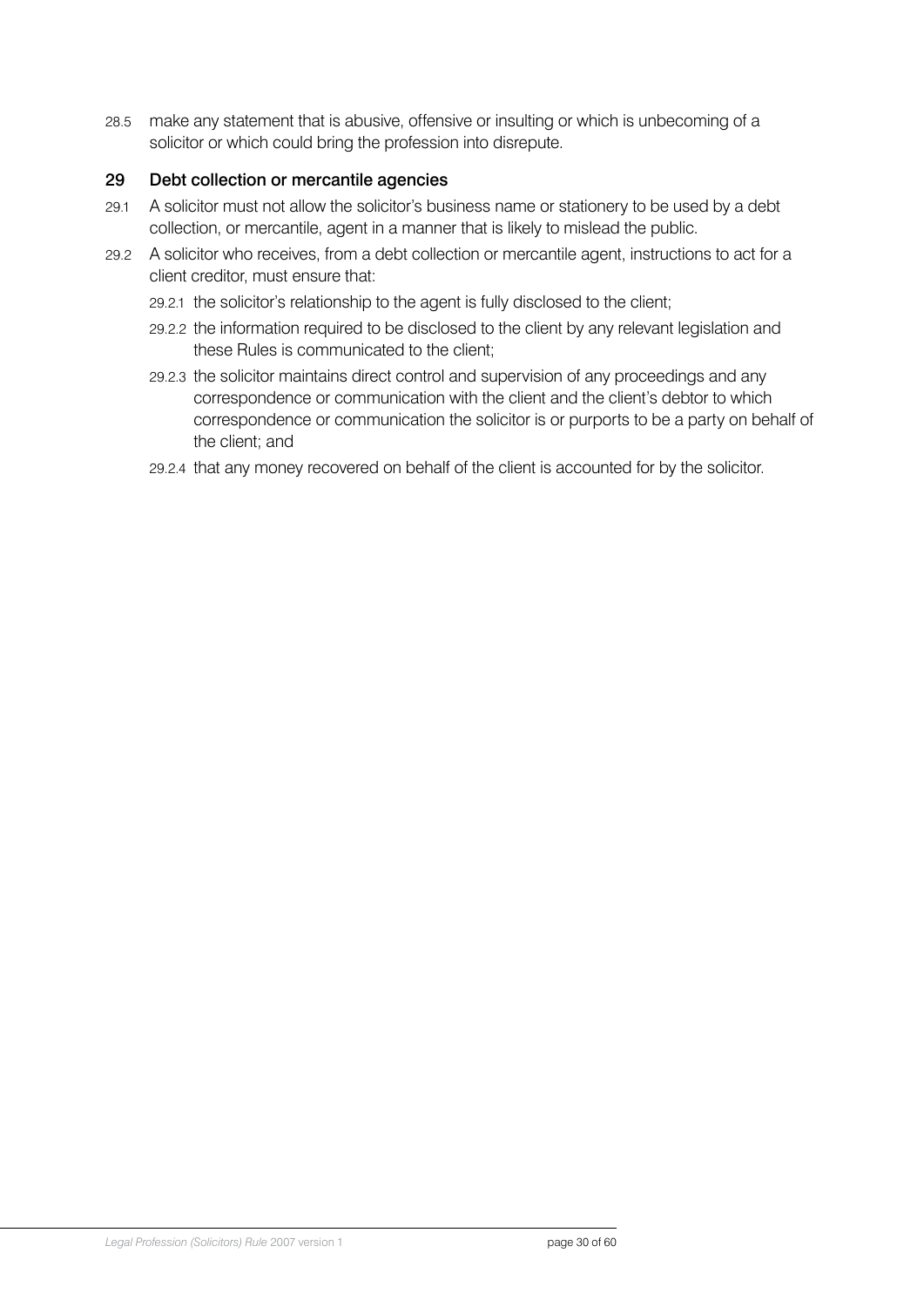# Legal practice

# <span id="page-30-0"></span>(Statement of general principle)

A solicitor is endowed by law with considerable privileges, including exclusive entitlement to appear in some courts and tribunals, exclusive entitlement to conduct some transactions and draw some documents, and special protection against disclosure of client confidences. These privileges require that the community has confidence that a solicitor must at all times be fit to enjoy those privileges. A solicitor ought also to act in ways which uphold the system of administration of justice in relation to which those privileges are conferred.

### 30 Standard of conduct

A solicitor must not engage in conduct, whether in the course of practice or otherwise, which is:

- 30.1 dishonest;
- 30.2 calculated, or likely to a material degree, to:
	- (a) be prejudicial to the administration of justice;
	- (b) diminish public confidence in the administration of justice;
	- (c) adversely prejudice a solicitor's ability to practice according to these rules.

### 31 Conducting another business

- 31.1 A solicitor who engages in the conduct of another business concurrently, but not directly in association, with the conduct of the solicitor's legal practice must:
	- 31.1.1 ensure that the other business is not of such a nature that the solicitor's involvement in it would be likely to impair, or conflict with, the solicitor's duties to clients in the conduct of the practice;
	- 31.1.2 maintain separate and independent files, records and accounts in respect of the legal practice, and the other business;
	- 31.1.3 disclose to any client of the solicitor, who, in the course of dealing with the solicitor, deals with the other business, the solicitor's financial or other interest in that business. The disclosure should be acknowledged in writing by the client and contain the following minimum information:
		- (i) the name and address of the client/customer and the name of the business;
		- (ii) that the client/customer has been informed that the law practice or a Principal thereof has an interest in the business;
		- (iii) that the client/customer has been advised that the business is entirely separate from the law practice;
		- (iv) that the client/customer has been advised that they are not the clients of the solicitor/law firm for the purpose of the work to be performed on their behalf by the business;
		- (v) that the client/customer has/has not been referred to the business by the solicitor/ law firm; and
		- (vi) that the client/customer has been advised that the provisions of the Act do not apply to the business and the protection of the Legal Practitioners' Fidelity Guarantee Fund does not extend to any transaction involving the business.

Upon written application by the solicitor or law practice, the Council may exempt a solicitor or law practice from the requirements of subrule 31.1.3, if satisfied that there is no reasonable likelihood of the client of the business believing that such business is part of the law practice.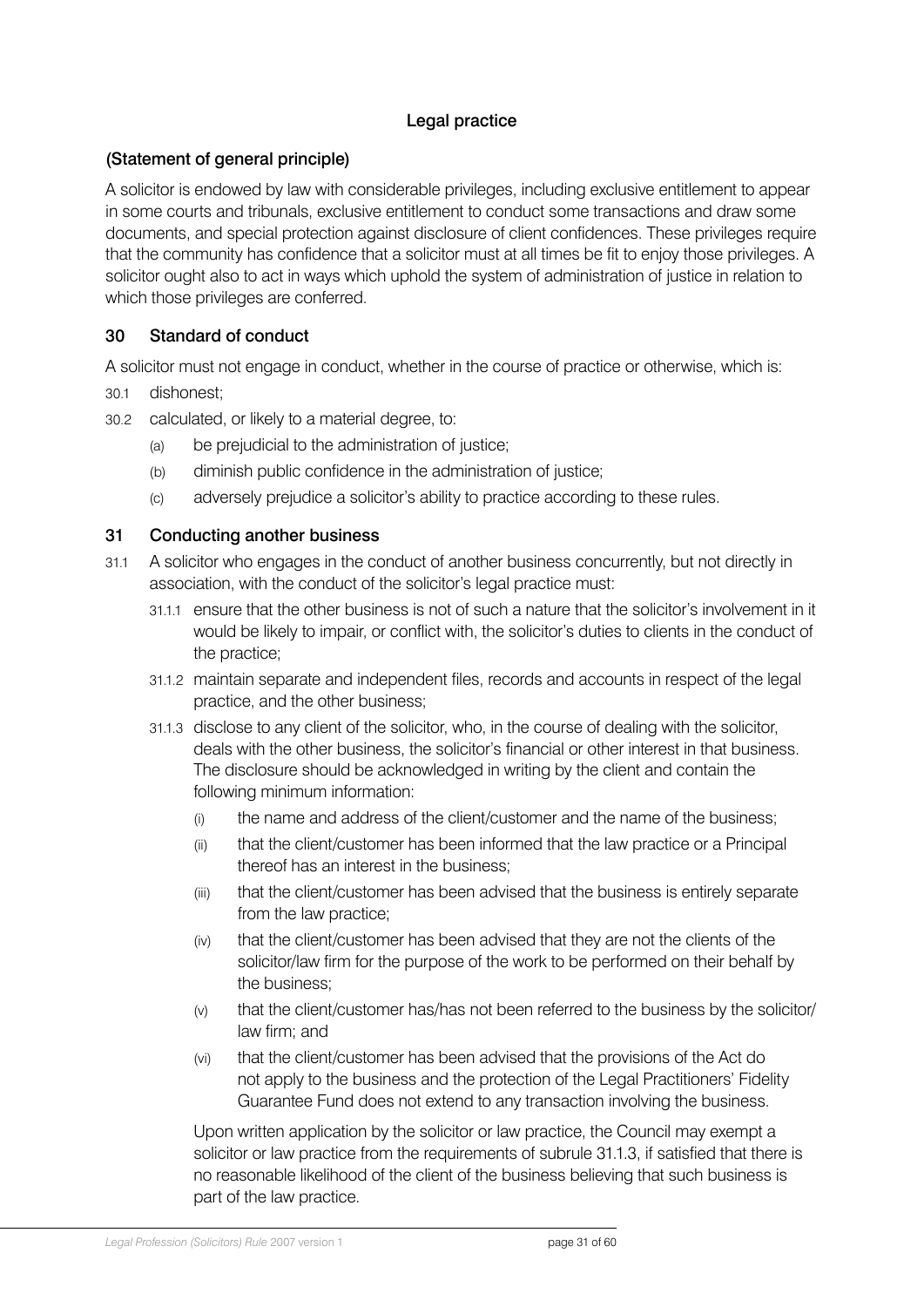<span id="page-31-0"></span>31.1.4 cease to act for the client if the solicitor's independent service of the client's interest is reasonably likely to be affected by the solicitor's interest in the other business.

#### Guidelines

Council considers that, as a matter of best practice, solicitors should consider making a similar disclosure to a person who, although not a client of the law practice, may in dealings with the 'other business' wrongly assume they are dealing with the solicitor in his or her capacity as a solicitor. Adoption of such a practice would assist in managing this risk and enhance consumer understanding with whom they are dealing.

- 31.2 A solicitor will be deemed to be engaged in the conduct of another business where the solicitor, or an associate:
	- 31.2.1 is entitled, at law or in equity, to an interest in the assets of the business which is significant or of relatively substantial value;
	- 31.2.2 exercises any material control over the conduct and operation of the business; or
	- 31.2.3 has an entitlement to a share of the income of the business which is substantial, having regard to the total income which is derived from it.
- 31.3 To remove any doubt, this Rule does not apply to either:
	- 31.3.1 a legal practitioner director or an Australian legal practitioner employed by an incorporated legal practice that provides services other than legal services (as the solicitor's disclosure obligations are set out in section 123 of the Act); or
	- 31.3.2 a legal practitioner partner in, or an Australian legal practitioner employed by, a multi-disciplinary partnership (as the solicitor's disclosure obligations are set out in section 152 of the Act).

#### 32 Referral fees – taking unfair advantage of potential clients – commissions

- 32.1 In the conduct or promotion of a solicitor's practice, the solicitor must not:
	- 32.1.1 accept a retainer to provide legal services to a person, who has been introduced or referred to the solicitor by a third party to whom the solicitor has given or offered to provide a fee, benefit or reward for the referral of clients or potential clients, unless the solicitor has first disclosed to the person referred the solicitor's arrangement with the third party; or
	- 32.1.2 seek a retainer for the provision of legal services in a manner likely to oppress or harass a person who, by reason of some recent trauma or injury, or other circumstances, is, or might reasonably be expected to be, at a significant disadvantage in dealing with the solicitor at the time when the retainer is sought.
- 32.2 A solicitor must not act for a client in any dealing with a third party from whom the solicitor may receive, directly or indirectly, any fee, benefit or reward in respect of that dealing unless:
	- 32.2.1 the solicitor is able to advise and, in fact, advises the client free of any constraint or influence which might be imposed on the solicitor by the third party;
	- 32.2.2 the solicitor's advice is fair and free of any bias caused by the solicitor's relationship with the third party; and
	- 32.2.3 the nature and value of any fee, benefit, or reward, which may be received by the solicitor, are:
		- (a) fair and reasonable, having regard to objective commercial standards; and
		- (b) are disclosed fully in writing to the client before the dealing is commenced.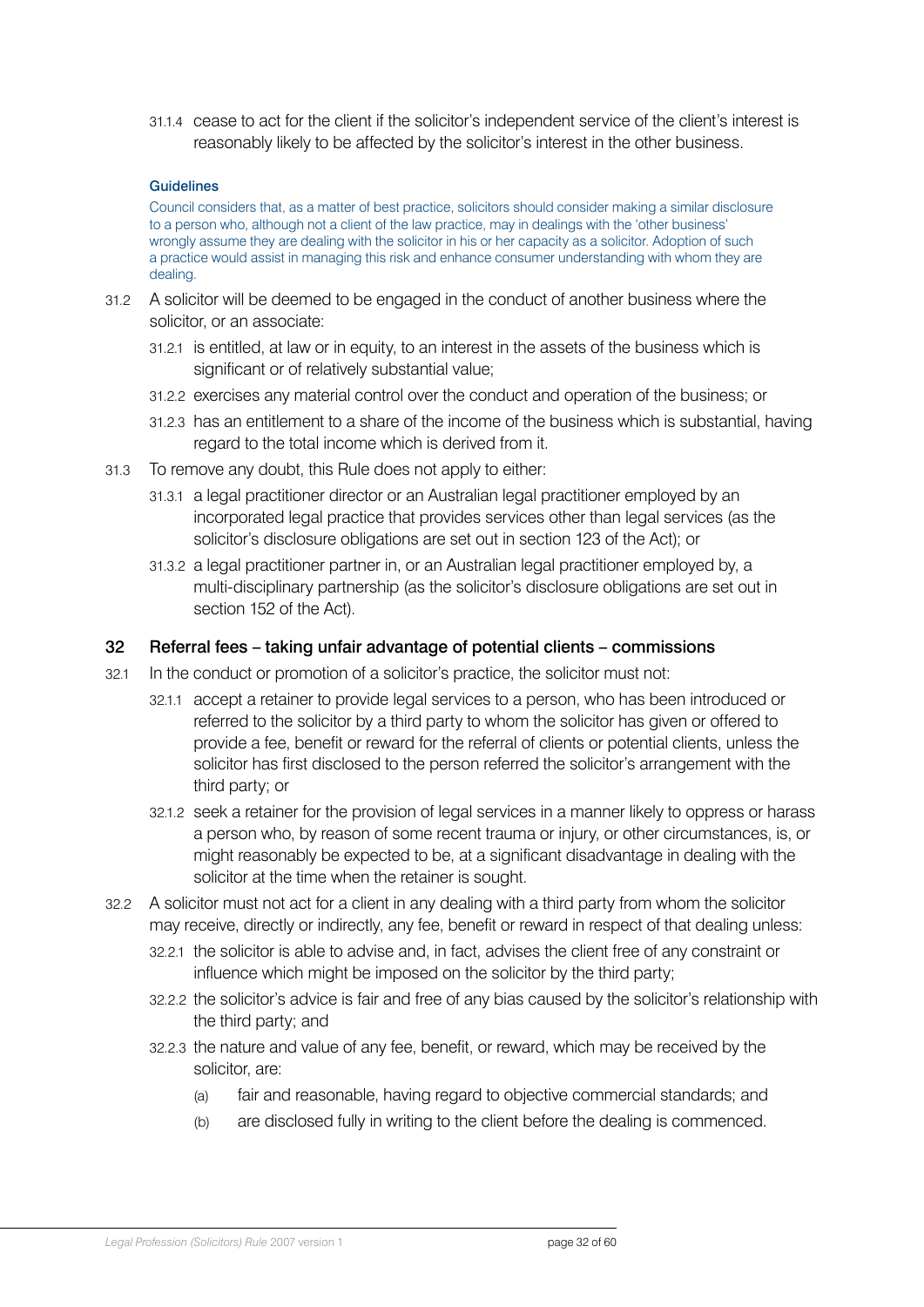#### <span id="page-32-0"></span>**Guidelines**

In relation to the sale/purchase of residential properties, solicitors acting for the buyer would be well aware of their obligations pursuant to section 365B of the *Property Agents and Motor Dealers Act* 2000 to issue the Lawyer's Certificate in the approved form (currently Form 32a). Whether a solicitor has a 'business relationship' with the Seller's Agent based upon the number of referrals made by that Agent to the solicitor, solicitors are reminded of the Guidelines issued by the Society concerning this subject which provide, amongst other things:

'A consistent referral source from a Seller's Agent to you of Buyers who do not have their own solicitor may, depending on the number of referrals, remove your ability to confirm genuine independence. Referrals will be a question of fact and degree for each practitioner to consider.'

### 33 Sharing of receipts

Subject to the provisions of Chapter 2, Part 2.7 and the provisions of any barristers rule made pursuant to section 220 of the Act, a solicitor must not, in relation to the conduct of the solicitor's practice, or the delivery of legal services, share, or enter into any arrangement for the sharing of, the receipts arising from the provision of legal services by the solicitor, with:

- 33.1 any disqualified person;
- 33.2 any person convicted of an indictable offence that involved dishonest conduct, whether or not a conviction was recorded, unless otherwise approved by Council; or
- 33.3 any other person which limits or restricts the exercise by the solicitor of authority or responsibility for the management of the practice or the discharge of the solicitor's professional obligations.

### 34 Conducting a branch office

A practitioner must exercise effective control of each office maintained by the practitioner for the purpose of conducting the practitioner's practice and, in particular, the practitioner must ensure that at each office:

- 34.1 the practitioner or a partner of the practitioner undertakes personally, or supervises adequately, the work done and the legal services provided;
- 34.2 all work undertaken and all communications received are given prompt attention; and
- 34.3 the qualifications and status of the persons engaged in the practitioner's practice are represented accurately to any persons who have dealings with the practitioner's practice.

### 35 Sharing of premises

- 35.1 This Rule is to be read in conjunction with rule 31.
- 35.2 Where a law practice shares an office with any other entity or business engaged in another calling, the solicitor who provides the services for the law practice must disclose to any client who, in the course of dealing with the law practice, deals with the other entity or business, the following minimum information, which disclosure should be acknowledged in writing by the client:
	- (i) the name and address of the client/customer and the name of the entity or business;
	- (ii) that the client/customer has been advised that the entity or business is entirely separate from the law practice;
	- (iii) that the client/customer has been advised that they are not the clients of the law practice for the purpose of the work to be performed on their behalf by the other entity or business;
	- (iv) that the client/customer has/has not been referred to the entity or business by the law practice; and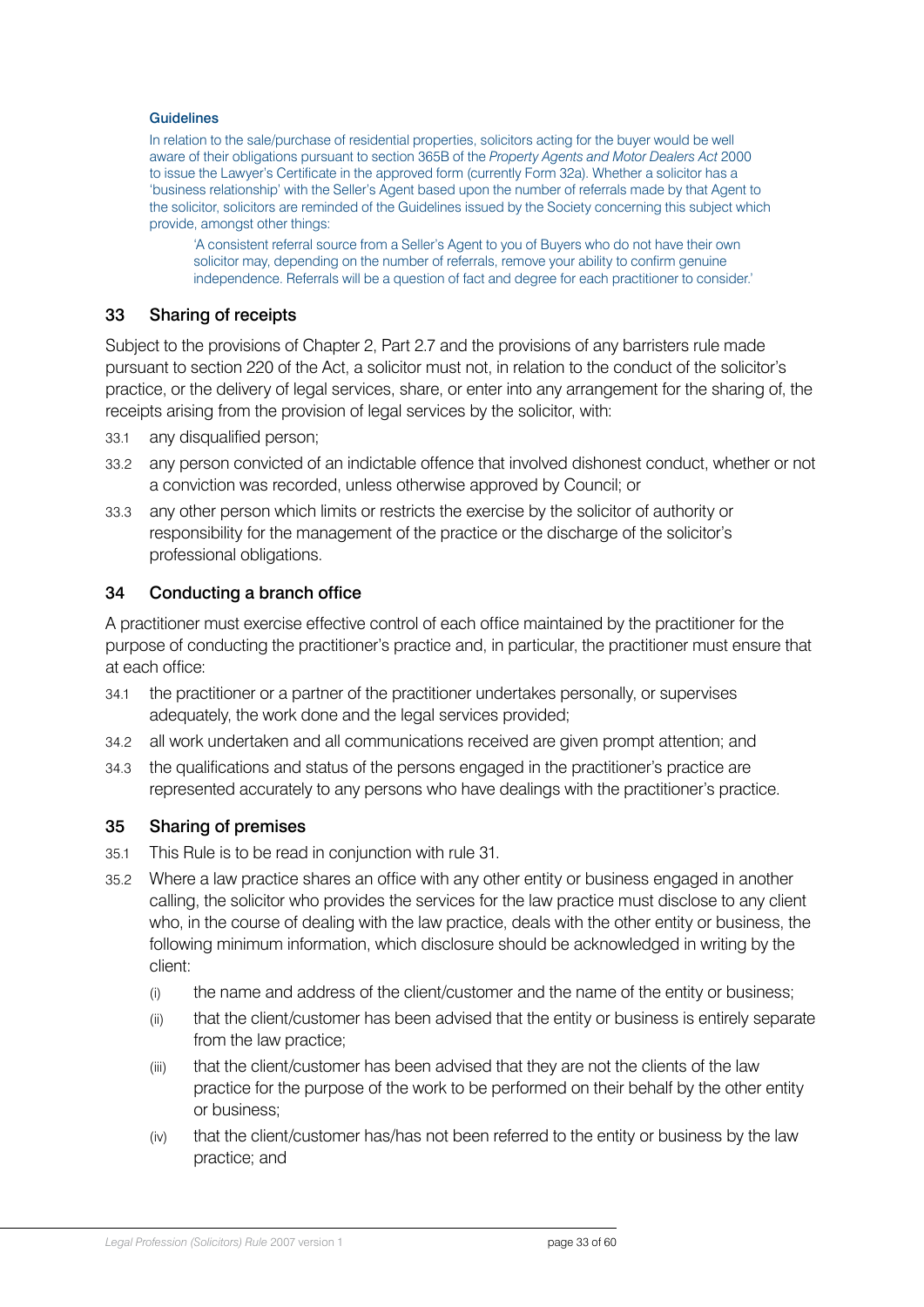- <span id="page-33-0"></span>(v) that the client/customer has been advised that the provisions of the Act do not apply to the other entity or business and the protection of the Legal Practitioners' Fidelity Guarantee Fund does not extend to any transaction involving the other entity or business.
- 35.3 Upon written application by a law practice, the Council may exempt the law practice from the requirements of this rule, if satisfied that there is no reasonable likelihood of the client of the other entity or business believing that such entity or business is part of the law practice.
- 35.4 This rule does not apply to an incorporated legal practice or a multi-disciplinary partnership in the provision of its non-legal services.

#### **Commentary**

So as to remove any doubt, subrule 35.4 makes it clear that this rule does not apply to an ILP or a MDP *in the provision of its non-legal services*. This is because the Act imposes disclosure obligations on an ILP, when it provides services other than legal services (see section 123), and a MDP (see section 152). The purpose of this rule and rule 31 is to protect consumers from potentially confusing situations and to bring to consumers attention that the provisions of the *Legal Profession Act* 2007 and its beneficial schemes (such as the Legal Practitioners Fidelity Guarantee Fund and the requirement that all solicitors be covered by professional indemnity insurance) only extend to the provision of legal services. Such a policy is consistent with the underlying policy of sections 123 and 152 of the *Legal Profession Act* 2007 dealing with the disclosure obligations placed on an ILP that provides services other than legal services and a MDP, respectively.

### 36 Advertising

A solicitor must not advertise the solicitor's expertise or practice if that advertising:

- 36.1 is false;
- 36.2 is misleading or deceptive, or likely to mislead or deceive;
- 36.3 is vulgar, sensational, or otherwise as would bring or be likely to bring a court, the solicitor, another solicitor or the legal profession into disrepute;
- 36.4 uses the words 'accredited specialist' or a derivative of those words, including the associated post-nominals, unless the solicitor is an accredited specialist, in which case the accredited specialist must use those words, or a derivative of those words, including the associated postnominals, in compliance with the agreement entered into by the accredited specialist with the Queensland Law Society concerning the use of those words, or derivates of those words, and the associated post-nominals;
- 36.5 uses the accredited specialist logo (reproduced below) except as permitted by the agreement entered into by the accredited specialist with the Queensland Law Society concerning use of the logo.

The Accredited Specialist logo:



#### **Guidelines**

In relation to advertising for personal injuries – see the Guidelines published by the Legal Services Commissioner on his website at www.lsc.qld.gov.au. These guidelines were published in the July 2006 edition of *Proctor*.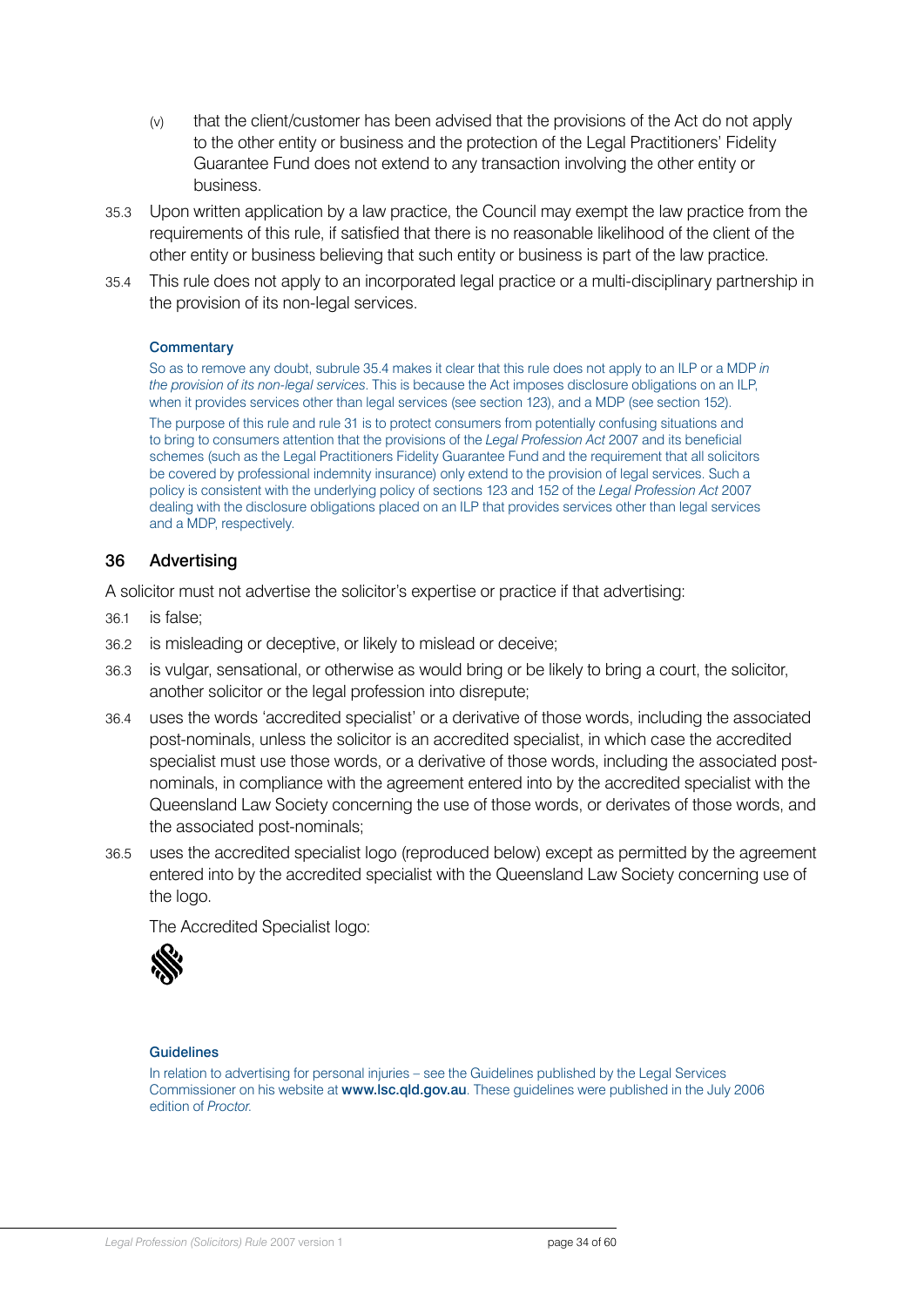#### **Commentary**

Sections 153 and 88A of the *Corporations Act* 2001 require a company to set out its name and ACN on business letters, statements of account, invoices, receipts, orders for goods/services and official notices.

The relevant provisions of the *Corporations Act* are set out below.

#### '153 Using a name and ACN on documents

- (1) A company must set out its name on all its public documents and negotiable instruments.
- (2) Subject to sections 154 and 155, if the company's ACN is not used in its name, the company must also set out with its name, or with 1 of the references to its name, either:
	- (a) the expression "Australian Company Number" followed by the company's ACN; or
	- (b) if the last 9 digits of the company's ABN are the same, and in the same order, as the last 9 digits of its ACN – the words "Australian Business Number" followed by the company's ABN.

If the company's name appears on 2 or more pages of the document or instrument, this must be done on the first of those pages.

Note 1: If a company has a common seal, its name and ACN or ABN must be set out on the seal (see section 123)

Note 2: A public company must display its name at its registered office. Every company must display its name at places at which the company carries on business and that are open to the public (see section 144).

Note 3: Section 149 provides that "ACN" is an acceptable abbreviation of "Australian Company Number", and that "ABN" is an acceptable abbreviation of "Australian Business Number".

Note 4: In any case where the company's ACN would be used, the company's ABN may be used instead if section 1344 is satisfied.

(3) An offence based on subsection (1) or (2) is an offence of strict liability.

#### Note: For *strict liability*, see section 6.1 of the *Criminal Code*.

#### 154 Exception to requirement to have ACN on receipts

A company does not have to set out the expression "Australian Company Number" followed by its ACN on a receipt (for example, a cash register receipt) that sets out information recorded in the machine that produced the receipt.

#### 155 Regulations may exempt from requirement to set out information on documents

The regulations may exempt a specified company, or a class of companies, from the requirement in subsection 153(2) to set out information on its public documents and negotiable instruments. The exemption may relate to specified documents or instruments, or a class of documents or instruments.

#### 88A Public document of a body corporate

- Subject to this section, *public document*, in relation to a body, means:
	- (a) an instrument of, or purporting to be signed, issued or published by or on behalf of, the body that:
		- (i) when signed, issued or published, is intended to be lodged or is required by or under this Act or the ASIC Act to be lodged; or
		- (ii) is signed, issued or published under or for the purposes of this Act, the ASIC Act or any other Australian law; or
	- (b) an instrument of, or purporting to be signed or issued by or on behalf of, the body that is signed or issued in the course of, or for the purposes of, a particular transaction or dealing; or
	- (c) without limiting paragraph (a) or (b), a business letter, statement of account, invoice, receipt, order for goods, order for services or official notice of, or purporting to be signed or issued by or on behalf of, the body.
- (2) A thing is not a public document of a body if it:
	- (a) is applied, or is intended or required to be applied:
		- (i) to goods; or
		- (ii) to a package, label, reel or thing in or with which goods are, or are to be, supplied; and
	- (b) is so applied, or is intended or required to be so applied, for a purpose connected with the supply of the goods.'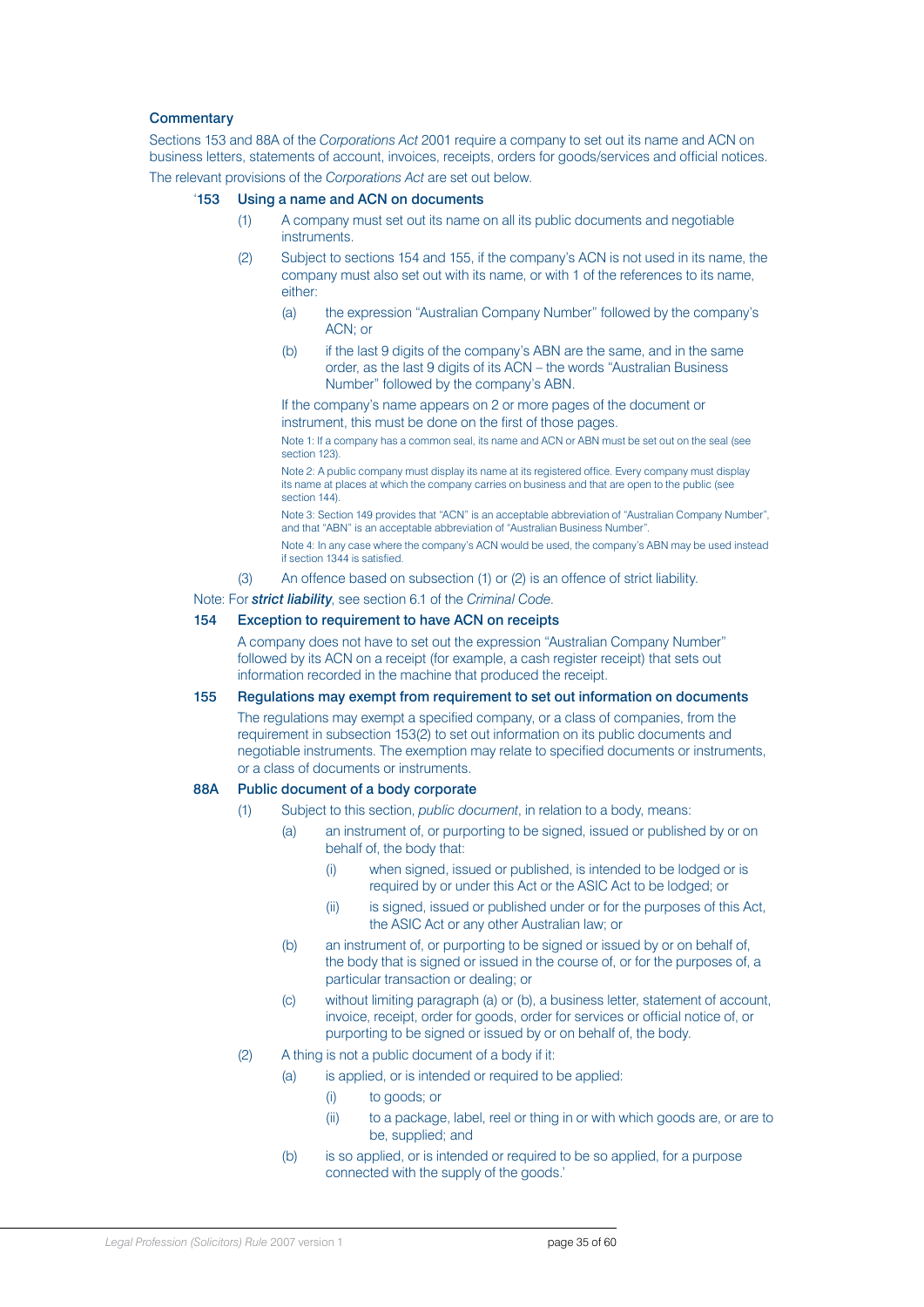# <span id="page-35-0"></span>37 Supervision

A principal is responsible for exercising reasonable supervision over solicitors and all other employees in their provision of legal services by the law practice.

### 38 Mortgage financing and managed investment schemes

A solicitor must not, whether as a principal, officer or employee of the law practice, in conjunction with or as part of the law practice,:

- 38.1 conduct a managed investment scheme, or
- 38.2 engage in mortgage financing,

even if the law practice or solicitor is the holder of an Australian financial services licence under the *Corporations Act* 2001 covering the provision of the service set out in subrule 39.1 and whether or not any exemption exists from the requirement to hold an Australian financial services licence.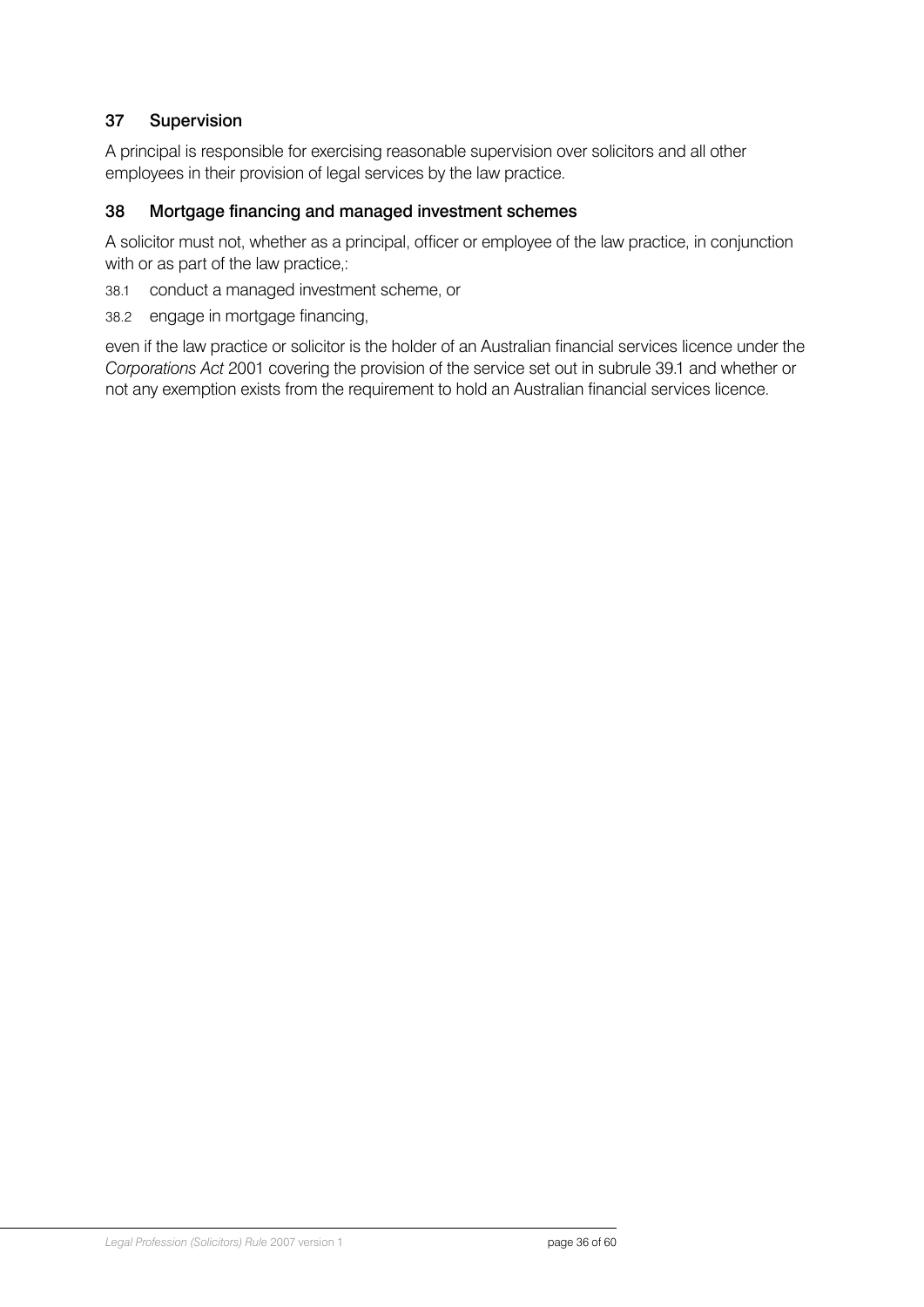#### Appendix 1 – Legal Services Commission's Guidelines – Charging Outlays and Disbursements

<span id="page-36-0"></span>Note: This Appendix does not form part of the *Legal Profession (Solicitors) Rule* 2007.

Guidelines for charging outlays and disbursements have been set by the Legal Services Commissioner in consultation with the Society.

Those guidelines were originally published in the June 2006 edition of *Proctor* for the information of practitioners to inform them of the guidelines and the Commissioner's proposed approach to initiating disciplinary proceedings in respect of:

- 1 practitioners who have, in the past, billed outlays and disbursements in a manner different to that expressed in the guidelines; and
- 2 practitioners who, in the future, bill outlays and disbursements in a manner inconsistent to that expressed in the guidelines.

After further consultation with the Society, the guidelines have been amended to:

- 1 Clarify that, as a general rule, the Commissioner does not expect law practices to review their past bills to identify and refund any postages and petties/sundries, photocopying and facsimiles charged to clients in excess of the actual amounts paid out on behalf of clients.
- 2 Clarify that law practices should only bill postages and petties/sundries, photocopying and facsimiles to clients as outlays or disbursements if they are capable of and have been accurately costed.
- 3 Clarify that if postages and petties/sundries, photocopying and facsimiles cannot be accurately costed, they can be billed to clients under the heading 'professional fees' provided the amounts are agreed with or adequately disclosed to clients prior to or at the time the clients retain the law practice to act on their behalf.

For example, a law practice might agree to charge professional fees at the rate of \$300.00 per hour plus an amount of 50c (or some other amount) for each page photocopied on behalf of the client, plus an amount of 50c per page (or some other amount) for each page sent or received by facsimile and plus an amount of \$30.00 (or some other amount) for postage and petties (or sundries).

The revised guidelines were published in the July 2006 edition of *Proctor* and are reproduced below.

#### 'Guidelines for charging outlays and disbursements<sup>1</sup>

The Legal Services Commissioner and the Queensland Law Society have agreed a common position regarding billing practices in relation to outlays and disbursements after having considered a number of circumstances in which law practices charged more for outlays and disbursements than the amounts they actually expended.

We believe that a law practice is not entitled to charge a client for the practice's overheads as if they were outlays or disbursements.<sup>2</sup> The words 'outlay' and 'disbursement' in ordinary speech refer to amounts that have actually been paid out on a client's behalf to some other person or entity.

It has come to our attention, however, that some law practices are charging undisclosed mark ups or surcharges on the actual amounts they have paid out as outlays or disbursements.

<sup>1</sup> These guidelines are a slightly expanded version of the guidelines that were published in the June edition of the Queensland Law Society's publication, *Proctor*.

<sup>2</sup> See *Equuscorp Pty Ltd v Wilmoth Field Warne (No 4)* [2006] VSC 28 Byrne J, with particular reference to disbursements at paragraphs 53-58.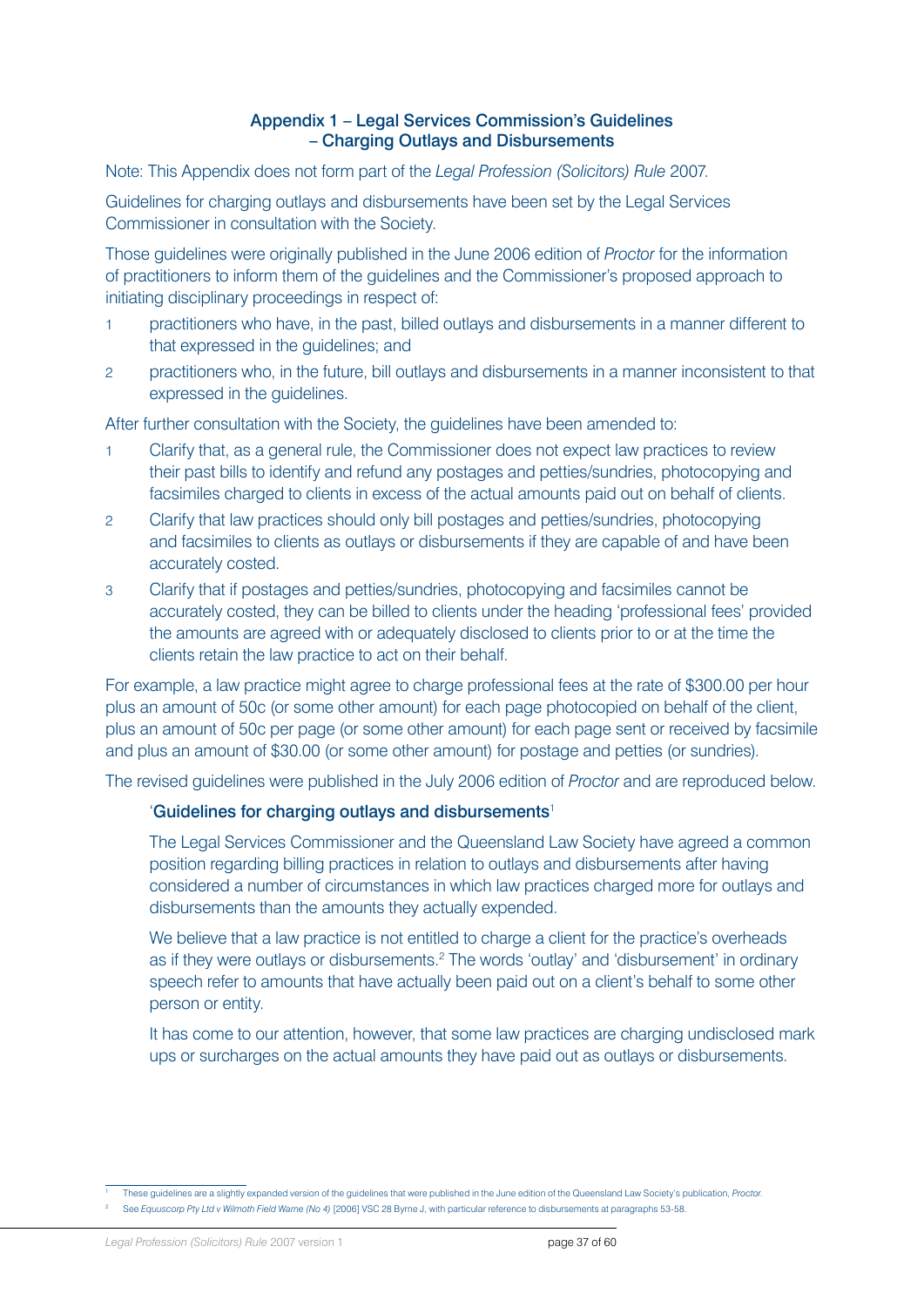It has come to our attention also that some law practices are charging their clients and describing as outlays, or disbursements, items including the following: client registration fees, file opening fees, archive fees, file retrieval fees, file closing fees, in-house stamping administration fees, Citec administration fees, contributions to professional indemnity insurance, bank charges (as distinct from bank cheque fees) and settlement fees (when there is no agent). Similarly, some law practices are charging their clients stationery, printing and email charges and describing them as outlays or disbursements.

Neither undisclosed mark ups nor surcharges nor any of the above or other like charges are outlays or disbursements, and in our view it is misleading and arguably dishonest to describe them as such.

Some items including postage and petties/sundries, photocopying and facsimiles have traditionally been billed to clients as outlays or disbursements when the actual cost to the clients either hasn't or can't be accurately identified. In our view, such items should only be billed to clients as outlays or disbursements if they are capable of and have been accurately costed. If not, they may be billed to clients under the heading 'professional fees' provided the amounts are agreed with or adequately disclosed to clients prior to or at the time the clients retain the law practice to act on their behalf.

#### Principles involved in charging outlays and disbursements

We believe that:

- $\bullet$  without the client's informed consent,<sup>3</sup> a law practice is only entitled to charge and recover as an outlay, or disbursement, the actual amount paid out on the client's behalf.
- to obtain a client's informed consent to charge more than the amount actually paid out on the client's behalf, a law practice:
	- o must disclose to the client the amount of the proposed mark up or surcharge in either dollar terms or as a percentage of the actual amount; and
	- o make that disclosure to the client in plain English and in writing prior to or at the time the client retains the practitioner; and
	- o ensure the disclosure isn't 'buried in the fine print'. It may take the form, where there is no client agreement, of a notice designed specifically for the purpose or, where there is a client agreement or contract relating to the provision of the legal services in question, of a discrete schedule or annexure to the agreement or contract.

#### Principles involved when services are provided by an associated or related entity

Similarly, we believe that:

- a law practice is not entitled to charge or recover as an outlay or disbursement amounts paid to the practice's service company, or an entity in which one or more of the partners of the law practice has an interest, whether direct or indirect, unless the law practice:
	- o discloses to the client its interest in the service company or entity; and
	- o discloses the actual amount paid out on the client's behalf to a third party and the amount of the fees, mark up, or surcharge proposed to be paid to the service company or entity in excess of that actual amount, either in dollar terms or as a percentage of the actual amount paid out on behalf of the client; and
	- o makes those disclosures to the client in plain English in writing prior to or at the time the client retains the practitioner; and

<sup>3</sup> See GE Dal Pont, *Lawyers Professional Responsibility*, 3rd edition, at pp 142-144.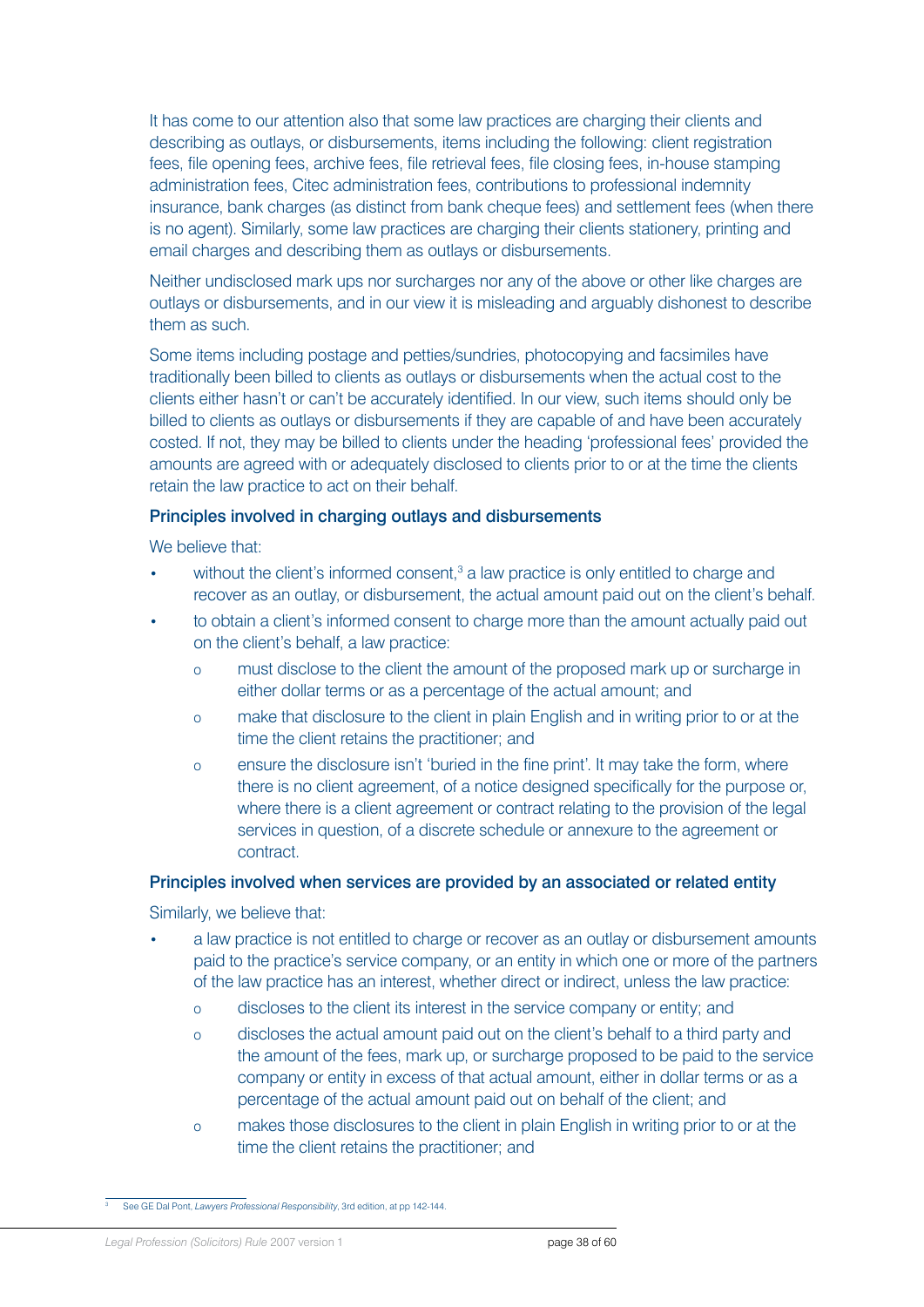o ensures the disclosures aren't 'buried in the fine print'. They may take the form, where there is no client agreement, of a notice designed specifically for the purpose or, where there is a client agreement or contract relating to the provision of the legal services in question, of a discrete schedule or annexure to the agreement or contract.

### The Commissioner's approach to initiating disciplinary proceedings for breaches of these principles

The Commissioner and the Society having agreed these principles, it remained for the Commissioner to decide how to deal with breaches, past and future.

The Commissioner will decide each matter on its own individual merits in accordance with the Commission's *Prosecution Guidelines*<sup>4</sup> but, as a general rule, in the absence of any demonstrable fraud or dishonesty, the Commissioner:

- will be disinclined to initiate disciplinary proceedings in relation to breaches presently being considered by the Commissioner and the Society provided the law practices concerned review their files and refund clients any undisclosed mark ups or surcharges or other charges in excess of the amounts actually paid by the law practice or an associated or related entity on behalf of the clients and that were charged to the clients after 1 July 2004;
- will be disinclined to initiate disciplinary proceedings in relation to breaches which occurred before the publication of these guidelines<sup>5</sup> provided the law practices concerned can demonstrate that they have, prior to the alleged breaches coming to the Commissioner's or the Society's attention, reviewed their files and refunded clients any undisclosed mark ups or surcharges or other charges in excess of the amounts actually paid by the law practice or an associated or related entity on behalf of the clients and that were charged after 1 July 2004; and
- will have no such disinclination and will initiate disciplinary proceedings in relation to breaches which occur *after* the publication of these guidelines.

In short, the Commissioner expects law practices to review their billing practices to ensure they don't bill their clients more for outlays or disbursements than the amounts they or an associated or related entity actually pay out and, if they have charged for and been paid more than the amounts they actually paid out, to refund their clients for any such amounts charged to them after 1 July 2004.

The Commissioner does not however expect law practices to review their past bills to identify and refund any postage and petties/sundries, photocopying and facsimiles charged to clients in excess of the actual amounts paid out.'

<sup>4</sup> The Commission's *Prosecution Guidelines* are published on its website at www.lsc.qld.gov.au.

<sup>5</sup> The Commission published the guidelines on 1 June 2006 to coincide with their publication in *Proctor*. Additionally, the President of the Law Society wrote to the principals of all Queensland law firms on 29 May 2006 to draw their attention to the forthcoming article in *Proctor* and the Society intends to draw them to the attention of its members more generally in its weekly publication, *QLS Update*, on 6 June 2006.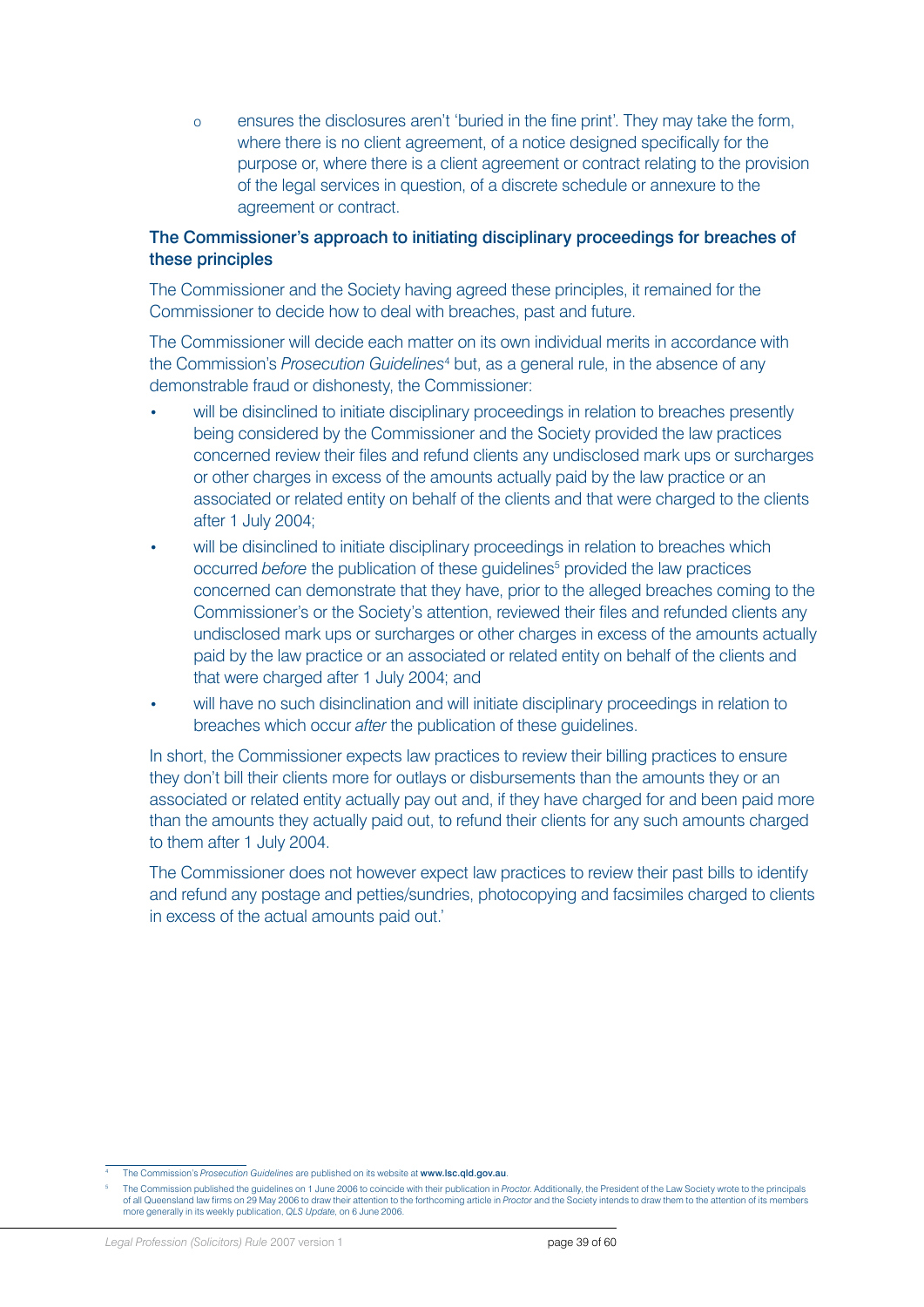### Appendix 2 – Execution of Search Warrant on Solicitor's Premises – Queensland Police Procedures

<span id="page-39-0"></span>Following is the Queensland Police Service's procedures concerning the execution of search warrants on a solicitor's practice. These procedures were current as of June 2007.

### 'Execution of search warrants on premises of lawyers

### Legal professional privilege

#### Procedure

Certain oral and written communications between lawyers and clients are immune from examination by virtue of legal professional privilege. The privilege applies under the following conditions:

- (i) communications passing between a client and a legal adviser may not be given in evidence without the consent of the client, if they were made:
	- (a) with reference to litigation that was actually taking place or was reasonably expected by the client to take place; or
	- (b) to enable the client to obtain, or the adviser to give legal advice; or
- (ii) in relation to documents or copies of documents, brought into existence for the sole purpose of submission to legal advisers for obtaining or giving legal advice or for use in legal proceedings or contemplated legal proceedings;

#### No legal professional privilege applies to:

- (i) documents which are the means of carrying out a transaction, or constitute evidence of a transaction, e.g. a contract or conveyance, where the transaction is not of itself the giving or receiving of legal advice, or part of the conduct of actual or anticipated litigation; or
- (ii) communications which would otherwise amount to participation in an offence.

Any document to which legal professional privilege applies and in respect to which a determination has been made by the issuing authority may not be retained or examined by an officer, either to produce as evidence or to use in the course of an investigation.

#### Executing warrants generally

#### **Procedure**

In circumstances where a claim of legal professional privilege is raised by a claimant as a result of the execution of a search warrant, officers should:

- (i) record the number of pages of the document(s) and place the document(s) subject to the claim of legal professional privilege in a sealed container;
- (ii) obtain from the claimant:
	- (a) a description as to the nature of each document placed in the sealed container;

and

- (b) the grounds upon which the claim is based. The answers provided by a claimant should be recorded.
- (iii) ensure the container is sealed in the presence of the claimant. The sealed container should then be signed by both the investigating officer and the claimant;
- (iv) advise the claimant that the documents have been seized provisionally and will be dealt with in accordance with the law: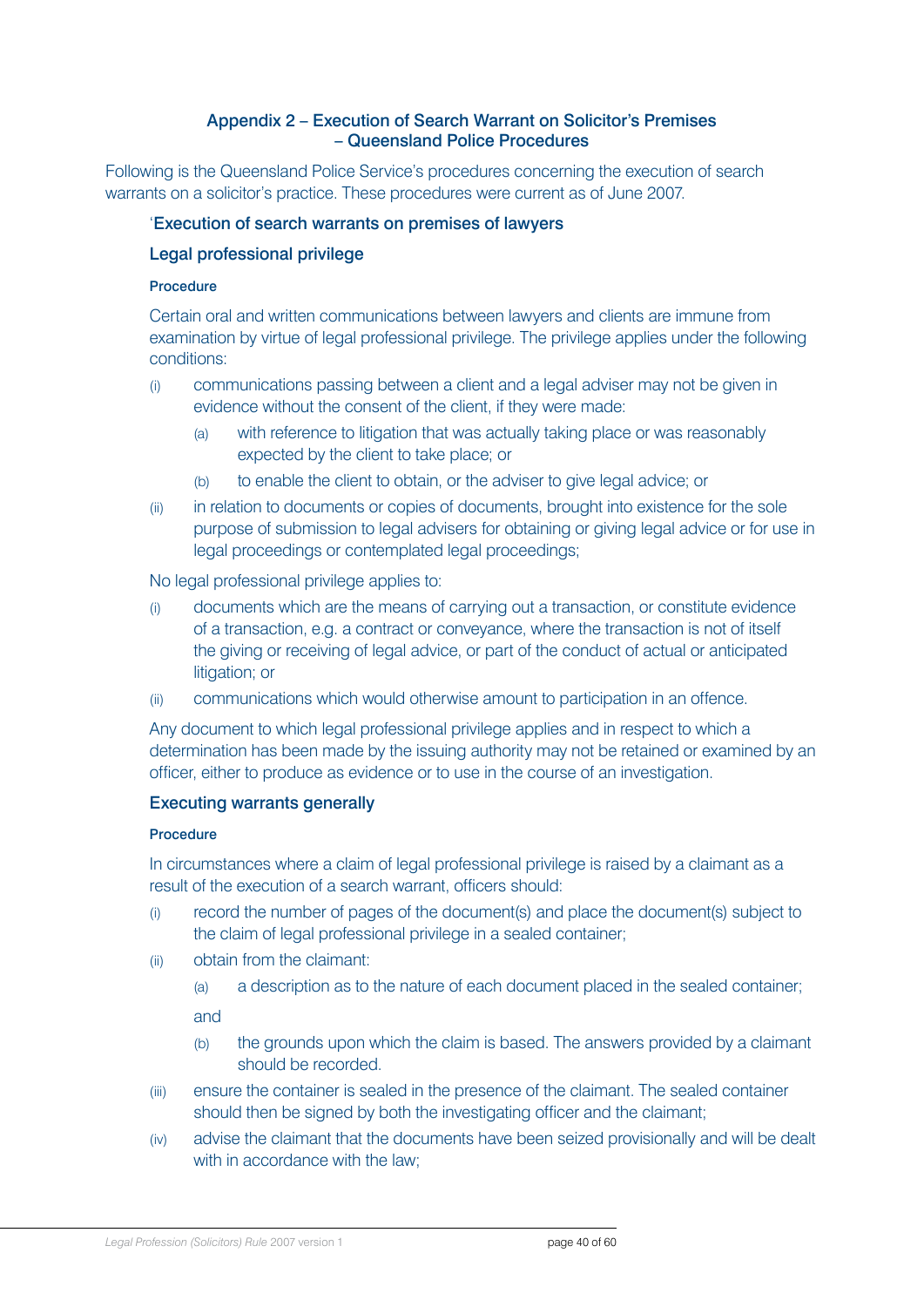- (v) ensure that anything seized is dealt with as prescribed by the Act under which the warrant was issued and place an endorsement on the executed warrant that the documents are subject to a claim of legal professional privilege; and
- (vi) within 30 days deliver the sealed container to a Justice of the Peace (Magistrates Court) or a Magistrate, who may make a determination in accordance with s426: 'Application for order in relation to seized things' of the *Police Powers and Responsibilities Act* as to whether the documents are subject to legal professional privilege. The Magistrate may also direct who will have custody of the documents.

Where a Justice of the Peace, (Magistrates Court) or a Magistrate cannot be located, the sealed container subject to the claim of legal professional privilege should be delivered to a clerk of the court pending a determination by the Justice of the Peace (Magistrates Court) or Magistrate.

The officer who delivers the sealed container to a clerk of the court, Justice of the Peace (Magistrates Court) or Magistrate for a determination is to advise, as soon as practicable:

- (i) the officer in charge of police prosecutions corps for the magistrates court district in which the determination is to be made; and
- (ii) the commissioned officer in line command of that officer so as to consider whether the matter should be directed to the Director of Public Prosecutions.

#### Executing warrants on lawyers' premises

#### **Order**

Officers intending to search the premises of a lawyer for documents are to prepare the search warrant and grounds upon which it relies in terms which are as specific as possible. Officers are to ensure warrants and grounds are not prepared in vague or generalised terms, but are to, as far as is possible, identify the specific documents sought (see s68 'Search warrant application' of the *Police Powers and Responsibilities Act*).

If the application for the warrant is to be made to a magistrate in accordance with s68 of the *Police Powers and Responsibilities Act*, the application is to indicate that a direction is requires in the warrant by the magistrate for the person in possession of the documents to give all documents relevant to the offence for which the warrant is sought to police.

Officers intending to search the premises of a lawyer are to obtain the warrant from a Magistrate unless otherwise required to obtain the warrant from a judge or Supreme Court judge.

#### Procedure

After obtaining a search warrant for the premises of a lawyer, the following steps should be taken in the execution thereof:

- (i) on arrival at the lawyer's premises, the senior officer present should explain the purpose of the search and invite the lawyer to cooperate with police in the conduct of the search. Identification of all officers present should be provided to the lawyer. Officers and persons comprising the search team should be kept to a minimum;
- (ii) if no lawyer is in attendance at the premises, then, if it is practicable to do so, the premises or that part of the premises which is of interest should be sealed and the execution of the warrant deferred for a reasonable period consistent with the prevailing circumstances to allow attendance of a lawyer;
- (iii) if access to the office index system is required, request the lawyer to explain how the system functions so that all necessary documents can be located with a minimum of disturbance;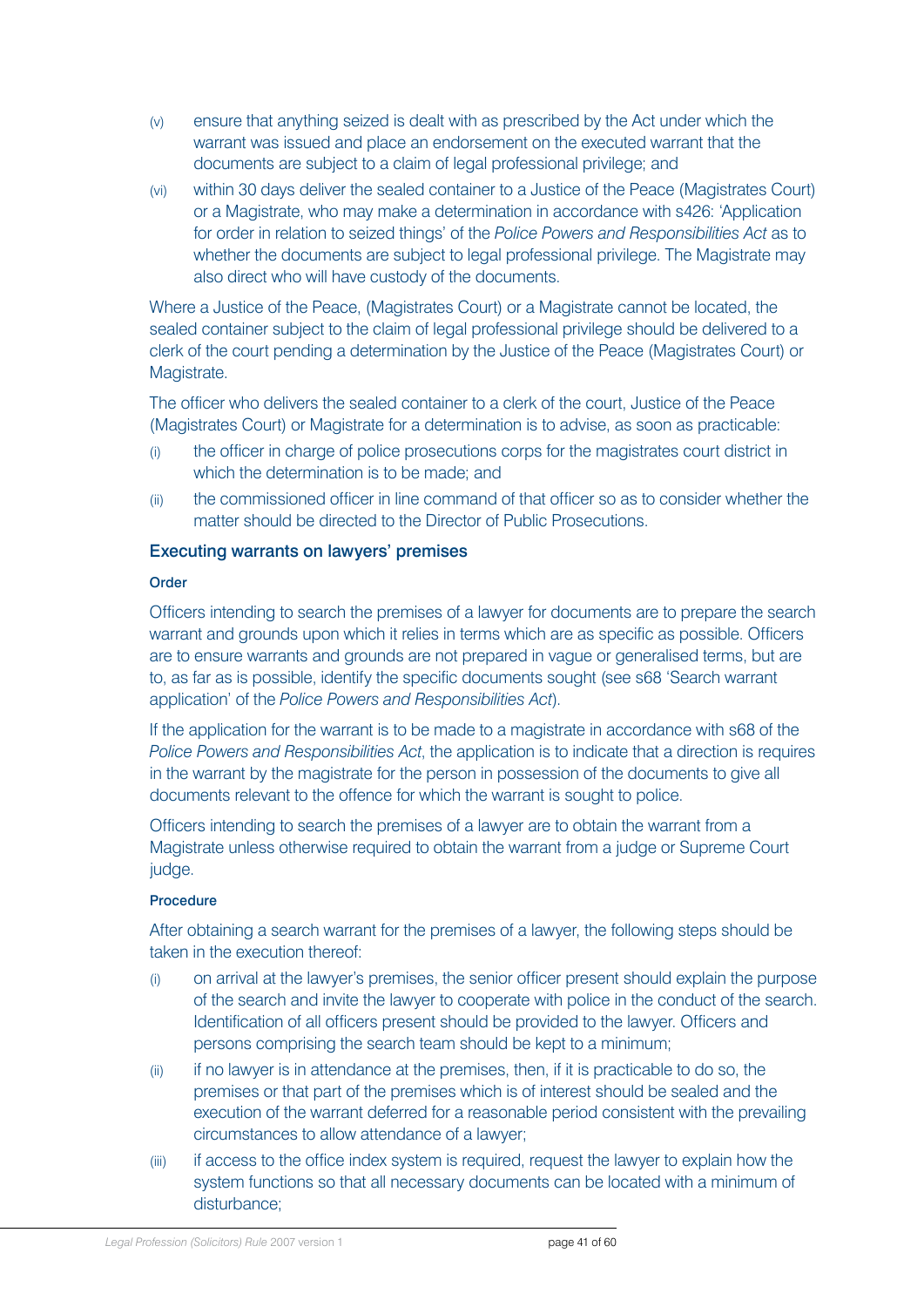- (iv) generally, the documents required by the officer will normally be located by the lawyer. The lawyer should compile a list of the documents showing:
	- (a) general information as to the nature of each document; and
	- (b) the number of pages in each document;
- (v) a reasonable time should be allowed for the lawyer to obtain legal advice where such a request is made;
- (vi) a reasonable time should be allowed for the lawyer to consult with any client/s;
- (vii) if a claim for privilege is made by the lawyer concerning the documents, the officer should ask the lawyer on whose behalf and on what grounds the claim is made. The answers to these questions should be recorded;
- (viii) if a claim for privilege is made concerning any of the documents, the list made by the lawyer should be noted and the documents placed in a sealed container which should then be signed by both the officer and the lawyer. The lawyer should be advised that the documents are provisionally seized pursuant to the search warrant and will be dealt with in accordance with the law;
- (ix) if a claim of privilege is made concerning any of the documents; the senior officer present and the lawyer should then deliver the sealed container, the list prepared by the lawyer and the executed search warrant forthwith to the Magistrate, or if applicable, judge or Supreme Court judge who issued the warrant;
- (x) where a claim of privilege is made concerning any of the documents the issuer will also direct who will have custody of the documents; and
- (xi) advise the lawyer from whom the documents were seized that they may inspect any of the documents held in the custody of police in accordance with the provisions of s381: 'Right to inspect seized documents' of the *Police Powers and Responsibilities Act.*

#### Action where lawyer uncooperative

#### Procedure

The steps outlined above have been developed after consultation with the Law Society and Bar Association and those organisations have distributed guidelines to their members. As such, an officer who executes a search warrant on the premises of a lawyer could expect the cooperation of the lawyer to the extent indicted previously in this section.

#### **Policy**

Where a lawyer elects not to cooperate with an officer in the execution of a warrant, the officer should advise the lawyer that the search will proceed in any case. The lawyer should also be advised that because the officer is not familiar with the office index system, a search of all files and documents in the office may be necessary to give full effect to the authority conferred by the warrant.

Where the lawyer still refuses to cooperate and does not claim privilege, or refuses to cooperate and claims privilege, the search should go ahead with the following conditions:

- (i) the lawyer should be advised that a document will not be seized unless, in the opinion of the officer, it falls within the scope of the warrant; and
- (ii) during the course of the search, any document located which may be subject to a future claim for privilege should be brought to the attention of the lawyer and should be dealt with in accordance with the provisions outlined above.'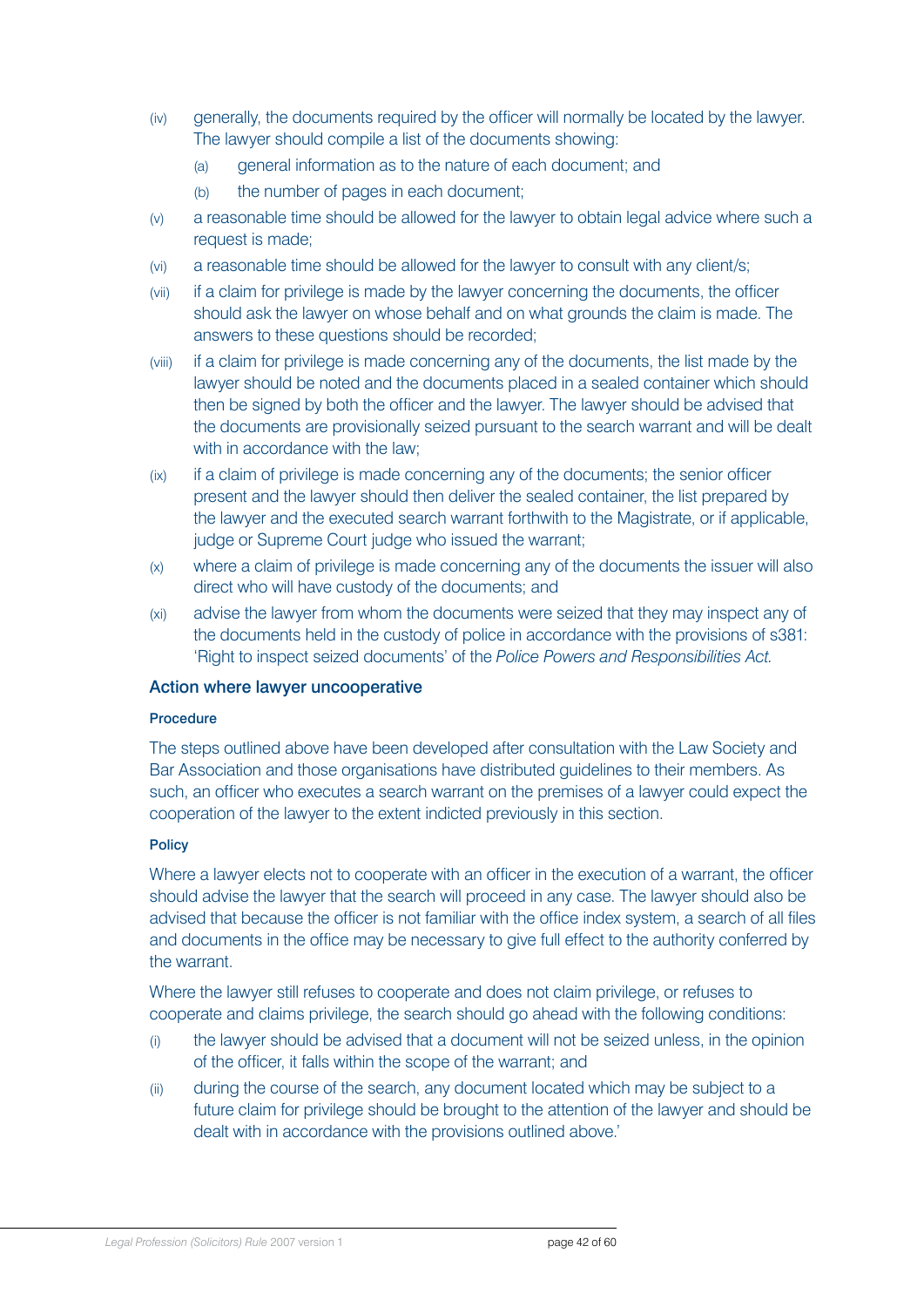### <span id="page-42-0"></span>Appendix 3 – Exercise by the ATO of its Access Powers – Access to Lawyers' Premises

Following, is a reproduction of the guidelines agreed between the ATO and the Law Council of Australia on this topic.

#### 'Introduction

1 These guidelines have been agreed between the Commissioner of Taxation (Commissioner) and the Law Council of Australia (Council) in relation to the exercise of the access powers provided under taxation legislation at lawyers' premises in circumstances where a claim of legal professional privilege is made.

Section 263 of the *Income Tax Assessment Act* 1936 (ITAA 1936) reads:

- The Commissioner, or any officer authorised by him in that behalf, shall at all times have full and free access to all buildings, places, books, documents and other papers for any of the purposes of this Act, and for that purpose may make extracts from or copies of any such books, documents or papers.
- An officer is not entitled to enter or remain on or in any building or place under this section if, on being requested by the occupier of the building or place for proof of authority, the officer does not produce an authority in writing signed by the Commissioner stating that the officer is authorised to exercise powers under this section.
- The occupier of a building or place entered or proposed to be entered by the Commissioner, or by an officer, under subsection (1) shall provide the Commissioner or the officer with all reasonable facilities and assistance for the effective exercise of powers under this section.

Penalty: 30 penalty units.

- 2 Other tax legislation contains similar provisions viz., section 12E of the *Sales Tax Procedure Act* 1934 and section 127 of the *Fringe Benefits Tax Assessment Act* 1986, section 66 of the *Taxation Administration Act* 1953 and section 58 of the *Debits Tax Administration Act* 1982. The guidelines apply equally to all taxation legislation, operative at the relevant time.
- 3 Difficulties are sometimes experienced where a taxation officer wishes to inspect documents and records located at the office of a solicitor or the chambers of a barrister. In two cases, *FCT & Ors v Citibank Ltd* 89 ATC 4268; (1989) 20 ATR 292 and *Allen Allen & Hemsley v DFCT & Ors* 89 ATC 4294; (1989) 20 ATR 321, the Full Federal Court held that the doctrine of legal professional privilege applies to restrict the powers of the Commissioner under section 263. Accordingly, the power of access in section 263 should be read as not referring to documents to which the privilege applies. The Court also held the taxation officer was obliged to ensure that Citibank and in particular its staff had, in the circumstances, adequate opportunity to make claims of privilege on behalf of its clients.
- 4 (a) The Commissioner recognises that a lawyer has an obligation to a client or former client not to permit access to privileged documents unless the client has waived the privilege and that difficulties could arise in certain circumstances in determining the proper application of the law.
	- (b) The Council recognises the Commissioner's right to access to all documents that are not subject to the claim of privilege. The Commissioner's right of access to books, documents and other papers is limited only by the requirement that the power must be exercised in good faith and in the proper exercise of the Commissioner's powers under the relevant taxation laws.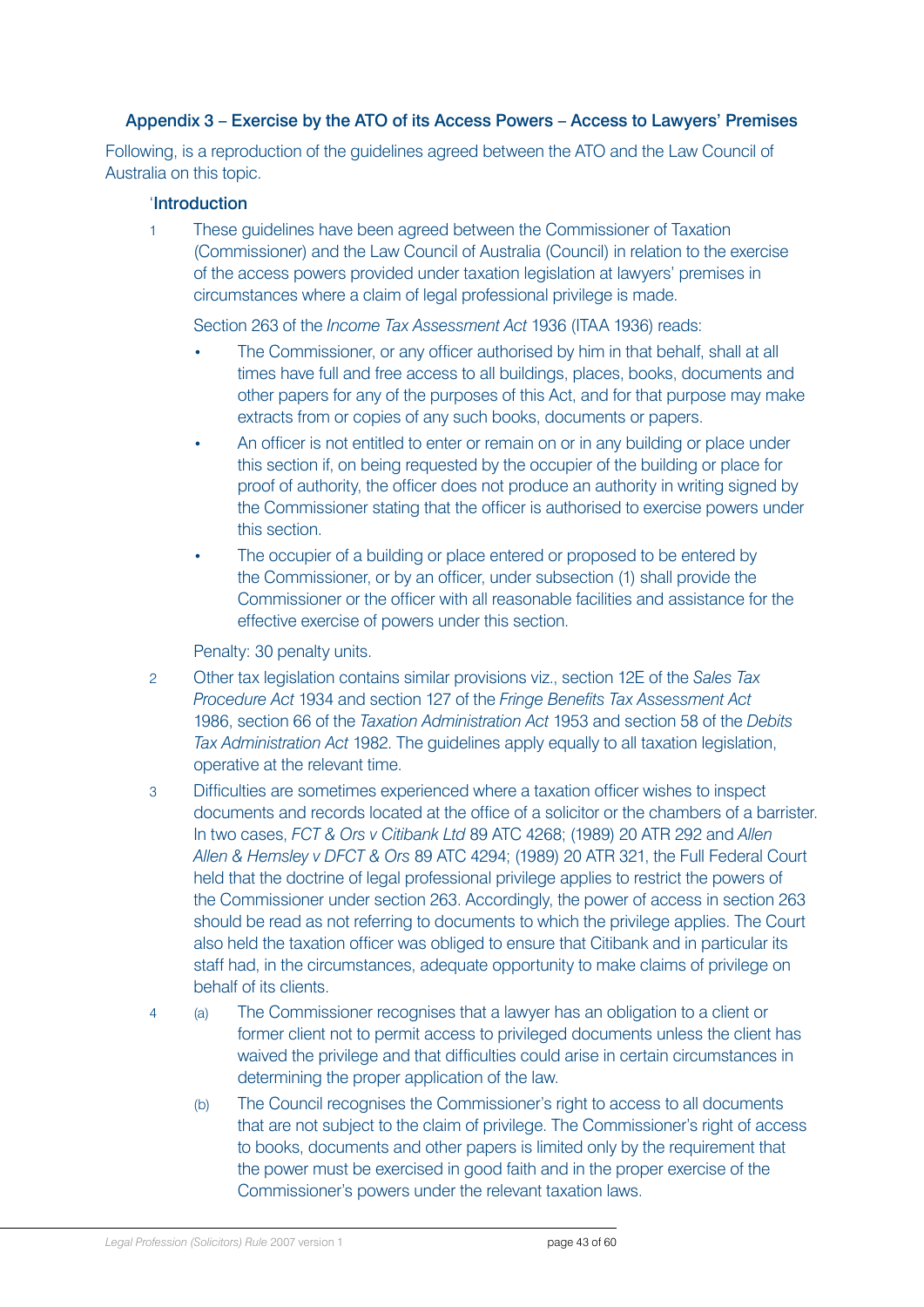- 5 It is therefore seen as desirable by the Commissioner and the Council that an agreed procedure should be laid down for dealing with documents which may be subject to claims of legal professional privilege.
- 6 Accordingly, these guidelines have been agreed between the Commissioner and the Council. The latter organisation through its constituent bodies, the Bar Associations and the Law Societies of the States and Territories, represents the great majority of Australia's practising lawyers.
- 7 Taxation officers will follow the guidelines when seeking access to documents held on lawyers' premises. For its part, the Council encourages lawyers to positively assist in meeting access requests made by taxation officers in the proper exercise of the Commissioner's powers under the relevant taxation laws.
- 8 The aim of these guidelines is to provide taxation officers and lawyers with guidelines as to the procedure to be followed where issues of legal professional privilege arise in relation to documents on lawyers' premises to which access is sought pursuant to a relevant Act, being guidelines which will:
	- lawyers have the opportunity at all times to make any proper claim of legal professional privilege on behalf of their client in respect of privileged documents;
	- ensure, while claims are made and determined, the integrity of the documents is assured;
	- minimise both the frequency and volume of disputes;
	- resolve any disputes as quickly as possible and with minimal disruption to all parties; and
	- assist taxation officers in obtaining access to documents which are not the subject of privilege claims.

### Legal Professional Privilege

- 9 Legal professional privilege attaches to confidential communications passing between a client and his/her or its lawyer if the communications were made for the dominant (previously sole – High Court changed test in *Esso Australia Resources Ltd v Federal Commissioner of Taxation* (1999) 201 CLR 49; (1999) 2000 ATC 4042; (1999) 43 ATR 506) purpose of:
	- enabling the client to obtain or the adviser to give legal advice; or
	- litigation that is actually taking place or was in the contemplation of the client.
- 10 Legal professional privilege also attaches to confidential communications passing between the lawyer or client and third parties if made for the dominant purpose of litigation which is actually taking place or is in contemplation at the time (*Esso Australia Resources Ltd v Federal Commissioner of Taxation*, *supra*).
- 11 The communication will be privileged only where the lawyer was acting in that capacity and the relationship of lawyer and client existed: *Cross on Evidence* 6th Australian Ed at p 715.
- 12 The privilege does not apply to communications made:
	- before the client contemplated obtaining, or the lawyer contemplated giving, legal advice; or
	- for, or to facilitate the commission of, a fraud, crime or illegal purpose.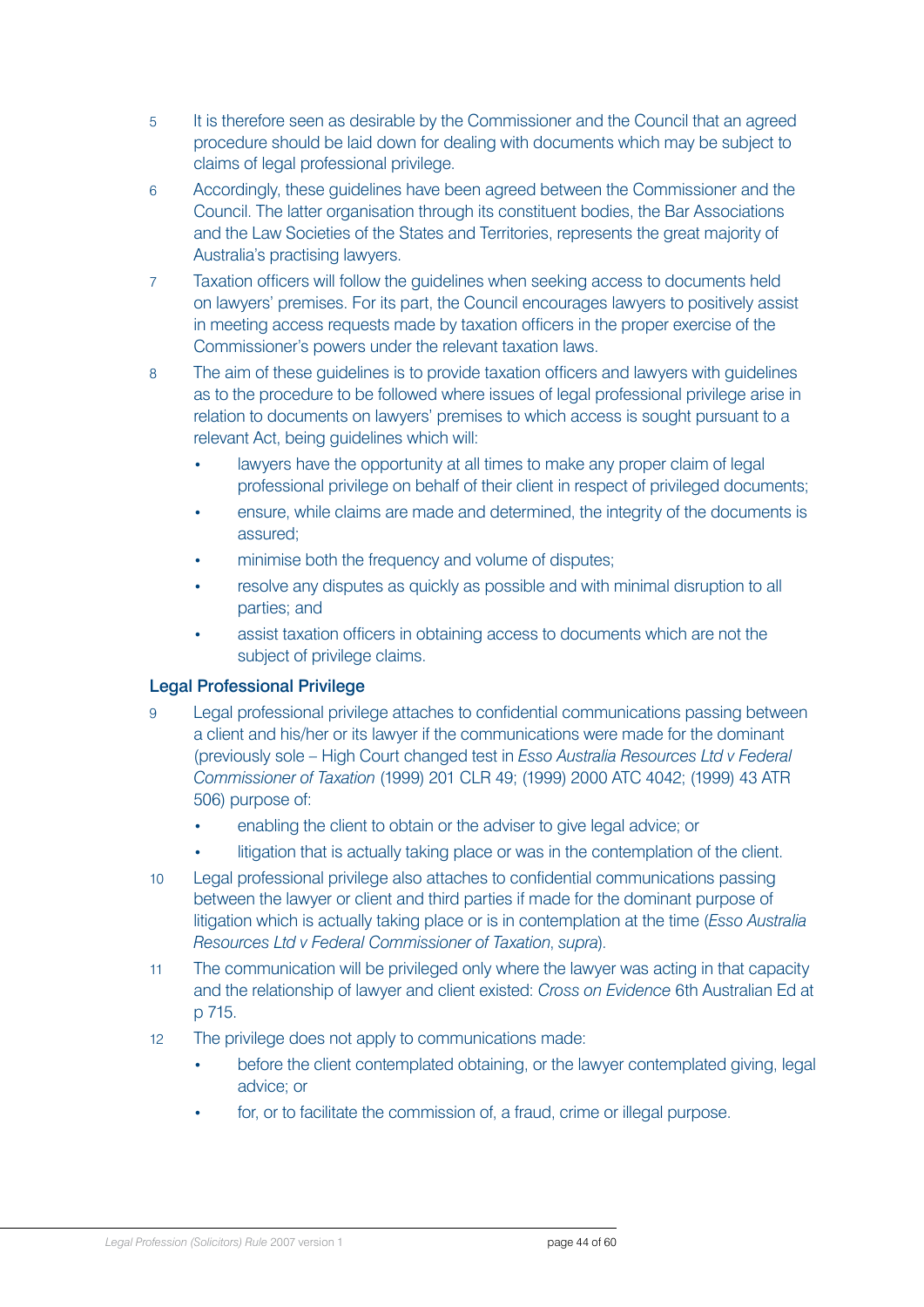- 13 Legal professional privilege does not extend:
	- to protect things lodged with a lawyer simply for the purpose of obtaining immunity from production: *FCT v ANZ Banking Group Ltd* 79 ATC 4039; (1979) 9 ATR 483 and *Baker v Campbell* (1983) 49 ALR 385; (1983) 153 CLR 52; or
	- to physical objects, for example, cash or bullion contained in a safety deposit box: *Baker v Campbell*, *supra*.
- 14 The privilege is the privilege of the client, not that of the lawyer, and may be waived by the client only.

### Documents that would usually be privileged

- 15 Only documents representing legal advice or created or brought into existence for the dominant purpose either of submission to lawyers for advice, or use in actual or contemplated legal proceedings, fall within the privilege.
- 16 In *Trade Practices Commission v Sterling* (1978) 36 FLR 244 at 245, 246 Lockhart J described a number of classes of documents which attracted legal professional privilege. His Honour made it clear that legal professional privilege was not limited to these types of documents. The purpose of setting them out was to give guidance to those making an assessment as to whether legal professional privilege applied. Those classes of documents are as follows:
	- Any communication between a party and his professional lawyer if it is confidential and made to or by the professional adviser in his professional capacity and with a view to obtaining or giving legal advice or assistance; notwithstanding that the communication is made through agents of the party and the solicitor or agent of either of them.
	- Any document prepared with a view to its being used as a communication of this class, although not in fact so used.
	- Communications between the various lawyers of the client, for example between the solicitor and his partner or his city agent with a view to the client's obtaining legal advice or assistance.
	- Notes, memoranda, minutes or other documents made by the client or officers of the client or the lawyer of the client of communications which are themselves privileged, or containing a record of those communications, or relate to information sought by the client's lawyer to enable him to advise the client or to conduct litigation on his behalf.
	- Communications and documents passing between the party's solicitor and a third party if they are made or prepared when litigation is anticipated or commenced, for the purposes of the litigation, with a view to obtaining advice as to it or evidence to be used in it or information which may result in the obtaining of such evidence.
	- Communications passing between the party and a third party (who is not the agent of the solicitor to receive the communication from the party) if they are made with reference to litigation either anticipated or commenced, and at the request or suggestion of the party's solicitor; or, even without any such request or suggestion, they are made for the purpose of being put before the solicitor with the object of obtaining his advice or enabling him to prosecute or defend an action.
	- Knowledge, information or belief of the client derived from privileged communications made to him by his solicitor or his solicitor or his agent.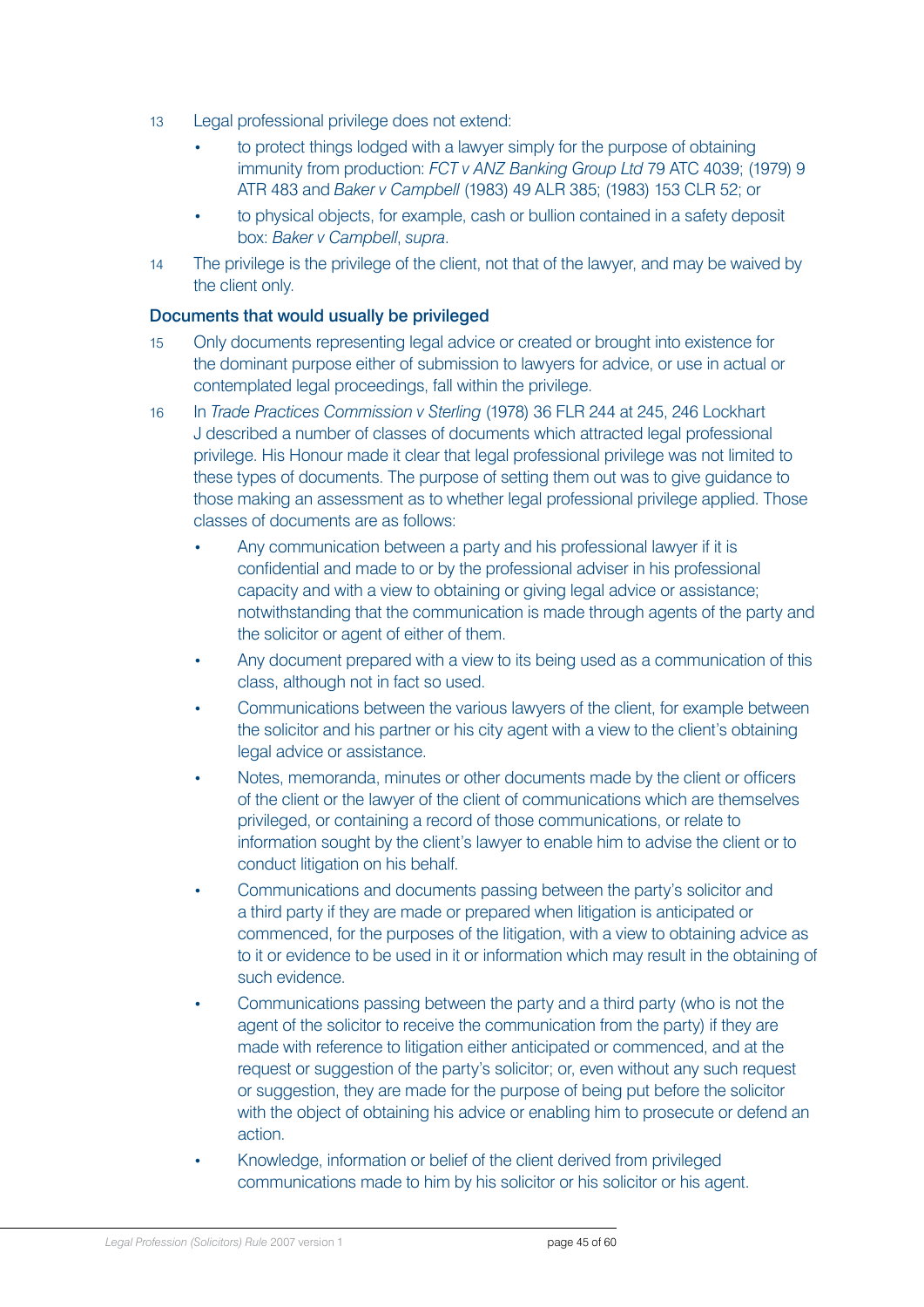- 17 Examples of privileged communications or documents include:
	- A detailed bill of costs or memorandum of fees but only if it discloses the nature of the advice sought or given (*Packer v DFCT* 84 ATC 4666).
	- Advice and opinions of a solicitor or legal counsel (*Brewer v Castles (No. 3)* (1984) 52 ALR 581).
	- A solicitor's notes of a conference with officers of a client company (*Macedonia Pty Ltd v FCT* (1987) 18 ATR 929).
	- Copies of privileged documents generally will also be privileged (*Vardas v South British Insurance* Co Ltd [1984] 2 NSWLR 652).
	- Drafts or copies of documents created for the purpose of submitting a report to or seeking the advice of a solicitor (*Brambles Holdings v Trade Practices Commission (No. 3)* (1981) 58 FLR 452).
	- Briefs and copies of solicitors' briefs to counsel.
	- Written communications, formal or informal, by the client to solicitor or barrister or vice versa.
	- Solicitor's diary notes including Counsel's advice.

These are merely examples; the above list is not intended to be exhaustive and each is subject to the requirements of paragraph 9.

18 Whether and in what circumstances legal advice given by an in-house lawyer is subject to privilege has been discussed in a number of authorities (*Waterford v Commonwealth of Australia* (1987) 163 CLR 54; *DFCT v Citibank* 88 ATC 4941; *Alfred Crompton Amusement Machines Ltd v Customs & Excise Commissioners* [1972] 2 QB 102 at p129; and *A-G (NT) v Kearney* (1985) 158 CLR 500). Until a conclusive precede

### Documents not covered by privilege

- 19 Having regard to the authorities, the following non-exhaustive categories of communications would not, in the absence of unusual circumstances, attract privilege:
	- Documents which constitute or evidence transactions; for example, contracts, conveyances, declarations of trust, offers or receipts, even if they are delivered to a solicitor or counsel for advice or use in litigation *Baker v Campbell*, per Murphy J at p 409 *supra*; also accounting, financial or banking records, invoices, company minutes, etc.
	- Documents which would otherwise satisfy the requirements of privilege but which were not intended to be confidential when made; *Lloyd v Mostyn* 152 ER 558 and *Baker v Campbell*, supra.
	- Documents or communications made for or involving the participation in a fraud or an illegal purpose. (*Clements, Dunn & Bell Pty Ltd v Commissioner Federal Police*) Murphy J, in *Baker v Campbell*, *supra*, said:
		- 'It is not available if a client seeks legal advice in order to facilitate the commission of crime or fraud or civil offence (whether the adviser knows or does not know of the unlawful purpose).'
	- A solicitor's trust account records; *Packer and Ors v Deputy Federal Commissioner of Taxation* 84 ATC 4666 and *Allen Allen & Hemsley v DFCT & Ors* (1988) 81 ALR 617, 626.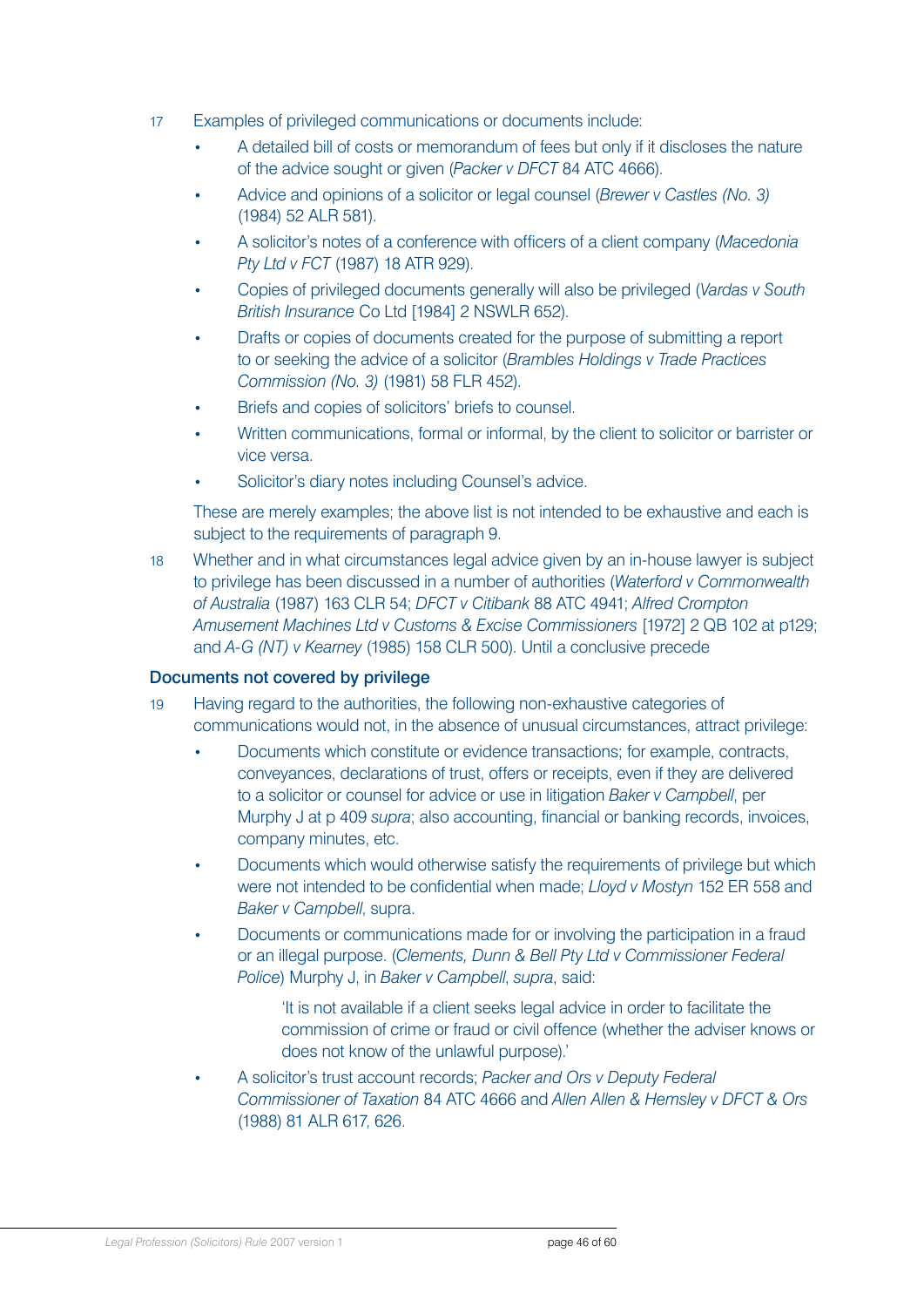- Documents brought into existence for more than one purpose and the claimant is unable to prove that the dominant purpose of the communication was the giving or receiving of legal advice or for use in litigation taking place or reasonably anticipated.
- Fax books recording faxes sent, to the extent that they do not disclose the actual advice (*Sharp v DFCT* 88 ATC 4165, 4184).
- A written communication directing a solicitor to send money to a third party, *Allen Allen & Hemsley v DFCT*, *supra*.
- Lists of clients or associates, *Federal Commissioner of Taxation v Coombes* (1999) 92 FCR 240 and McCormack v DCT 2001 ATC 4740.
- 20 Where a taxation officer has requested access to documents held by a taxpayer and the taxpayer claims privilege, the taxpayer will be given the opportunity to request that the documents be delivered to his/her/its lawyer. If the taxpayer requests such action the documents are to be placed in envelopes/container and sealed to the satisfaction of the taxation officer. The envelopes/container are then to be delivered, in the company of the taxation officer and the taxpayer to the taxpayer's lawyer, whereupon the guidelines as set out below are to be followed. While the guidelines are concerned with access to lawyer's premises the spirit of the guidelines will apply where a solicitor or barrister has received a notice under section 264 of the ITAA (or its equivalent).

### **Guidelines**

- 21 These guidelines proceed on the assumption that the taxation officer seeking access to documents has been properly authorised by the Commissioner or a delegate of the Commissioner. Taxation officers are expected to demonstrate courtesy, integrity, fairness and impartiality during access to the lawyers' premises and will endeavour not to draw attention to the proceedings at hand.
- 22 The effect of these guidelines, in summary, is that a taxation officer will not inspect any document to which access is being sought and which is held by a lawyer, until the lawyer has been given the opportunity to claim legal professional privilege on behalf of the client in respect of any of those documents. Where a claim is made but it is disputed by the taxation officer, the taxation officer will not inspect any document the subject of the claim until either:
	- the claim is abandoned or waived; or
	- the claim is dismissed by a court.
- 23 As a general rule, access to documents at a lawyers' premises would be sought after the taxation officer had given adequate notice to ensure that the lawyer will be present and provide the lawyer with an opportunity to review the documents. What represents adequate notice will depend on the facts of each case. However, in routine cases where it is unlikely that the documents sought would be privileged (for example, see paragraph 17) and an appropriate senior lawyer is available the steps outlined below may constitute adequate notice.
- 24 (a) When seeking access to documents held at the premises of a lawyer, taxation officers will:
	- identify themselves by name, advise they are authorised officers of the ATO and produce their authorities (the authority should always be retained by the taxation officer and not be surrendered to another person);
	- advise they are acting under the powers conferred by section 263 of the ITAA (or its equivalent in other taxation legislation) and are making enquiries for the purpose of the relevant Act;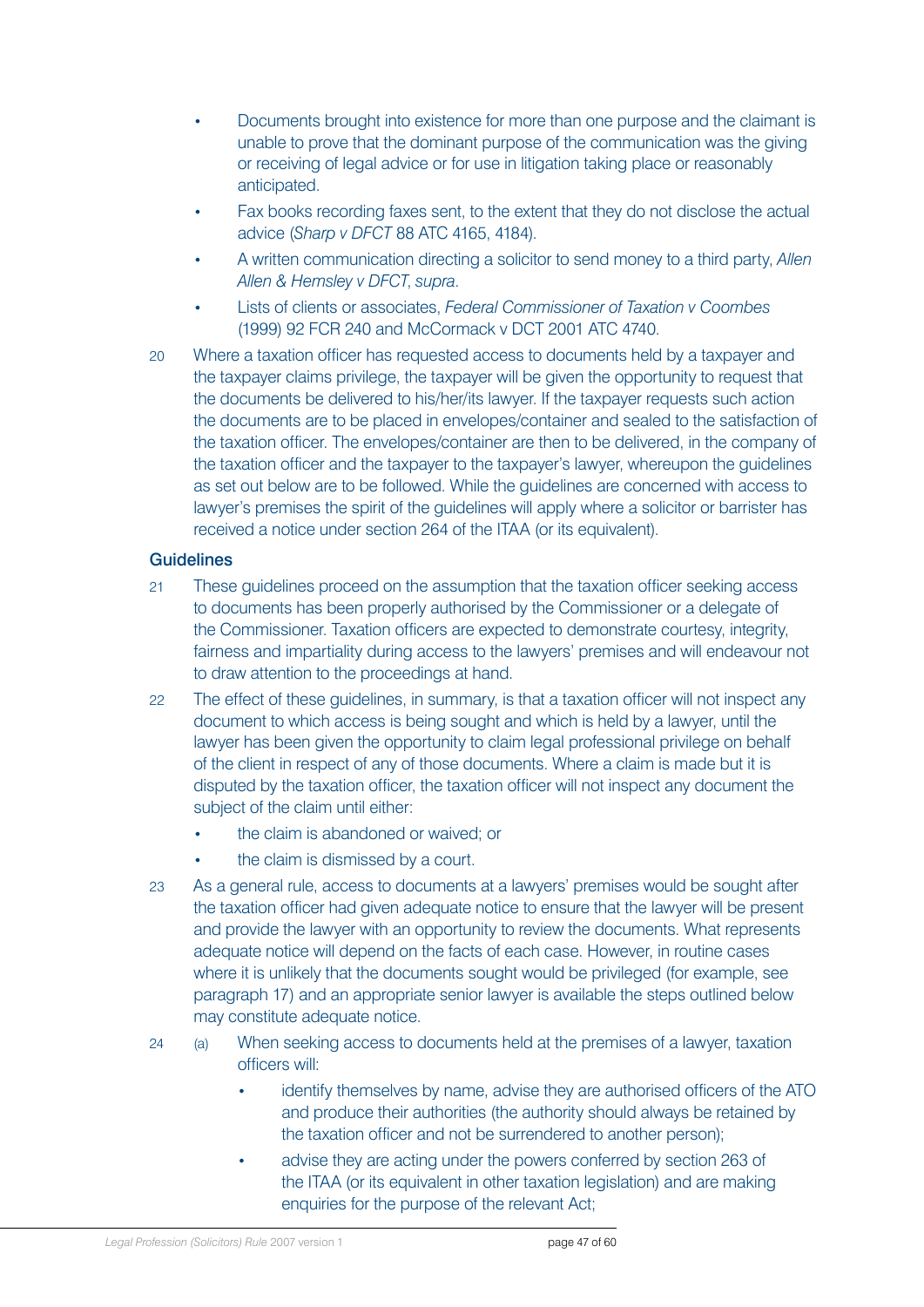- indicate the types of books, documents or other papers to which access is sought;
- seek the assistance of the occupier in facilitating access in accordance with section 263(3); and
- make available to the occupier a copy of these guidelines, for the occupier to make a copy or to read them.
- (b) If no partner, principal or lawyer authorised by a partner or principal is in attendance at the premises then, if practicable, relevant documents or that part of the premises where they are held or believed to be held should be sealed and the access deferred for a reasonable period to enable a partner, principal or an authorised lawyer to attend. If sealing the premises is impracticable then the taxation officer, in an appropriate case, might simply await the arrival of one of the above persons.
- (c) A reasonable time will be allowed to enable the lawyer to consult his or her client(s) and/or to obtain legal advice from another lawyer.

The lawyer should seek instructions from the client(s) to accept the guidelines as set out below and enable the lawyer to give a written undertaking to the taxation officer that the document(s), subject to these guidelines will be secured (e.g., in a locked cabinet or safe) and not removed from the lawyer 's premises unless otherwise specified in these guidelines. The taxation officer would normally remain on the premises during this period.

- (d) However, where the lawyer cannot obtain the client's instructions and/or legal advice within a short space of time or where there are a substantial number of documents for the lawyer to peruse and consider claims to privilege, the taxation officer, on being satisfied as to the security of the documents sought and having received a list of the documents as outlined at paragraph 22(j)(i)–(vi) and (viii) and a written undertaking from the lawyer that the secured documents are not to be removed from the lawyer's office within 20 working days or such other period as the parties agree to, will make an appointment to return to inspect the documents at the earliest possible date.
- (e) In the circumstances where the lawyer is unable to provide a written undertaking (referred to in subparagraph 22(c)) due to the unavailability of his/her client(s) the ATO recognises that the lawyer may undertake to secure the document(s) while awaiting the instructions from his/her client but cannot be bound by that undertaking if the client demands the return of the document(s) that may be privileged.
- (f) In circumstances such as the above the taxation officer must decide on the appropriate course of action to be taken given the urgency of the matter, the documents requested and the likelihood that the client will agree to the undertaking.
- (g) Where an undertaking is not provided by the lawyer due to the instructions of the client, such action as is appropriate may be taken by the taxation officer (refer paragraphs 23 and 24).
- (h) Having informed the client(s) of the position and/or having obtained legal advice, where appropriate, the lawyer should assist the taxation officer by locating all documents which the taxation officer wishes to inspect.

If the taxation officer requires access to the office index system, the lawyer should assist, if necessary by explaining the index system to the officer.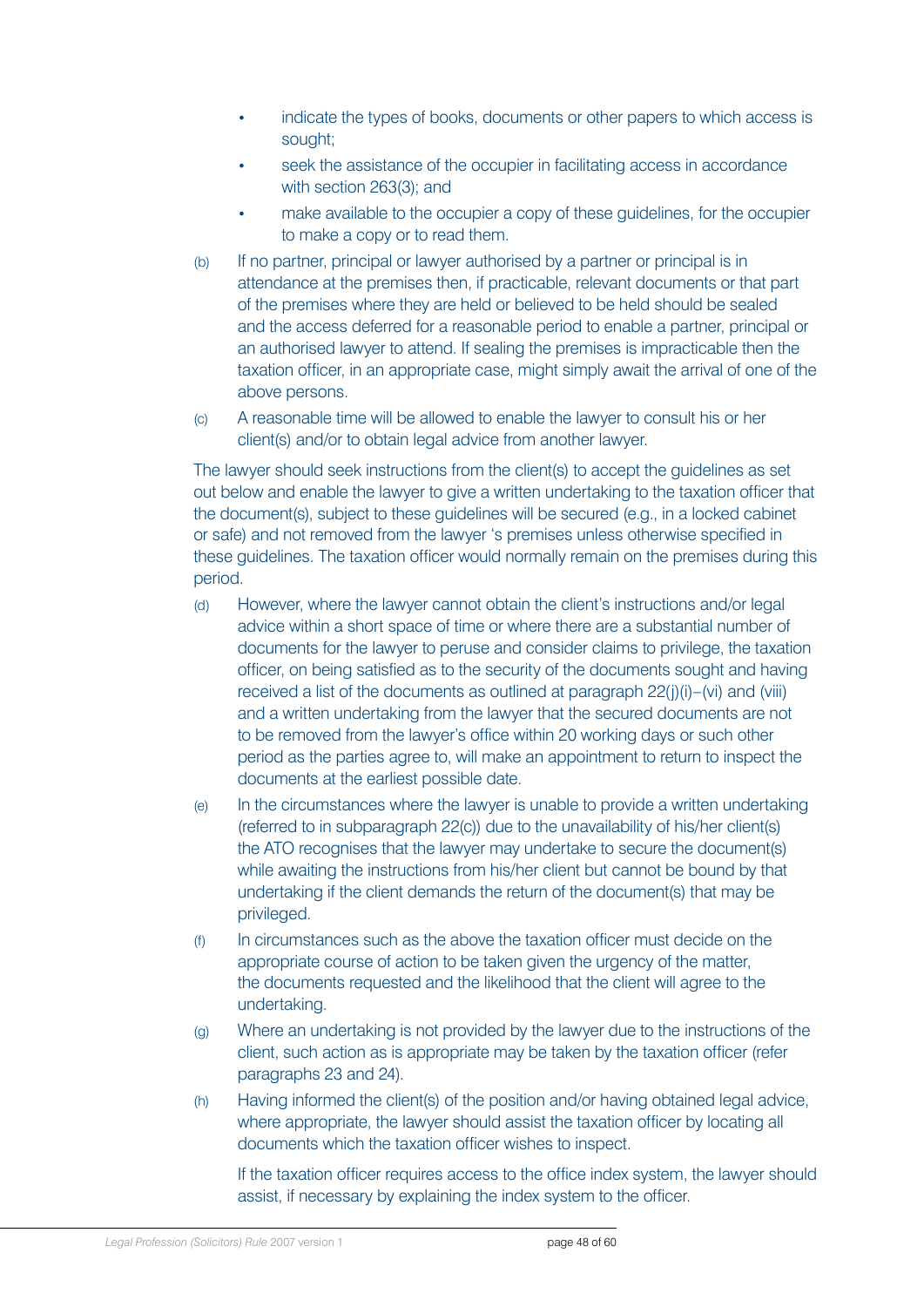- (i) The procedures set out below should then be followed:
	- Where ATO access to documents is required and the lawyer believes some of the documents to be privileged, the taxation officer will allow the lawyer sufficient time in which to examine the documents and, if necessary, to seek advice on them. In the normal course of events, where prior notice has been given to the lawyer, it is envisaged that the lawyer will have sought instructions from the client and have examined the document(s) prior to access being sought. Where more time is appropriate, the lawyer should undertake the examination within a period agreed to by the lawyer and the taxation officer and ensure the security of the documents. The ATO reserves its right in these circumstances to be present while the lawyer examines the documents. However, documents may not be viewed by the taxation officer.
	- In respect of all documents identified by the lawyer and/or identified by the taxation officer in discussions with the lawyer as potentially within the access request, the taxation officer shall, before proceeding to inspect and copy the documents, ask the lawyer if he/she wishes to claim legal professional privilege on behalf of the client in respect of any of the documents. If a claim of legal professional privilege is then asserted in relation to any of those documents sought to be inspected, the lawyer shall indicate to the taxation officer an adequate description of the document(s) and in whose name the claim is made, and indicate the grounds upon which the claim is made, at least in general terms. The more specific the grounds indicated, the better placed the taxation officer will be to determine whether or not to concede the claim.
	- Where a claim of privilege is made on behalf of the client(s) the lawyer should contact the client(s) to seek instructions as to whether the claim should be maintained.
	- In respect of those documents which the lawyer claims are subject to legal professional privilege, the taxation officer should proceed in accordance with the quidelines set out below. In respect of the remaining documents, the taxation officer may then proceed to inspect and, if required, copy the documents.
- (j) A list of the documents in respect of which the lawyer asserts legal professional privilege and which the taxation officer does not concede or is not in a position to concede are so privileged should be prepared by either the lawyer or the taxation officer acting on information from the lawyer. The list will contain the following details:
	- the nature of the document(s),for example, letter, memorandum, opinion, statement of claim, advice file note, contract or other form of document, in relation to, for instance: a takeover, lease, financial arrangement, etc. The more specific a description of the nature of the document is, the better placed the taxation officer will be to determine whether or not to concede the claim;
	- the exact number of documents and pages contained in that document withheld:
	- the date each document was prepared or executed, if not available this should be indicated;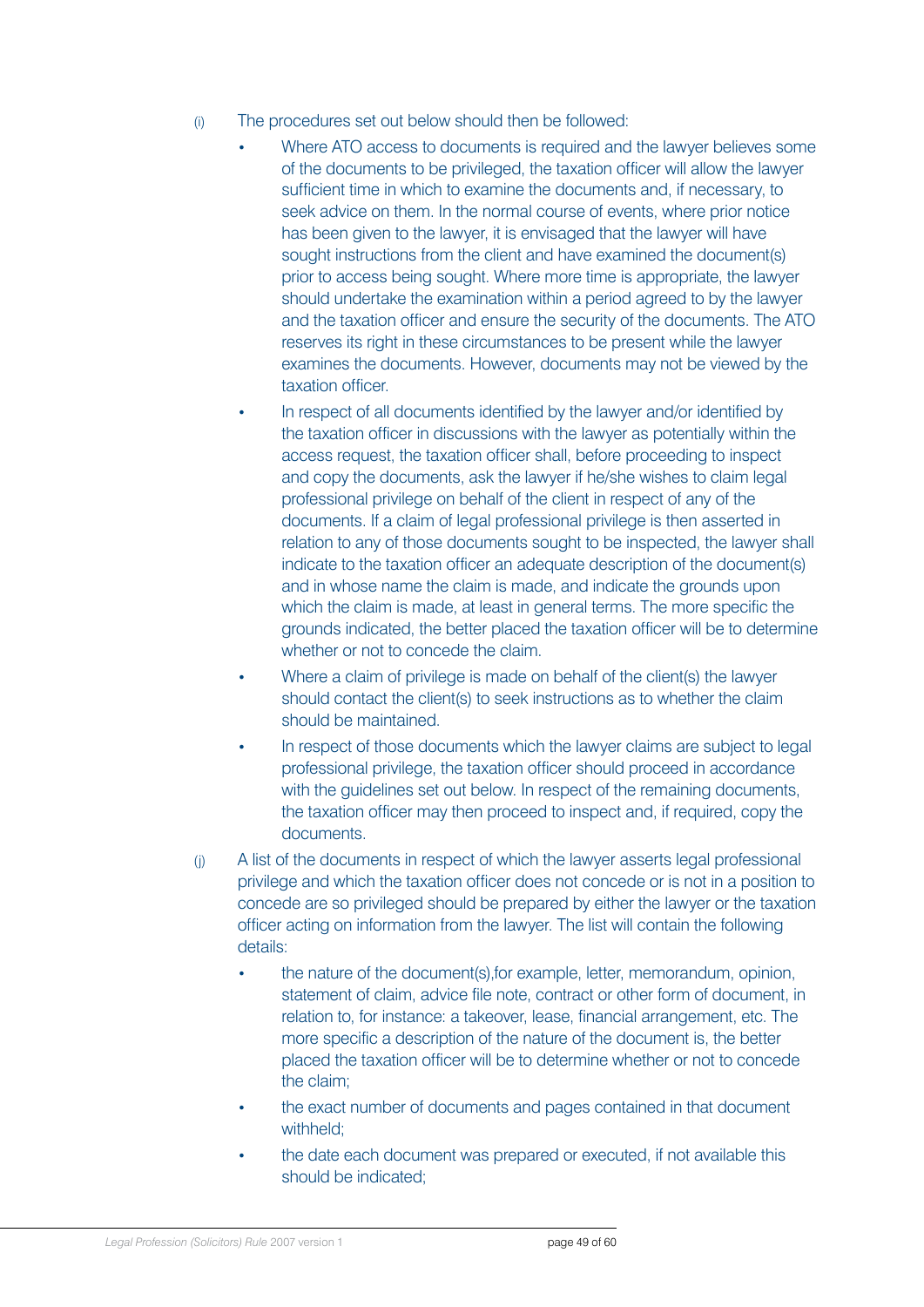- the identity of the person who prepared and/or signed each document and to whom directed, if known;
- a physical description of each document, e.g. typed or handwritten;
- whether the document is an original, a photocopy, facsimile or a carbon copy;
- the grounds on which legal professional privilege is claimed at least in general terms, in respect of each document; and
- the person in whose name the claim is made.

However, the details provided pursuant to paragraphs (i) to (viii) above should not result in the disclosure of privileged information. The document should also be designated by number or letter on the document to enable accurate identification. The disclosure of the above information in no way waives the privilege claimed.

- (k) The list should then be endorsed to the effect that having regard to the claim of legal professional privilege made by the lawyer on behalf of his or her client(s), ATO access has been sought but has not been obtained in respect of the listed documents and those documents have been sealed in the envelopes/container (see paragraph 22(m) below).
- (l) The endorsed list should then be signed by the taxation officer and the lawyer. The original list should be held by the taxation officer. Two copies of the endorsed list should be made, one held by the lawyer and the other copy retained with the envelopes/container.
- (m) All documents in respect of which privilege has been claimed should be placed by the lawyer and/or the lawyer's staff, in the presence of the taxation officer, in envelopes/container which should then be sealed and placed in a secure place on the lawyer's premises (for example, such as a locked filing cabinet or safe). The lawyer should be permitted to take copies of any of the documents before they are placed in the envelopes/container (copies should be made by the lawyer if he/she will need to show the documents to the client or to enable the lawyer to carry out duties as lawyer to the client or to seek legal advice). The sealed envelopes/container will not be opened unless in the presence of the taxation officer or subject to the agreement of the ATO. However, the taxation officer shall not be entitled to inspect these documents. Copies taken of the documents will also be covered by the claim of privilege.
- (n) Within three working days (or such time as is agreed by the parties) the lawyer will review the privilege claim in consultation with the client and advise whether it will be waived or abandoned in respect of any of the documents and if so, which documents. Any papers or documents which are no longer the subject of a claim will be made available to the taxation officer.
- (o) If within 14 days (or such longer period as may be agreed upon by the parties as reasonable) after the review period mentioned in 22(n) above, the lawyer has not contacted the taxation officer to advise on the maintenance of the claim of privilege, the ATO will inform the lawyer that instructions to institute proceedings to determine the entitlement to access will be sent to the Australian Government Solicitor and no further steps will be taken in relation to ATO access to the documents until either:
	- a further period of 14 working days (or such further period as may be agreed upon as reasonable) elapses without such proceedings having been instituted; or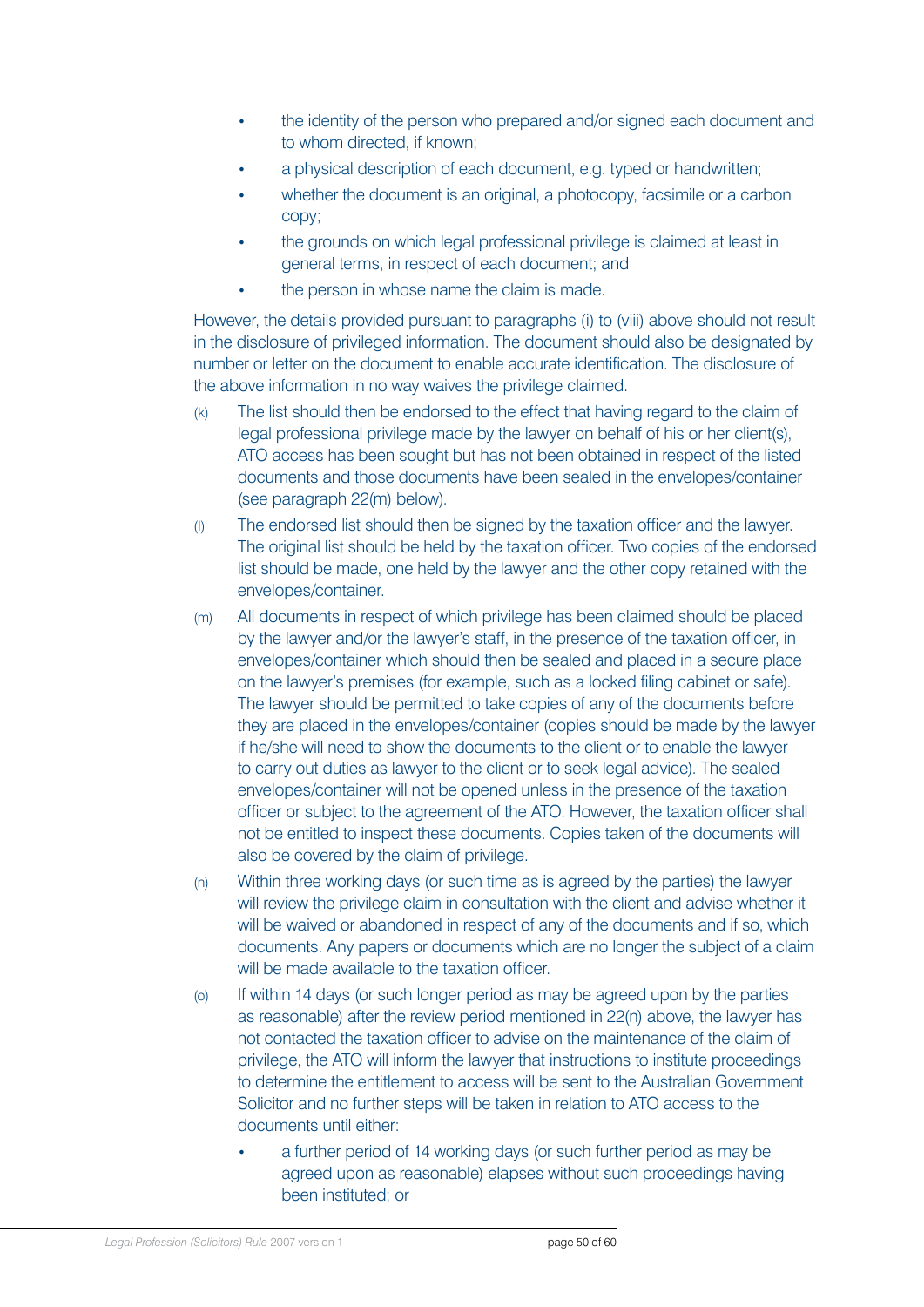- proceedings to contest the privilege are successful; or
- an agreement is reached between the parties as to the disclosure of some or all of the documents subject to the claim of legal professional privilege.
- (p) Where proceedings to establish the privilege claim have been instituted arrangements should immediately be made to deliver the documents into the possession of the Registrar of the Court. The documents shall then be held by the Registrar pending the order of the Court.
- (q) There the 14 working days as mentioned in paragraph 22(o)(i) above (or such further period as may have been agreed to) expire without the ATO instituting proceedings and advising the lawyer, the lawyer need not continue to maintain the documents as outlined in paragraph 22(m) above.
- 25 Where a lawyer takes the view that he/she must follow a course other than that described in the guidelines every effort should be made to acquaint the taxation officer with the reasons for this course and the lawyer's proposed method of securing the documents subject to the claim of privilege.
- 26 If agreement cannot be reached as to the security/integrity of the documents to the satisfaction of the taxation officer, the taxation officer may, as one course of action, seek an injunction. A taxation officer may stay on the premises while conferring with his/her supervisor as to the course of action to take.
- 27 The Commissioner recognises the duty that a lawyer owes to his/her client. However, the Commissioner and the Council expect that the lawyer will assert a claim for privilege only on documents which are or may be properly the subject of such a claim. Claims of privilege that appear to a taxation officer not to be well founded should be tested promptly by appropriate court action because the Courts have said that legal professional privilege will not be permitted to be a 'cloak for fraud' (*A-G (NT) v Kearney* (1985) 158 CLR 500). It should be noted that a person could also face prosecution under section 149.1 of the *Criminal Code Act* 1995 for hindering or obstructing a taxation officer in the performance of his duties under section 263 of the ITAA. However, the Commissioner recognises that a lawyer who complies with the guidelines will not in so doing be hindering or obstructing a taxation officer in the performance of his/her duties.

### Review

28 It is intended that these guidelines will be monitored and reviewed from time to time, to ensure the required outcomes are being attained. This review should commence no later than November 1992.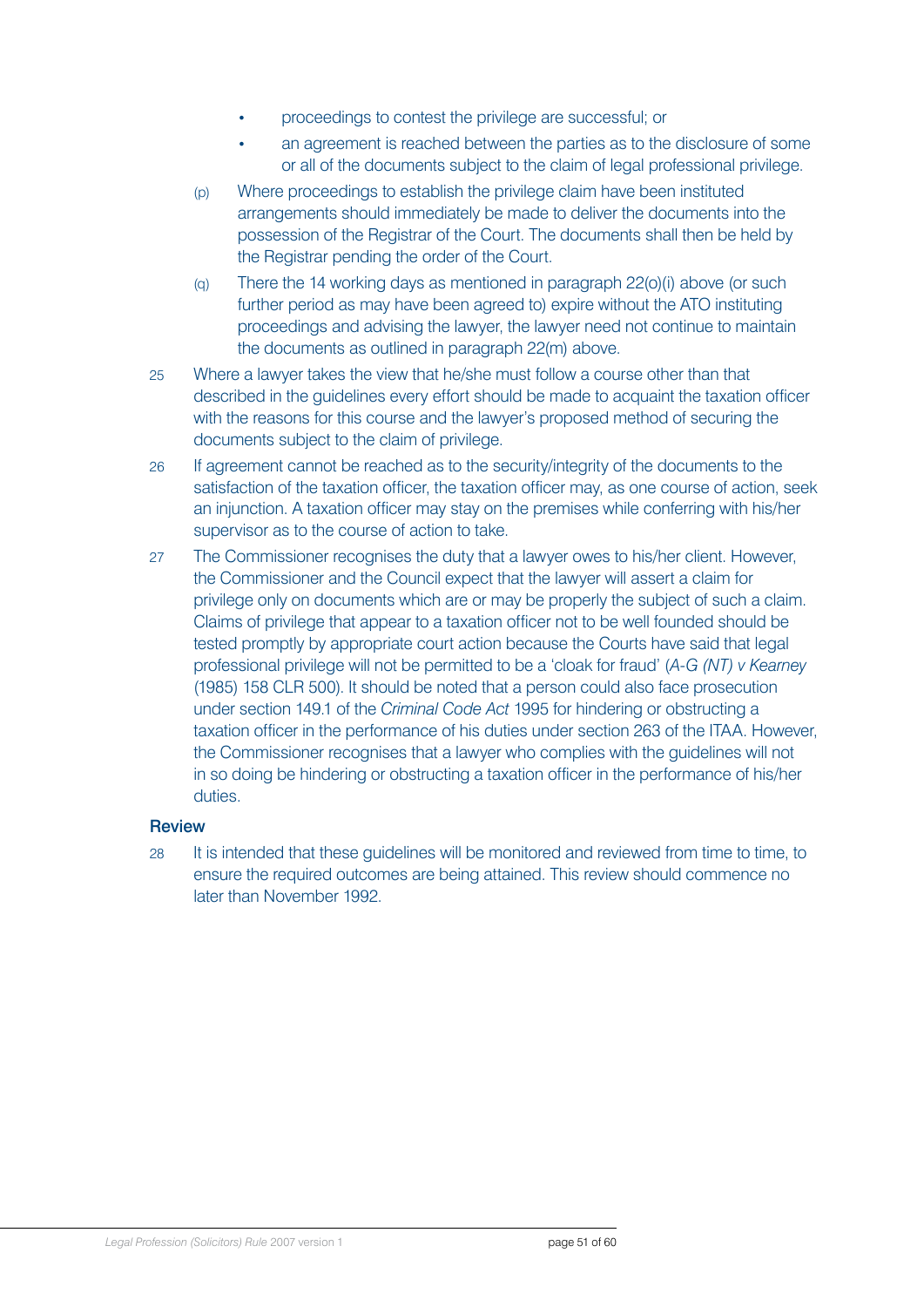#### Inspection Agreement Template

THESE TERMS OF INSPECTION are made on <insert date>

**BETWEEN** 

COMMISSIONER OF TAXATION and his authorised officers  $\hat{}$  name $\hat{}$  of  $\hat{}$  address $\hat{}$ ('Authorised Officers')

AND

 $\hat{\ }$ name\_of\_claimant $\hat{\ }$  of  $\hat{\ }$  address $\hat{\ }$  ('Claimant')

AND

 $\hat{\ }$  name  $\hat{\ }$  of  $\hat{\ }$  address  $\hat{\ }$  ('Appointee')

#### **Recitals**

Pursuant to section 263 of the *Income Tax Assessment Act* 1936 the Authorised Officers took access to documents at the premises of the Claimant at  $\wedge$  insert address $\wedge$ .

Before taking access to those documents the Authorised Officers allowed the Claimant an opportunity to consider the documents with a view to making claims of legal professional privilege, and representatives of the Claimant inspected the documents for that purpose.

The Claimant has claimed that certain of those documents ('the Documents') are subject to legal professional privilege and those documents have been sealed in envelopes and are held in the custody of legal adviser for the Claimant,  $\land$ name $\land$  of the firm  $\land$ insert name of firm<sup> $\hat{ }$ </sup>, for safe-keeping.

The Authorised Officers and the Claimant have agreed to attempt to resolve the claims of legal professional privilege by means of a joint inspection of the Documents ('the Inspection'), on the terms set out in these Terms of Inspection.

The Inspection is to be conducted jointly by:

- the Appointee, who has been appointed by the Commissioner of Taxation and the Authorised Officers, and who, subject to these Terms of Inspection, acts on behalf of the Authorised Officers.
- the Claimant's Legal adviser, who has been retained by the Claimant to act on his behalf for the purposes of the Inspection.

The Authorised Officers and the Claimant have agreed to be bound by any agreement(s) that may be reached between the Appointee and the Claimant's Legal adviser that documents, or parts thereof, are, or are not, subject to legal professional privilege able to be claimed by the Claimant.

In the event that agreement cannot be reached in respect of any particular claim of privilege, the parties have agreed that the Claimant will commence proceedings in the Federal Court of Australia to establish whether the documents on which the Appointee and the Claimant's Legal adviser are unable to reach agreement are subject to legal professional privilege.

The Parties COVENANT and AGREE:

#### **Definitions**

'Appointee' means:

a person who has been appointed by authorised officer and who subject to the terms of inspection acts in the interest of the authorised officer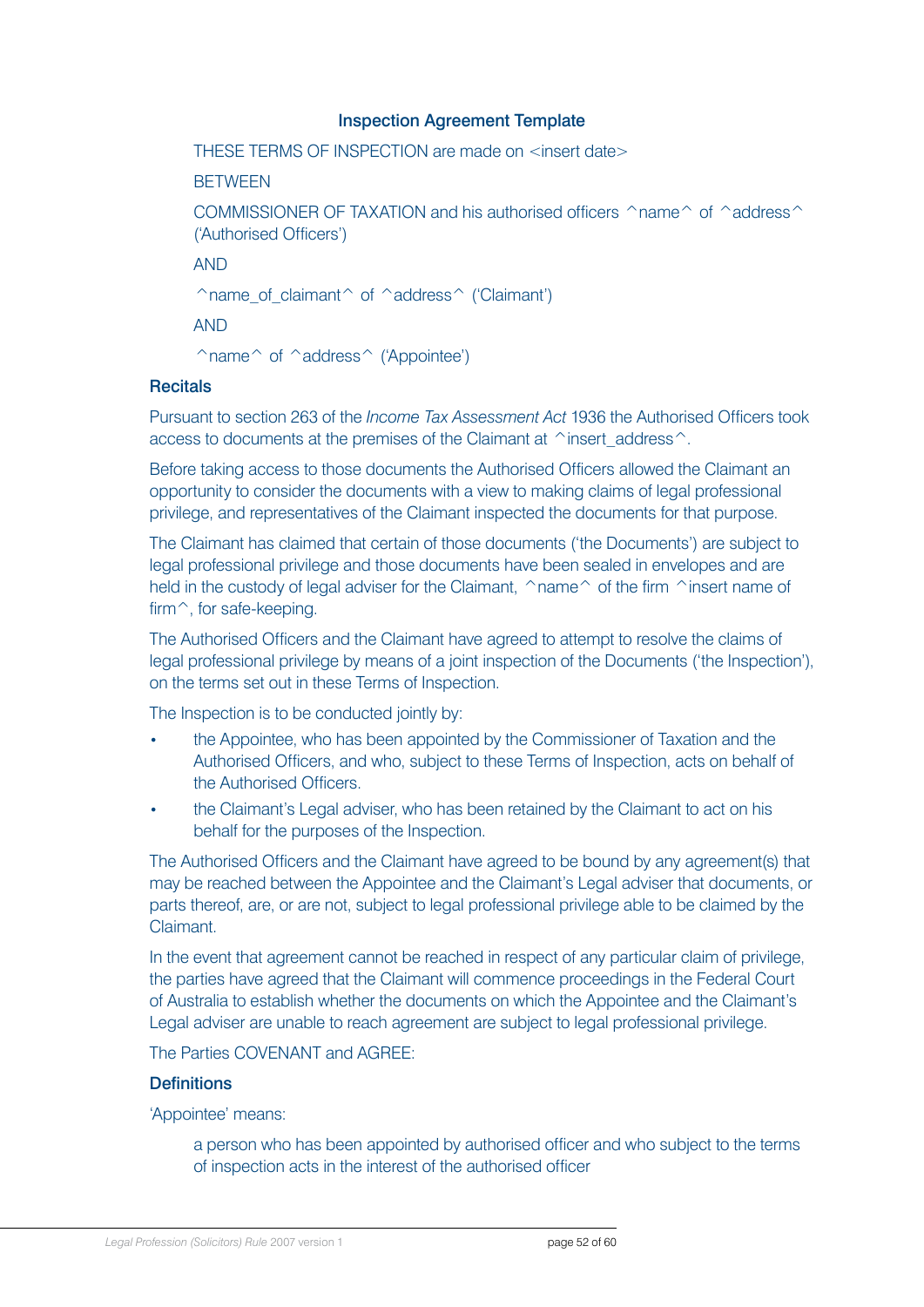'Claimant's Legal adviser' means:

- $\hat{\ }$  name of Claimant's legal adviser $\hat{\ }$ , of  $\hat{\ }$  address $\hat{\ }$ , a  $\hat{\ }$  barrister/partner/ associate with the firm of  $\hat{}$ , or
- the legal adviser nominated as a replacement under clause *[…]*

acting for the Claimant in relation to the claim for legal professional privilege;

'Confidential Information' means:

the existence, nature and contents of any Document inspected by the Appointee; and

any information provided to the Appointee by the Claimant or the Claimant's Legal adviser, including any communications pursuant to the inspection process ('Claimant's Confidential Information'); and

any information provided to the Appointee on behalf of the Authorised Officers, including any communications pursuant to clause *[…]* ('ATO Confidential Information')

for the purpose of these Terms of Inspection;

'*Disputed Documents Box*' means the box referred to in clause *[…]*;

'*document*' has the same meaning as in the *Evidence Act* 1995 (Cth), and includes information stored or recorded by means of a computer;

'*Documents*' has the meaning given in recital C and includes  $\hat{\ }$  define  $\hat{\ }$ , and 'Document' has a corresponding meaning;

'*Inspection*' means the inspection referred to in Recital D;

'*Party*' means the Authorised Officers, the Claimant and the Appointee according to the context, and 'Parties' has a corresponding meaning;

'*Relevant Documents Computer Disks*' means the computer compact disks made available to the Appointee and the Claimant's Legal adviser for the purpose of these Terms of Inspection.

#### Interpretation

#### Singular and plural

In these Terms of Inspection, unless the contrary intention appears, the singular includes the plural and vice versa.

#### Reference to a person and a body corporate

In these Terms of Inspection, unless the contrary intention appears:

- a reference to a body corporate includes a natural person; and
- a reference to a person includes a body corporate.

#### Reference to the Claimant's Legal adviser

In these Terms of Inspection, a reference to the Claimant's Legal adviser, includes a reference to such other person or persons as the Claimant may nominate in writing to the other Parties to represent him as a replacement for ^Name\_of\_Claimant's\_legal adviser ^, or a previous replacement, during the course of the Inspection and in particular to do any or all of the following:

- attend the Inspection;
- exercise any or all of the powers conferred on the Claimant's Legal adviser under these Terms of Inspection; and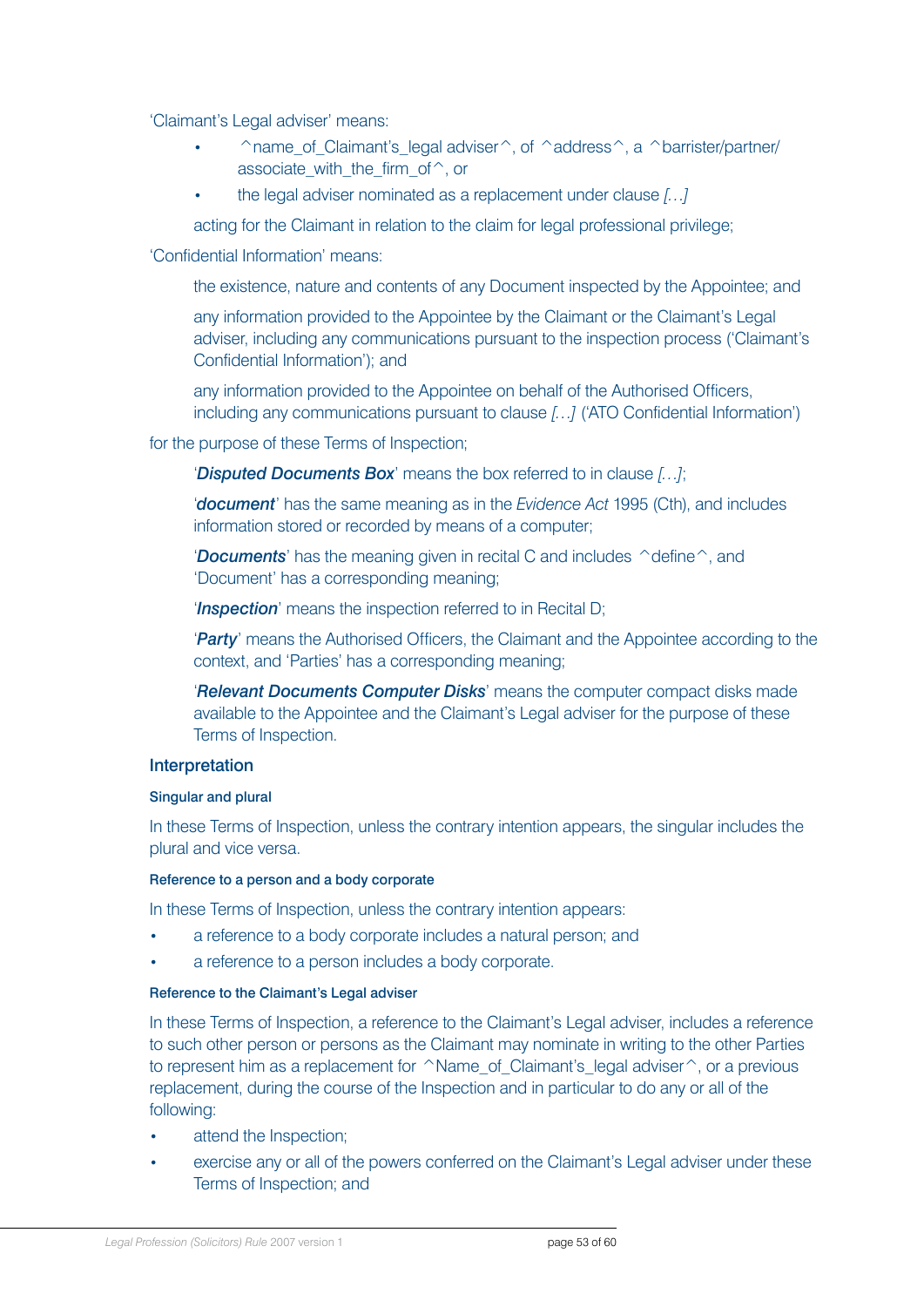• perform any function capable of being performed by the Claimant's Legal adviser under these Terms of Inspection.

#### Legal professional privilege

The doctrine of legal professional privilege is to be construed according to the law of New South Wales and is not modified by these Terms of Inspection.

#### Place of Inspection

The Inspection will take place at the  $\triangle$ describe $\triangle$ .

#### Period of Inspection

The Inspection will take place between  $\triangle$  date $\triangle$  and  $\triangle$  date $\triangle$ , inclusive, unless otherwise agreed between the Authorised Officers and the Claimant.

The determinations required to be made under clause *[...]* are to be made by ^date^, or such other date as is agreed by the Authorised Officers and the Claimant.

#### Custody of Documents

The Claimant and the Authorised Officers will authorise and direct  $\cap$ name $\cap$  to deliver the sealed envelopes containing the Documents to the Appointee.

On receipt of the sealed envelopes containing the Documents:

- the Appointee will retain custody of the Documents in secure conditions until they are dealt with in accordance with these Terms of Inspection; and
- the Appointee will check the sealed envelopes to ensure that the seals are in place, and if any of the seals are not in place he will inform the Authorised Officers and the Claimants of that fact forthwith.

#### Persons Present During the Inspection

The persons to be present during the Inspection will be the Appointee and the Claimant's Legal adviser, unless the Authorised Officers and the Claimant consent to any other person being present.

#### Purpose of Inspection

The Appointee and the Claimant's Legal adviser must:

- examine each of the Documents; and
- determine whether, in their opinion, each Document or part thereof is the subject of legal professional privilege able to be claimed by the Claimant in response to the access sought by the Authorised Officers.

#### Process of Inspection

If the Appointee and the Claimant's Legal adviser agree that a Document or part thereof is the subject of legal professional privilege able to be claimed by the Claimant, then:

- if the whole of the Document is protected by legal professional privilege, the Document is to be returned to the Claimant, as soon as practicable and is not to be accessed by the Authorised Officers;
- if a part of the Document is covered by legal professional privilege able to be claimed by the Claimant, the procedures outlined in clause *[…]* will apply.

In the case of computer records, the procedures set out in clause *[…]* will be followed. A list of such documents is to be provided by the Appointee to the Authorised Officers and the Claimant at the end of the Inspection.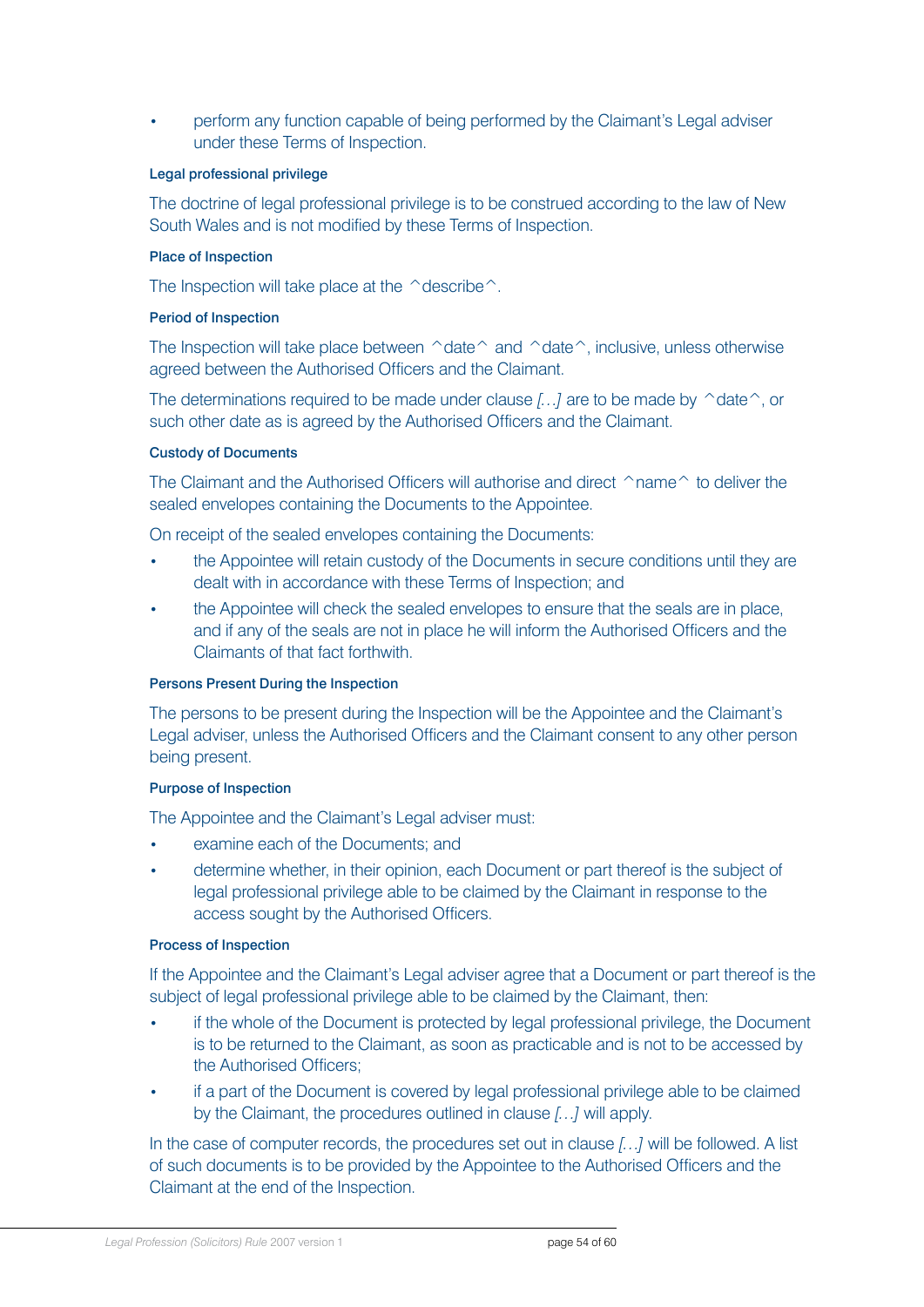If the Appointee and the Claimant's Legal adviser agree that a particular Document, or part thereof, is not the subject of legal professional privilege or no claim of legal professional privilege is able to be maintained by the Claimant, then a copy of the Document, or such part thereof, is to be delivered by the Appointee to the Authorised Officers as soon as practicable. A list of such documents is to be provided to the Authorised Officers and the Claimant at the end of the Inspection. In the case of computer records the disk or other media containing the files is to be dealt as provided in clause *[…]* below.

If the Appointee and the Claimant's Legal adviser agree that a part of a Document is subject to legal professional privilege able to be claimed by the Claimant then they are to copy the Document and redact the copy by masking that part of the Document subject to legal professional privilege. A redacted copy is to be dealt with in accordance with clause *[…]*. The original document and a redacted copy are to be returned to the Claimant as soon as practicable. In the case of computer records, a record may be printed out and dealt with as a hard copy document and the computer record is to be dealt with as set out in clause *[…]*.

If the Appointee and the Claimant's Legal adviser do not agree that a particular Document or part thereof is, or is not, the subject of legal professional privilege able to be claimed by the Claimant within the period of the Inspection, then in respect of each such Document:

- the Document and any computer compact disk referred to in clause *[…]* is to be placed in a box set aside for such documents and disks ('the Disputed Documents Box'). Until the completion of the Inspection, the Disputed Documents Box shall be kept in the joint custody of the Appointee; and
- at the end of the Inspection:
	- 1 the Appointee (with such administrative assistance as he may reasonably require) is to make a list of the Documents in the Disputed Documents Box, which list is to be provided to the Authorised Officers and the Claimant;
	- 2 the Disputed Documents Box is then to be sealed, and the seal is to be signed, by the Appointee; and
	- 3 the Disputed Documents Box is to be produced by the Appointee to the Federal Court once the proceedings referred to in recital G have been commenced.

In the case of computer records:

- 1 From the Relevant Documents Computer Disks:
	- A the Appointee and the Claimant's Legal adviser will make one electronic copy of the class of documents described in clause *[…]* and store them on a computer compact disk. The computer compact disk is to be delivered to the Claimant's Legal adviser;
	- B the Appointee and the Claimant's Legal adviser will make two electronic copies of the class of documents described in clause *[…]* and store them on two computer compact disks, one of which is to be delivered to the Authorised Officers, and the second of which is to be delivered to the Claimant's Legal adviser;
	- C the Appointee and the Claimant's Legal adviser will make two electronic copies of the class of documents described in clause *[…]* and store them on a computer compact disk. The Appointee and the Claimant's Legal adviser are to delete from each Document on the computer compact disk that part of the Document that is subject to legal professional privilege. The computer compact disk so redacted is to be copied and the copy is to be delivered to the Authorised Officers. The computer compact disk so redacted is to be delivered to the Claimant's Legal adviser;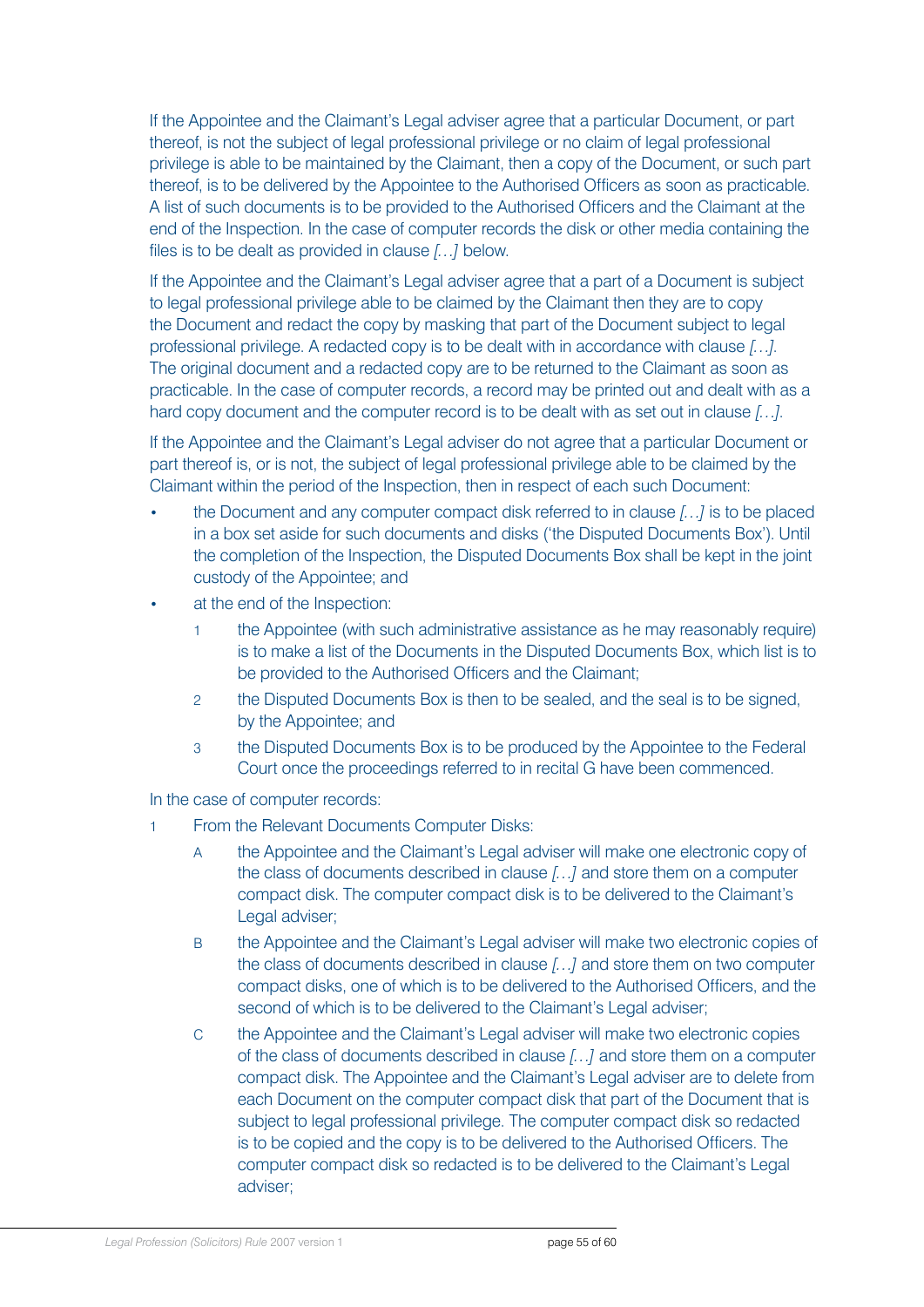- D the Appointee and the Claimant's Legal adviser will make two electronic copies of the class of documents described in clause 8(d) and store them on two computer compact disks. One computer compact disk is to be delivered to the Claimant's Legal adviser. The second computer compact disk is to be placed in the Disputed Documents Box in accordance with clause *[…]*.
- 2 On completion of the Inspection the Relevant Documents Computer Disks will be sealed by the Appointee and the Claimant's Legal adviser and are to be retained by the Appointee pending further order or agreement between the Authorised Officers and the Claimant.
- 3 A hard copy may be printed of any document contained on the Relevant Documents Computer Disks for the purpose of inspection as set out in clause 7 and such hard copy documents shall be dealt with in accordance with the process described in clause *[…]*.
- 4 A directory listing of the contents of the Relevant Documents Computer Disks may be printed out by the Appointee and the Claimant's Legal adviser.

No document contained on the Relevant Documents Computer Disks shall be stored, copied or retained on the hard drive of any computer used by the Appointee and the Claimant's Legal adviser to carry out the process provided for in clause *[…]*. A record shall be made in writing by the Appointee and the Claimant's Legal adviser:

- of the date and time at which any copy of any computer record containing the materials was made and by whom;
- of the location of such copy specifying the relevant computer and the precise location within that computer.

#### **Confidentiality**

#### Basis of Inspection

The Parties agree that the Inspection is to proceed on a confidential basis.

The Authorised Officers and the Claimant not to breach confidentiality

Save as provided for in these Terms of Inspection the Authorised Officers and the Claimant agree with each other and with the Appointee that they will not:

- take any step for the purpose of obtaining the Confidential Information from the Appointee, or which would have a tendency to disclose the Confidential Information held by the Appointee;
- bring any legal proceeding whatsoever against the Appointee, nor seek to subpoena or interrogate or seek discovery from the Appointee in any legal proceeding, in respect of the Confidential Information, including (without limitation) agreements made pursuant to clause 8.

#### Appointee's obligation of confidentiality

The Appointee must:

- keep confidential, and take all reasonable steps to preserve the confidentiality of, the Confidential Information;
- save as provided for in these Terms of Inspection, not disclose the Claimant's Confidential Information to the Authorised Officers or to any other person; and
- not disclose ATO Confidential Information to the Claimant's Legal adviser, the Claimant or to any other person without the prior consent of the Authorised Officers.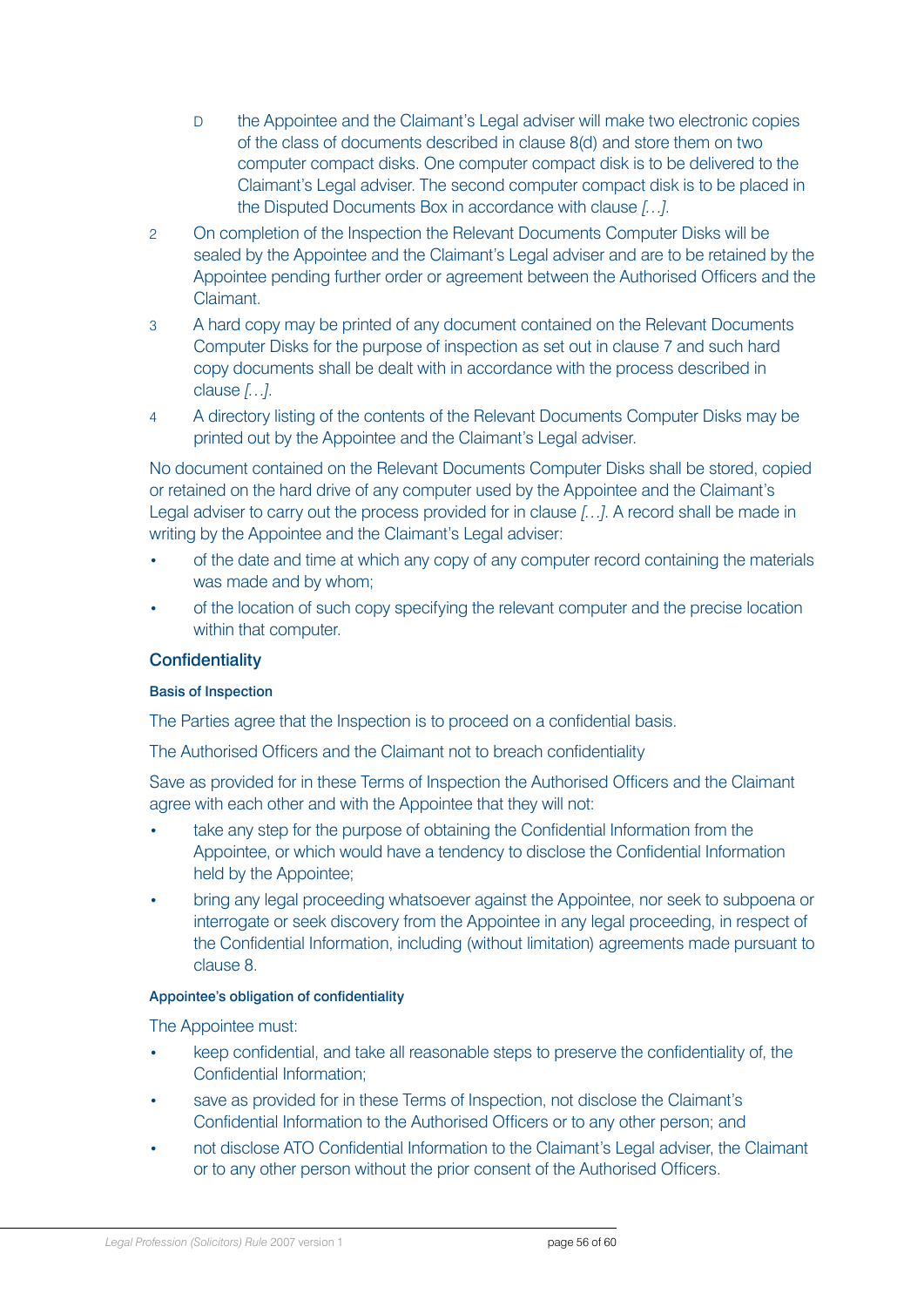#### Parties Bound by Agreements

The Authorised Officers and the Claimant agree that the agreements reached by the Appointee and the Claimant's Legal adviser in relation to the Documents pursuant to clause 8 shall be final and binding on the them and they mutually release and discharge each other from, and waive, all claims and legal rights of action (including, without limitation, rights to prerogative relief or judicial review) they have or they may have in connection with agreements reached pursuant to clause 8, and they shall indemnify and keep indemnified the Appointee in respect of any claim they have or may have in respect of any such claims and legal rights of action.

#### Assistance to the Appointee

The Appointee may request another Party to provide such assistance to him to assist him to form an opinion whether a document is subject to legal professional privilege.

The Appointee may employ such administrative assistance as he may need to perform his obligations under this agreement. Any administrative assistant may be from the office of the Australian Government Solicitor. Any such administrative assistant will be subject to the same obligations of confidentiality as the Appointee.

#### Fees and Expenses

The Commissioner of Taxation will be responsible for payment of the Appointee's fee (including administrative assistance) for performing his obligations under these Terms of Inspection.

The Parties agree to bear their own costs and expenses of and incidental to these Terms of Inspection.

#### **Warranty**

The Claimant and the Claimant's Legal adviser warrant to the Authorised Officers and the Appointee that the Claimant's Legal adviser holds full authority to act on behalf of the Claimant for the purposes of these Terms of Inspection, including (without limitation) authority to make decisions on whether the documents are or are not subject to legal professional privilege. The Claimant and the Claimant's Legal adviser must immediately advise the Authorised Officers of any change in the scope of the authority of the Claimant's Legal adviser to act for the Claimant.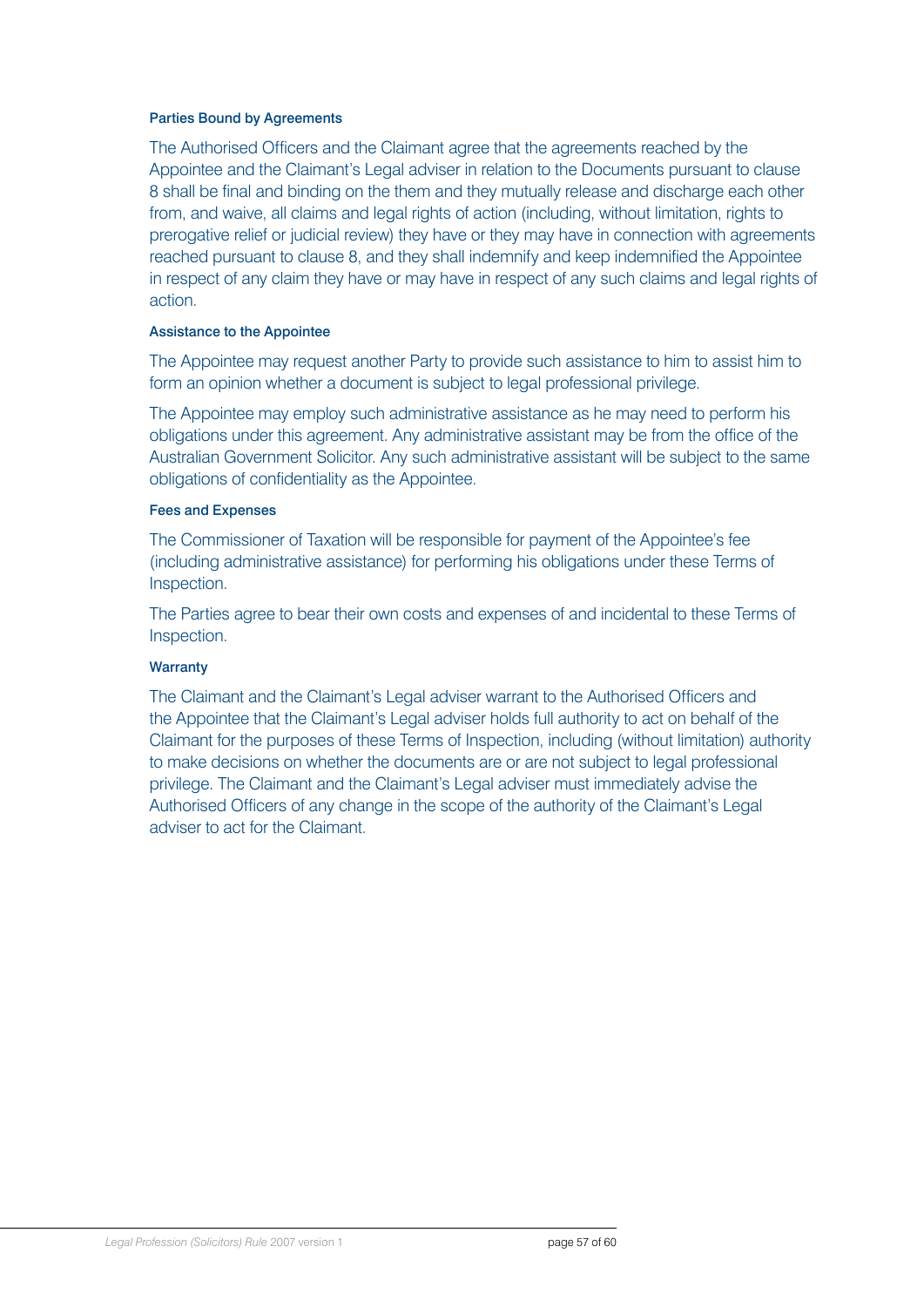#### Executed as an Agreement

...................................................................... Appointee

...................................................................... Claimant

OR:

...................................................................... The Common Seal of the claimant was hereunto affixed in accordance with its articles of association in the presence of:

......................................................................

......................................................................

# (print name)

A solicitor employed by the Australian Government Solicitor, for and on behalf of the Commissioner of Taxation and the Authorised Officers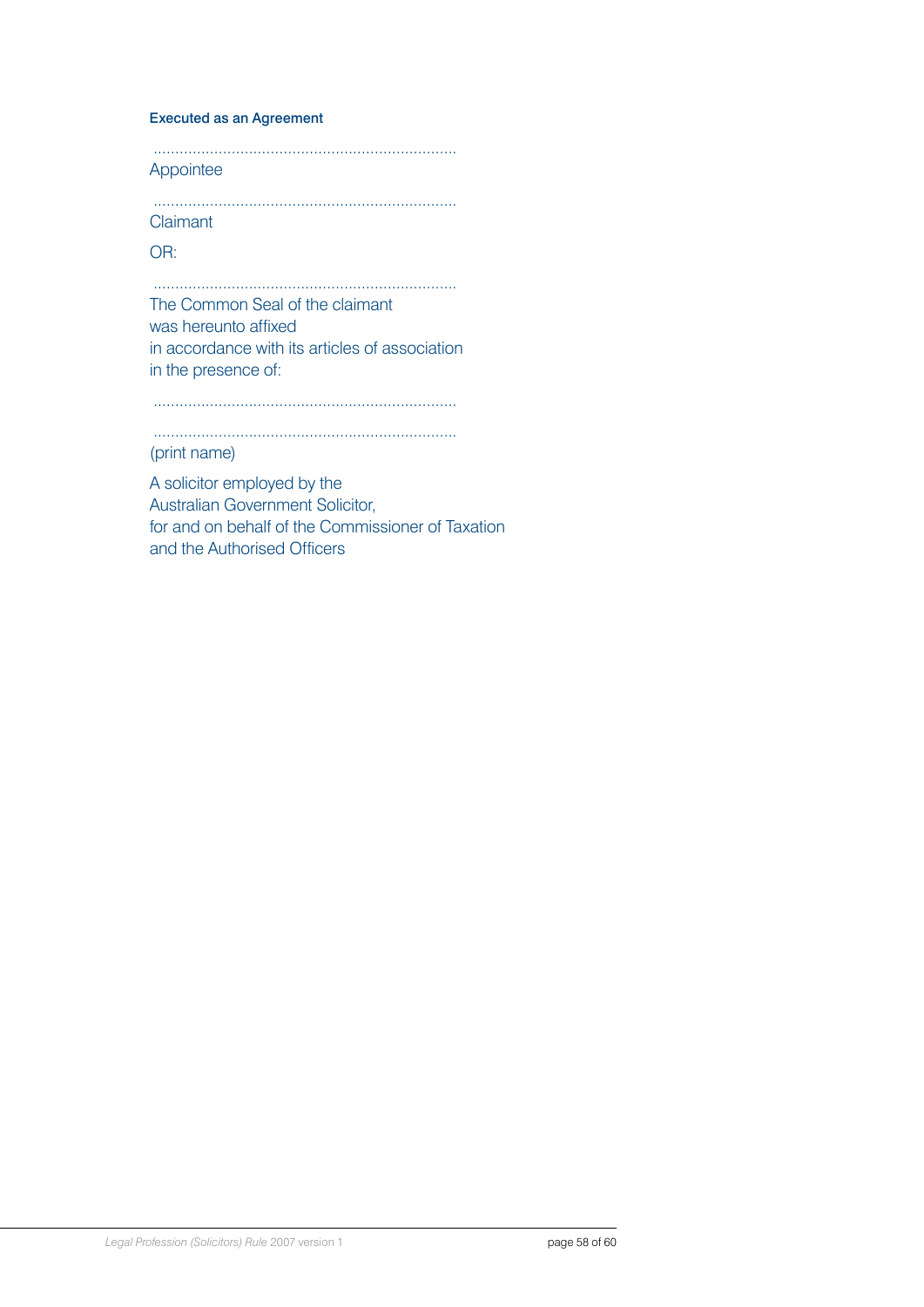#### Reference materials

Auburn, J 2000, *Legal professional privilege: law and theory*, Oxford; Portland, Or. Howard, MN (ed) 20th ed. 2000, *Phipson on evidence*, Sweet & Maxwell, London. Desiatnik, RJ 1999, *Legal professional privilege in Australia*, Prospect Media, Sydney. Heydon, JD 6th Australian ed. 2000, *Cross on evidence*, Butterworths, Sydney. Wigmore, JH 1961, *Evidence in trials at common law*, Little, Brown, Boston, Ma. McNicol, SB 1992, *Law of privilege*, Law Book Co, Sydney McNicol, SB and Mortimer D 2nd ed. 2001, *Evidence*, Butterworths, Sydney Passmore, C 1998, *Privilege*, Central Law Training, Sutton Coldfield Williams, D 1987, *Investigations by administrative agencies*, Law Book Co, Sydney

#### Footnotes

- (1983) 83 ATC 4606; (1983) 14 ATR 713; (1983) 153 CLR 52
- (2002) 213 CLR 543; (2002) 192 ALR 561
- (1976) 135 CLR 674; (1976) 11 ALR 577
- per Stephen, Mason and Murphy JJ (1976) 135 CLR 674 at 685
- per Dawson J in *Baker v Campbell* (1983) 83 ATC 4606 at 4649
- *Baker v Campbell* (1983) 83 ATC 4606 at 4649
- *Cross on Evidence* (6th Australian ed) at 25210 p 704; McNicol and Mortimer, *Evidence*, 2nd ed, (Butterworths 2001) at 4.4.1 p 47
- *Australian Competition & Consumer Commission v Australian Safeway Stores Pty Ltd* (1998) 81 FCR 526; (1998) 153 ALR 393
- per Lockhart J in *Trade Practices Commission v Sterling* (1979) 36 FLR 244 at 245-246
- *Standard Chartered Bank of Australia Ltd v Antico* (1993) 36 NSWLR 87 at 95
- *National Crime Authority v S* (1991) 29 FCR 203; (1991) 100 ALR 151
- *Esso Australia Resources Ltd v Federal Commissioner of Taxation* (1999) 201 CLR 49 at 69, *Seven Network Ltd v News Ltd* [2005] FCA 142 (unreported)
- *Waterford v The Commonwealth* (1987) 163 CLR 54 per Deane J at 84 quoting with approval Hamilton LJ in the *Birmingham & Midland Motor Omnibus Company Ltd v London & North Western Railway Company* [1913] 3 KB 850 at 860
- *National Crime Authority v S* (1991) 100 ALR 151 at 159
- *Lazenby v Zammit* [1987] Tas R 54 at 56
- *Kadlunga Proprietors v Electricity Trust of South Australia* (1985) 39 SASR 410
- (1989) 89 ATC 4268, at 4293
- (2004) 2004 ATC 4916; (2004) 57 ATR 365
- <sup>19</sup> Esso Australia Resources Ltd v Commissioner of Taxation of the Commonwealth of Australia (1999) 201 CLR 49; (1999) 2000 ATC 4042; (1999) 43 ATR 506
- *Kennedy v Wallace* (2004) 208 ALR 424, *Sydney Airports Corporation v Singapore Airline* [2005] NSWCA 47 (Unreported)
- <sup>21</sup> Esso Australia Resources Ltd v Commissioner of Taxation of the Commonwealth of Australia (1999) 201 CLR 49; (1999) 2000 ATC 4042; (1999) 43 ATR 506
- (1999) 201 CLR 49 at 66
- 208 ALR 424
- *Dinsdale v Commissioner of Inland Revenue* (1997) 10 PRNZ 704
- *Kennedy v Wallace* 208 ALR 424
- (1999) 201 CLR 49 at 80
- *Glengallan Investments Pty Ltd v Arthur Andersen* [2002] 1 Qd R 233 Williams JA at 247
- *Vance v McCormack*
- [2004] 3 All ER 168; [2004] 2 WLR 1065
- Legal professional privilege only covers situations where there is 'professional confidence' and 'legitimate professional employment' between the lawyer and the<br>client: R v Cox & Railton (1884) 14 QBD 153; [1881-5] All ER (1998) 82 FCR 10; (1998) 163 ALR 65, *Fairfax Publications Pty Ltd v Abernethy* [1999] NSWSC 826 (Unreported), *Baker v Evans* (1987) 77 ALR 565
- *Beazley v Steinhardt* [1999] 106 A Crim R 21, *Plumb v Monck & Bohm* (1974) 4 ALR 405, *Marsden v Amalgamated Television Services Pty Ltd* [1999] NSWSC 428 (Unreported); *R v Liddy (No 2) (*2001) 79 SASR 401; (2001) 160 FLR 342, Watson v McLernon [2000] NSWSC 306 (Unreported) and Commissioner, Australian<br>*Federal Police v Propend Finance Pty Ltd (*1997) 188 CLR 501; (1997) 35
- *Clements, Dunne & Bell Pty Ltd v Commissioner of the Australian Federal Police* (2001) 188 ALR 515; 2002 ATC 4072, *Capar v Commissioner of Police* (1994) 34 NSWLR 715; (1994) 74 A Crim R 428, *R v Central Criminal Court; Ex parte Francis & Francis* [1989] AC 346
- (1985) 158 CLR 500; (1985) 61 ALR 55
- (1980) 146 CLR 141; (1980) 30 ALR 489
- (2001) 188 ALR 515; 2002 ATC 4072
- *Brown v Foster* (1857) 1 H & N 736; (1857) 156 ER 1397
- (1991) 100 ALR 151; (1991) 29 FCR 203
- (1991) 100 ALR 151 at 159
- (1999) 92 FCR 240; (1999) 42 ATR 356; see also *McCormack v Deputy Commissioner of Taxation* (2001) 114 FCR 574; 2001 ATC 474 where the Federal Court upheld the validity of a s264(1)(a) notice to three partners of an accountancy firm which notices required the applicants to furnish names and addresses and tax file numbers of clients for whom the partners provided services.
- *Re Stanhill Consolidated Limited* [1967] VR 749 at 752
- McNicol, S, *The Law of Privilege*, (LBC) 1992, p 21
- *Re Stanhill Consolidated Limited* [1967] VR 749 per Menhennitt J at 752-753
- 210 ALR 220; 57 ATR 52
- *Mann v Carnell* (1999) 201 CLR 1; (1999) 168 ALR 86
- *Lovegrove Turf Services Pty Ltd & Anor v Minister for Education* [2003] WASC 213 (Unreported)
- *Fort Dodge Australia Pty Ltd v Nature Vet Pty Ltd* [2002] FCA 501 (Unreported), *Diamond Offshore General Co v Woodside Energy Ltd* [2000] WASC 204 (Unreported), GEC Marconi Systems Pty Ltd v BHP Information Technology Pty Ltd [2000] FCA 593 (Unreported), Gleem Pty Ltd v Gas & Fuel Corporation of<br>Victoria (Unreported, Supreme Court of Victoria, Mandie J, 25 August 199 *Ltd v Telstra Corporation Ltd* (Unreported, Federal Court of Australia, Lockhart J, 27 April 1995).
- See also McHugh J (dissented) on the severance of facts going to a non-legal purpose from facts going to a relevant legal purpose in *Esso's case* (1999) 201 CLR 49 at 79-80.